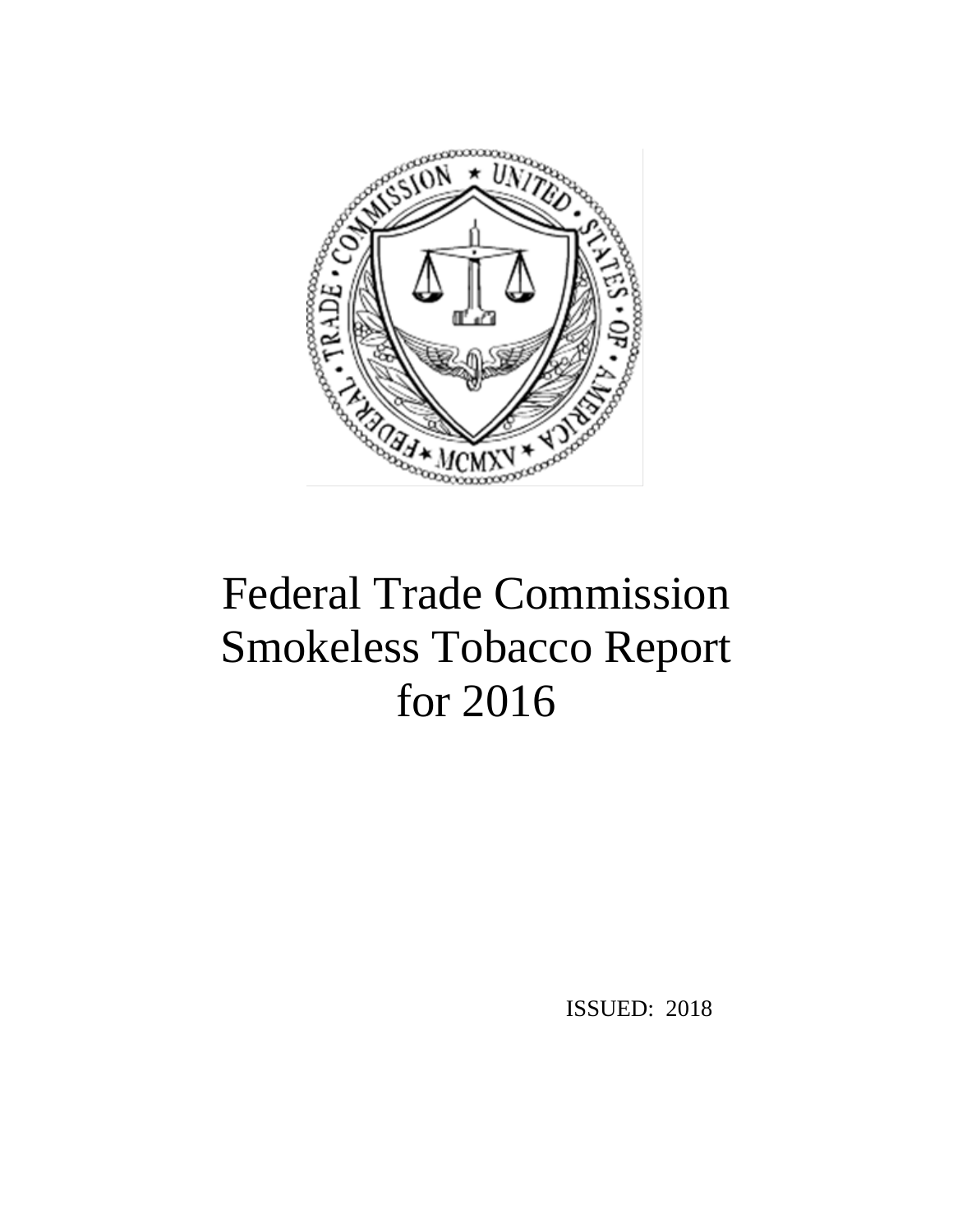#### **I. INTRODUCTION**

 $\overline{a}$ 

This report is the latest in a series on smokeless tobacco sales, advertising, and promotion that the Federal Trade Commission ("Commission") has prepared since  $1987<sup>1</sup>$  $1987<sup>1</sup>$ 

The tables appended to this report provide information on domestic smokeless tobacco sales and advertising and promotional activities.<sup>[2](#page-1-1)</sup> Commission staff prepared these tables using information collected, pursuant to compulsory process orders, from the parent companies of the major manufacturers of smokeless tobacco products sold in the United States: Altria Group, Inc.; North Atlantic Trading Company, Inc.; Reynolds American, Inc.; Swedish Match North America, Inc.; and Swisher International Group, Inc.<sup>[3](#page-1-2)</sup>

# **II. TOTAL SMOKELESS TOBACCO SALES AND ADVERTISING AND PROMOTIONAL EXPENDITURES**

Tables 1A and 1B show total smokeless tobacco sales and advertising expenditures from 1985 through 2016. Table 1B shows that the total amount of smokeless tobacco sold by manufacturers to wholesalers and retailers increased from 129.36 million pounds in 2015 to 131.43 million pounds in 2016. Sales revenues received by the manufacturers from wholesalers and retailers rose from \$3.68 billion in 2015 to \$3.982 billion in 2016.<sup>[4](#page-1-3)</sup>

<span id="page-1-0"></span><sup>1</sup> Some 1985 data are included. The 1985 data are less detailed than those from 1986 forward because they were collected retrospectively and were meant to serve as baseline data.

<span id="page-1-1"></span> $2^2$  The data contained in the tables appended to this report are also in an electronic spreadsheet available at: [https://www.ftc.gov/smokelesstobaccodata.](https://www.ftc.gov/smokelesstobaccodata)

<span id="page-1-2"></span> $3$  Although the identity of the companies reporting smokeless tobacco data has varied over the 30 years that the Commission has issued these reports, these five companies have been recipients of the Commission's compulsory process orders since 2010.

<span id="page-1-3"></span><sup>&</sup>lt;sup>4</sup> The sales revenue and advertising and promotional expenditure figures contained in this report are in nominal dollars and have not been adjusted for inflation.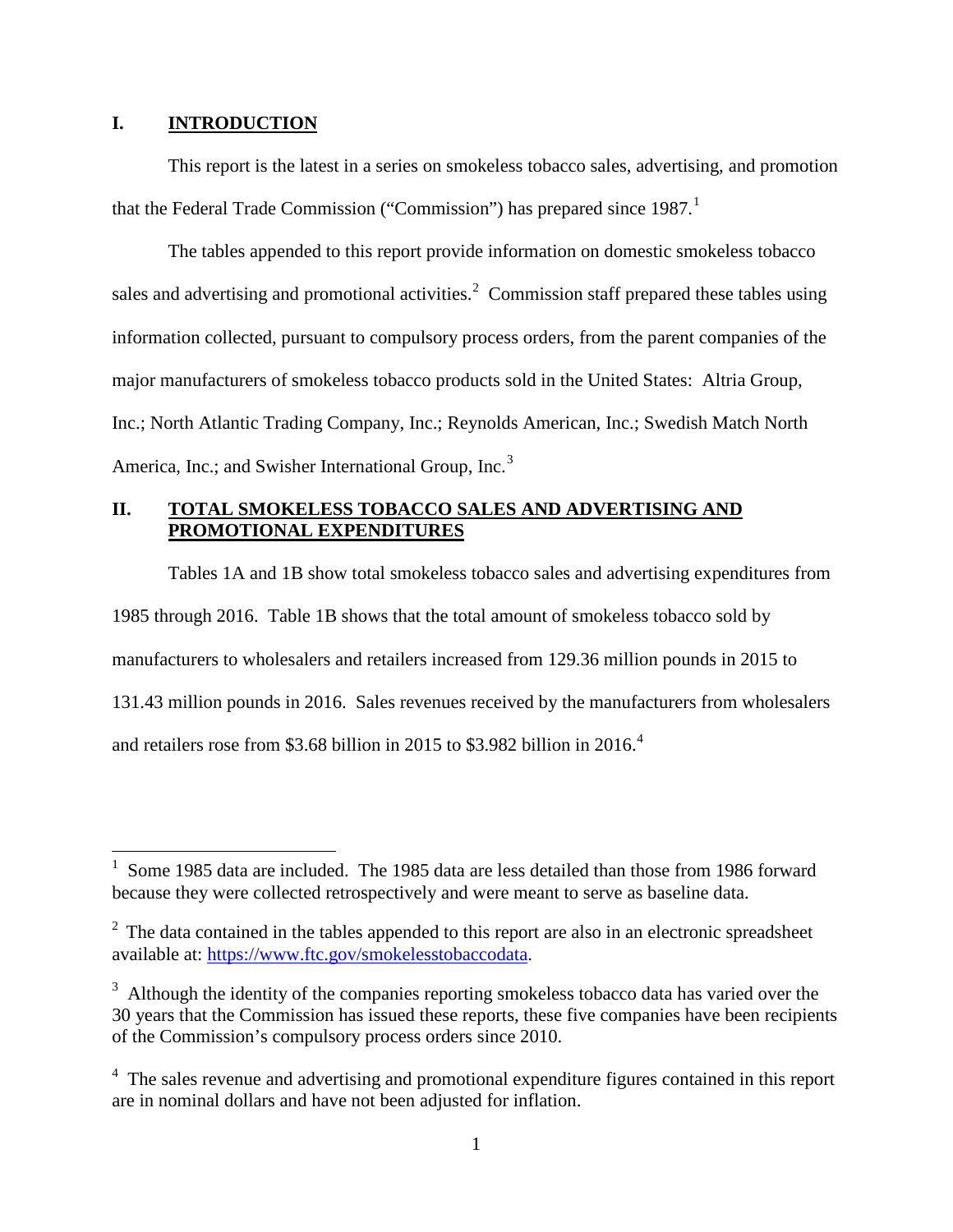The manufacturers spent a total of \$759.3 million on advertising and promotion in 2016, an increase from the \$684.9 million spent in 2015.

Tables 2A and 2B show the number of units of smokeless tobacco the companies sold and gave away in packages of various sizes (*e.g.*, less than 1 ounce; 1 ounce to less than 2 ounces; 2 ounces to less than 5 ounces). In 2016 **–** as in the previous years for which these data are available – more packages weighing 1 ounce to less than 2 ounces were sold than any other size package. However, more packages weighing 2 ounces to less than 5 ounces were given away in 2016 than any other size package.

## **III. SMOKELESS TOBACCO ADVERTISING AND PROMOTIONAL EXPENDITURES BY CATEGORY**

Tables 3A through 3I show the amounts spent on smokeless tobacco advertising and promotion for the years 198[5](#page-2-0) through  $2016$ <sup>5</sup>. They list the amounts spent on the different types of media advertising (*e.g.*, magazines) and sales promotion activities (*e.g.*, distribution of samples).<sup>[6](#page-2-1)</sup> Table 3I shows the companies' expenditures for 2014 through 2016.

The Commission is not reporting the amount spent on newspaper advertising in 2016 because, as in 2015, only one company reported spending in that category. Magazine advertising decreased from \$23.1 million in 2015 to \$20.6 million in 2016. Spending on outdoor advertising

<span id="page-2-0"></span><sup>&</sup>lt;sup>5</sup> The reported figures include all advertising and promotional expenditures related to smokeless tobacco, regardless of whether such expenditures would constitute "commercial speech" or would be protected from law enforcement action under the First Amendment.

<span id="page-2-1"></span> $6$  Detailed definitions of the 2016 expenditure categories appear in the Appendix to this report. If only one company reported spending money on a particular type of advertising or promotion, that category is shown as "N/A" in the table and the expenditures are included in the "Other" category, to avoid potential disclosure of individual company data. Since 2002, the Commission has permitted the companies to round expenditures to the nearest thousand dollars, and the Commission is reporting such expenditures rounded to the nearest thousand.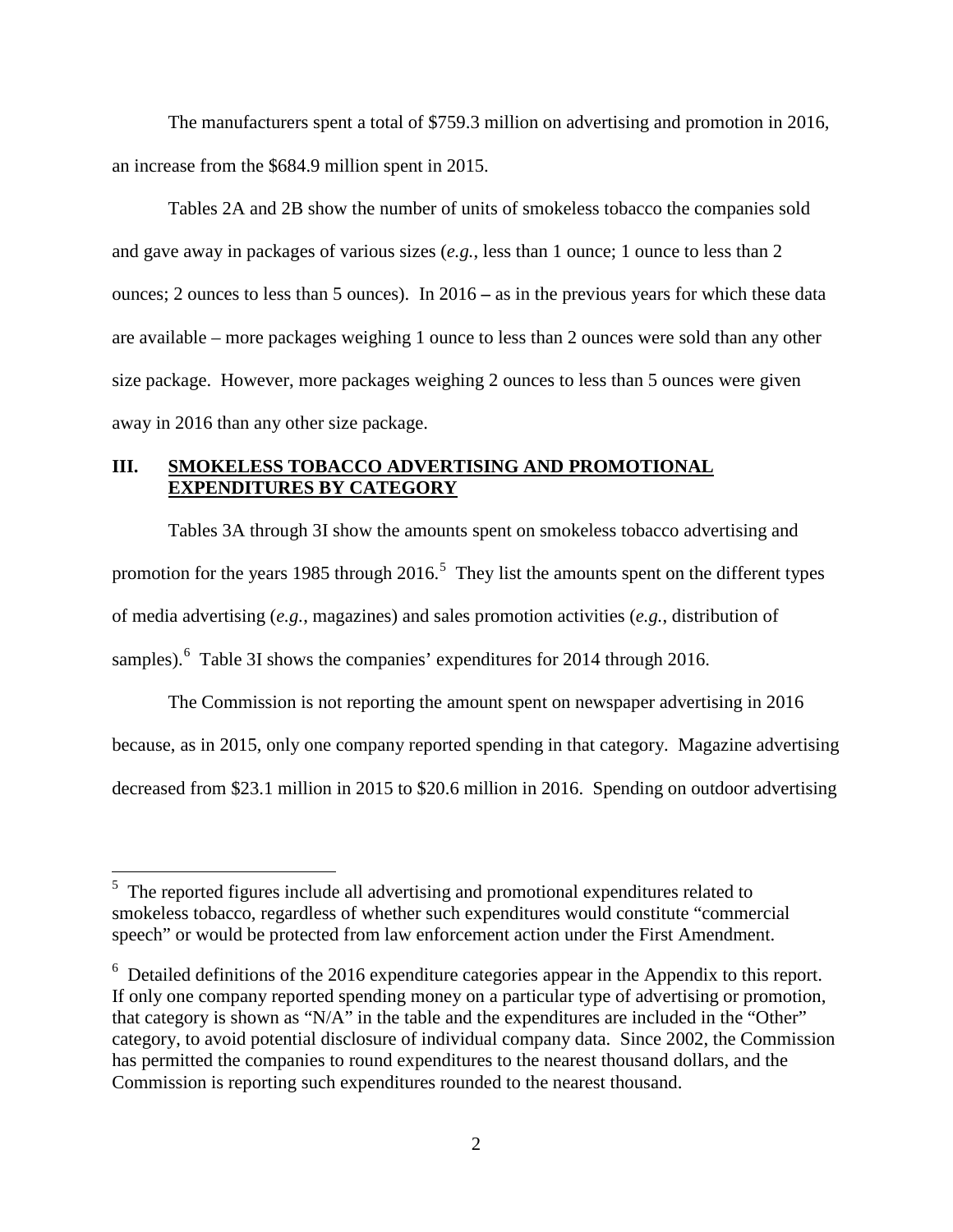decreased from \$641,000 to \$49[7](#page-3-0),000 during the same period.<sup>7</sup> Point-of-sale advertising decreased from \$33.4 million in 2015 to \$24.[8](#page-3-1) million in 2015.<sup>8</sup> In 2016, the companies reported spending \$11.3 million on direct mail advertising, up from the \$7.3 million spent in 2015.

In 2016, the companies reported spending \$382.3 million on price discounts (payments made in order to reduce the price of smokeless tobacco to consumers) to retailers and \$85.5 million on price discounts to wholesalers. In 2015, expenditures in those categories were \$350.0 million and \$78.9 million, respectively. Retail and wholesale price discounts were the two largest expenditure categories in 2016, representing a combined 61.6 percent of total expenditures (50.3 percent and 11.3 percent, respectively).

Spending on promotional allowances (intended to facilitate the sale or placement of smokeless tobacco) paid to smokeless tobacco retailers increased from \$26.3 million in 2015 to \$28.7 million in 2016. Spending on promotional allowances paid to smokeless tobacco wholesalers increased from \$46.5 million in 2015 to \$47.5 million in 2016. The companies also reported spending \$6,000 on promotional allowances paid to persons other than retailers and wholesalers in 2016, down from \$16,000 spent in 2015.

<span id="page-3-0"></span><sup>&</sup>lt;sup>7</sup> The Commission's compulsory process orders for 2002 and the years since have defined "outdoor" advertising to mean: billboards; signs and placards in arenas, stadiums, and shopping malls (whether they are open air or enclosed); and any other ads placed outdoors, regardless of their size, including those on the property of smokeless tobacco retailers. Previously, "outdoor" advertising was not precisely defined. In particular, it was not clear that signs in arenas, stadiums, shopping malls, or on retailer property were to be reported in this category.

The Commission's compulsory process orders for 2014 through 2016 did not collect data on transit advertising (advertising on or in vehicles, bus stops, taxi stands, or transportation facilities) because the recipients of the orders had never reported expenditures on transit advertising.

<span id="page-3-1"></span> $8\text{ The Commission's complexity process orders for 2016 clarified that point-of-sale advertising.}$ consists of materials displayed or distributed at a retail location.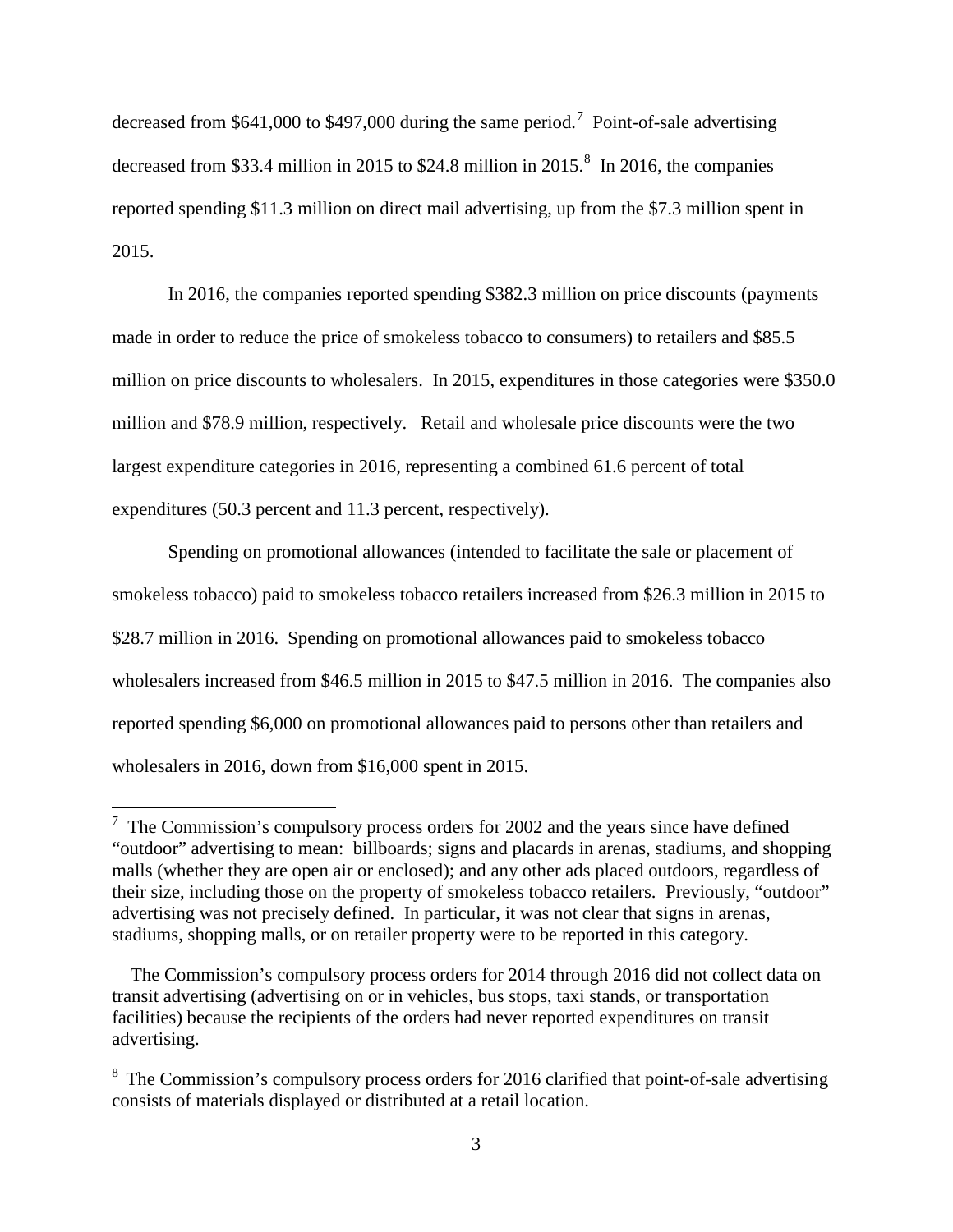When promotional allowances and price discounts are combined, they account for 71.6 percent of total 2016 spending, down from 73.2 percent of total 2015 spending.

The companies reported spending \$7.4 million in 2016 to give smokeless tobacco samples to the public ("sampling").  $9 \text{ In } 2015$  $9 \text{ In } 2015$ , they reported spending \$8.2 million on sampling.

The companies reported spending \$33.0 million on non-branded specialty item distribution<sup>10</sup> in 2016, an increase from the \$26.0 million spent in 2015.

The compulsory process orders issued by the Commission for 2016 asked for the first time about expenditures for two types of consumer engagement. The companies reported spending \$1.8 million in 2016 on consumer engagement at smokeless tobacco product retail locations open to underage individuals (e.g., at convenience stores) and \$15.7 million on consumer engagement in adult-only facilities.

The companies reported spending \$6.9 million in 2015 on public entertainment in adultonly facilities (*e.g.*, bar nights). In 2016, the Commission clarified that such events must include actual entertainment, as opposed to simply consumer engagement. The Commission is not

<span id="page-4-0"></span><sup>&</sup>lt;sup>9</sup> The Commission's definitions of "sampling" and "coupons" provide that when coupons are distributed for free smokeless tobacco products and no purchase is required to obtain the coupon or to redeem it for the smokeless tobacco, such activities are to be reported as "sampling."

<span id="page-4-1"></span> $10$  This expenditure category covers items (such as T-shirts, caps, key chains, and sporting goods) distributed through the mail, at promotional events, or by any means other than at the point of sale with the purchase of smokeless tobacco. Specialty items provided at retail with smokeless tobacco products (*e.g.*, "buy three, get a free key chain") are deemed retail-valueadded.

The Commission's compulsory process orders for 2016 did not collect data on spending on branded specialty items. The companies have not reported expenditures on branded specialty items since 2011; regulations promulgated by the Food and Drug Administration pursuant to the Family Smoking Prevention and Tobacco Control Act ("Tobacco Control Act") prohibit the distribution of branded non-tobacco promotional items. *See* 21 C.F.R. § 1140.34(a).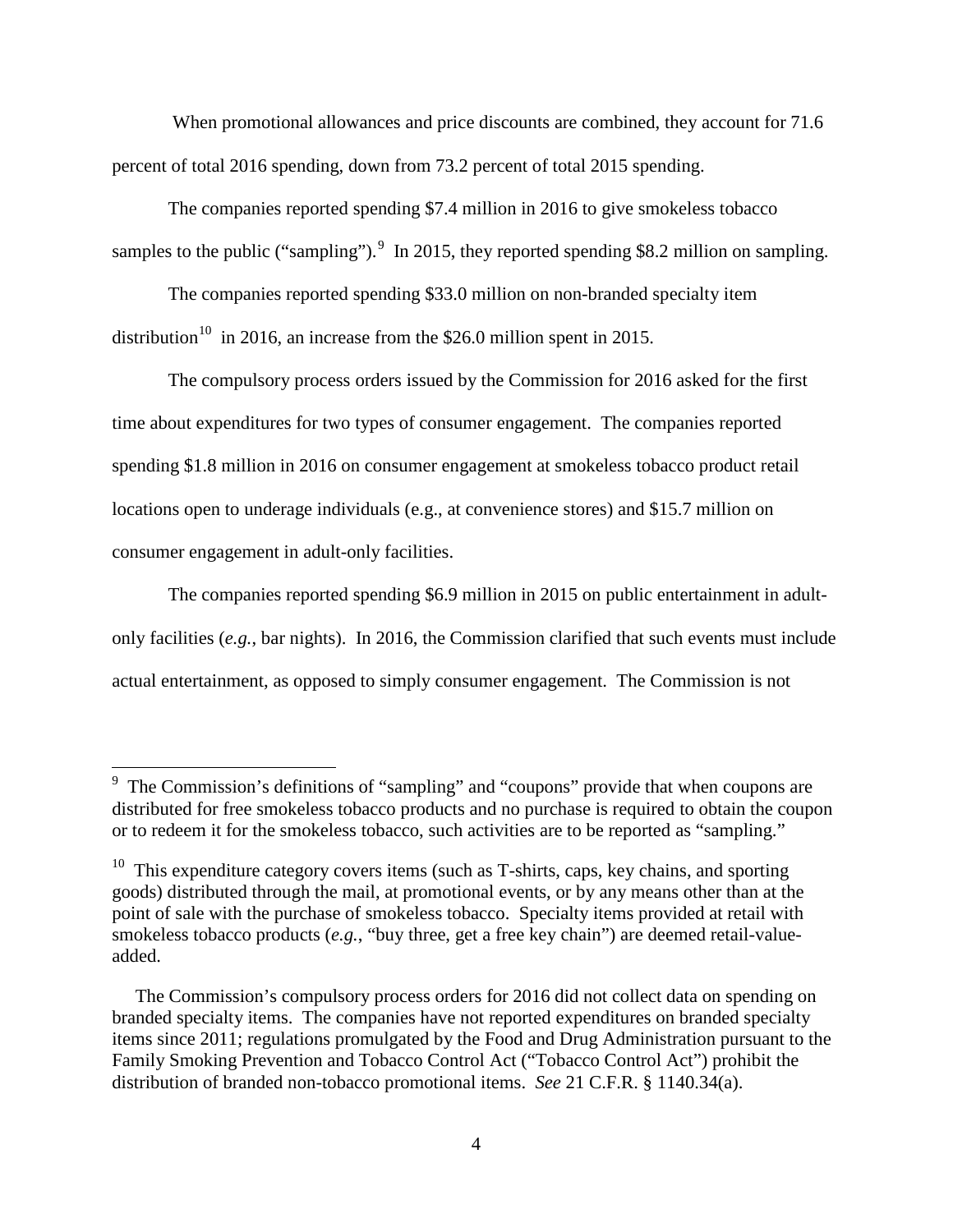separately publishing the amount spent on public entertainment in adult-only facilities in 2016 because only one company reported spending in that category.

As they have each year since 2011, the companies reported no spending in 2016 on general-audience public entertainment, endorsements and testimonials, or sponsorships.

The companies reported spending \$56.2 million in 2016 on coupons to reduce of the retail cost of smokeless tobacco products, an increase from the \$41.5 million spent in 2015.

Retail-value-added expenditures are the costs associated with offers such as "buy one, get one free" and "buy three, get a free T-shirt," where the bonus is distributed at retail when the smokeless tobacco is purchased. The retail-value-added category is broken into two subcategories – one in which the bonus is additional smokeless tobacco and one in which the bonus is something other than smokeless tobacco. In 2016, the companies reported spending \$6.5 million on retail-value-added expenditures for promotions involving free smokeless tobacco. The Commission did not report 2015 retail-value-added expenditures involving free smokeless tobacco because only one company reported any spending.

Each year from 2012 until 2015, the companies reported spending no money on retailvalue-added promotions involving non-smokeless tobacco items. In 2016, the Commission expanded the category to include discounts such as "buy two, save 20 cents per gallon of gasoline." In 2016, the companies reported \$168,000 on retail-value-added expenditures for promotions involving free or discounted non-smokeless tobacco items.

In 2016, the companies reported spending \$10.4 million for advertising on company websites and \$931,000 on Internet advertising other than on their own websites. In 2015, those figures were \$8.4 million and \$1.3 million, respectively.

5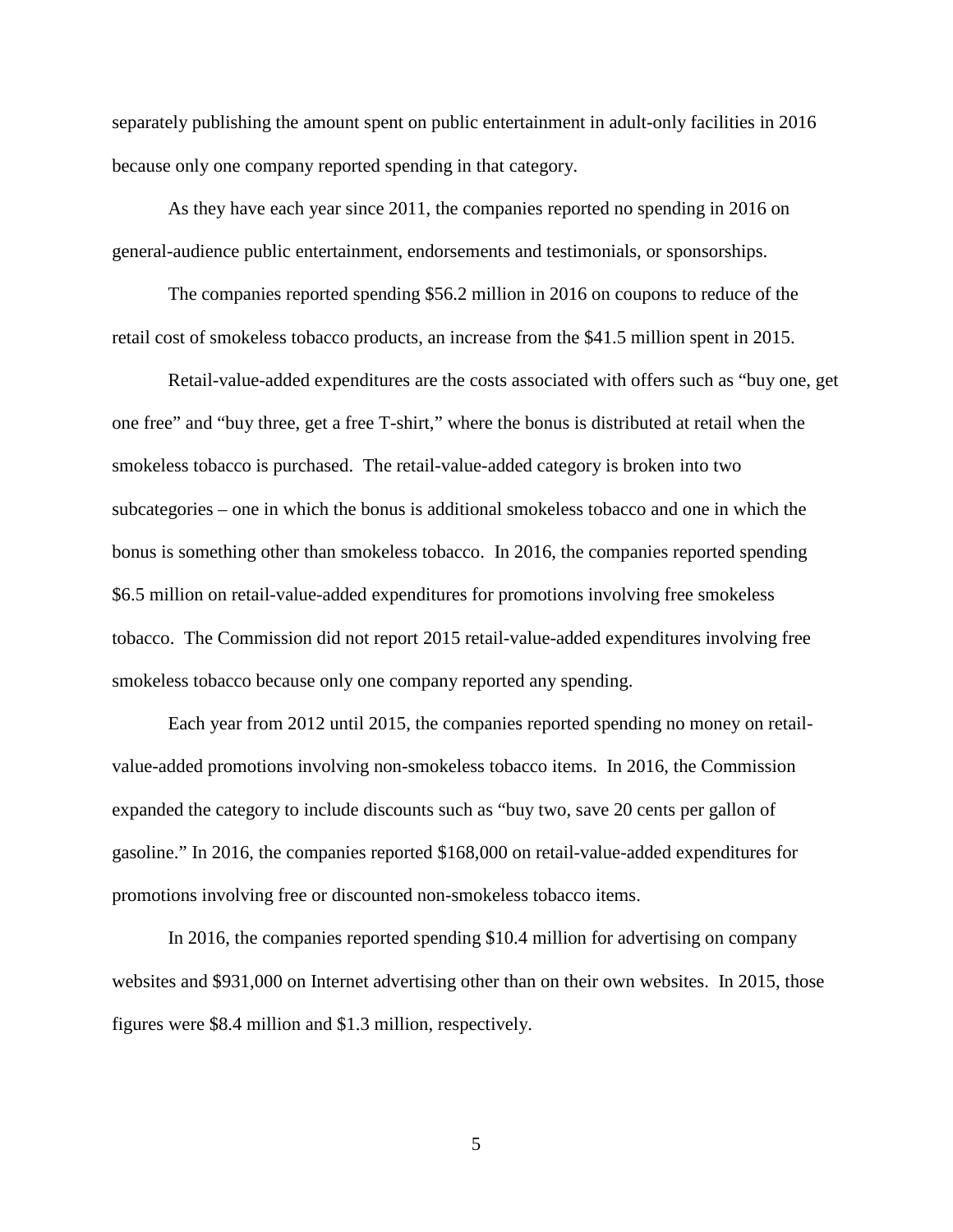As they have each year since 2008, in 2016, the companies reported no spending on telephone advertising $^{11}$  $^{11}$  $^{11}$  or audio-visual advertising.

The compulsory process orders issued by the Commission for 2009 and subsequent data have asked the companies to report spending on "social media marketing on Web sites or other online services or communities, including but not limited to social networking sites, microblogging sites, content-sharing sites, and blogs." The Commission is not separately publishing the amount reported for 2016, because – as in 2015 – only one company reported spending in that category.

The Commission also requires the manufacturers to report the total amount of money they spent on advertising and promotion in connection with sports and sporting events.<sup>12</sup> This question is separate from, and duplicative of, the reporting of the individual advertising and promotion categories. For example, money spent on sponsorship of a sports team would be reported under the "sponsorship" category and as "sports and sporting events" expenditures. These expenditures are counted only once, however, in computing the companies' total advertising and promotional expenditures.

Expenditures in connection with sports and sporting events, which had been as high as \$26.6 million in 1998, were \$4.6 million in 2016. The Commission's compulsory process orders

<span id="page-6-0"></span> $11$  This expenditure category includes costs associated with telemarketing calls or the operation of incoming telephone lines for consumers to participate in promotions or hear pre-recorded product messages.

<span id="page-6-1"></span> $12$  This includes expenditures for: (1) the sponsoring, advertising, or promotion of sports or sporting events; support of an individual, group, or sports team; and purchase of or support for equipment, uniforms, sports facilities, and/or training facilities; (2) advertising in the name of the smokeless tobacco company or any of its brands in a sports facility, on a scoreboard, or in conjunction with the reporting of sports results; and (3) functional promotional items (clothing, hats, etc.) connected with a sporting event.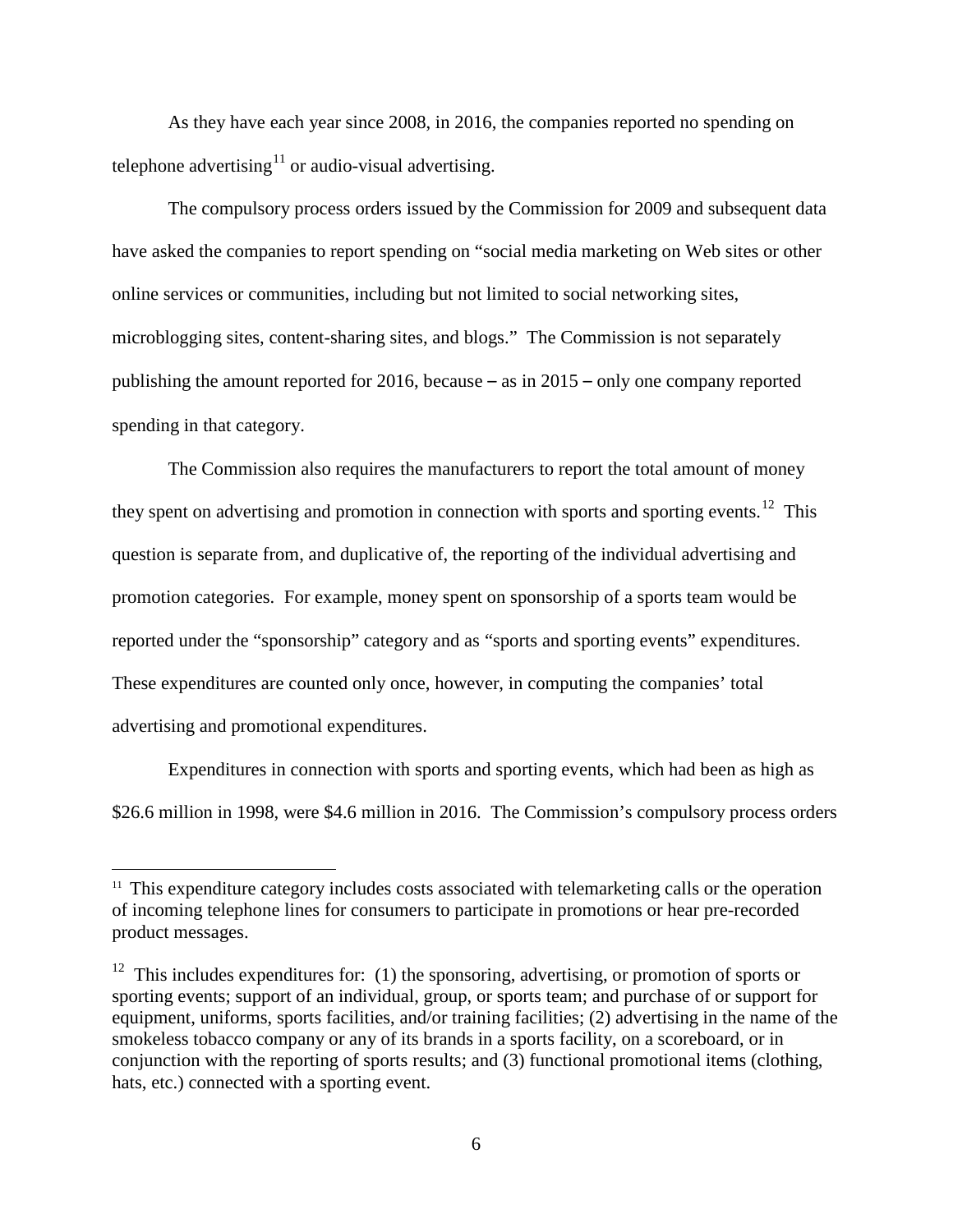for 2015 clarified for the first time that the companies should report all advertising and promotional expenditures "connected with or related to" sports or sporting events, including smokeless tobacco sampling in an adult-only facility on the grounds or in the parking lot of a sports facility. Then in 2016, the orders further clarified that the companies should also report "consumer engagement" on the grounds or lot of a sports facility.

The companies reported spending \$1.3 million in 2016 on ads directed to youth or their parents that were intended to reduce youth use of smokeless tobacco products.<sup>[13](#page-7-0)</sup> A portion of that amount was directed at reducing youth use of tobacco products of any kind.

Smokeless tobacco manufacturers reported that in 2016, neither they nor anyone working for them or on their behalf paid money or any other form of compensation in connection with the production or filming of any motion picture or television show, or paid money or any other form of compensation to anyone engaged in product placement in motion pictures or television shows. The companies also reported that neither they nor anyone working for them or on their behalf sought, solicited, granted approval, or otherwise gave permission for the appearance of any smokeless tobacco product or smokeless tobacco brand imagery in any motion picture or television show. Most of the companies reported that neither they nor anyone working for them or on their behalf sought, solicited, granted approval, or otherwise gave permission for the appearance of any smokeless tobacco product or smokeless tobacco brand imagery in any video appearing on the Internet. Two companies reported having video advertising on companyoperated websites. Most of the companies reported that neither they nor anyone working for or on their behalf engaged in social media marketing that promoted any smokeless tobacco brand or

<span id="page-7-0"></span> $13$  These expenditures are not included in the figures reported in Table 3I (advertising and promotional expenditures by category).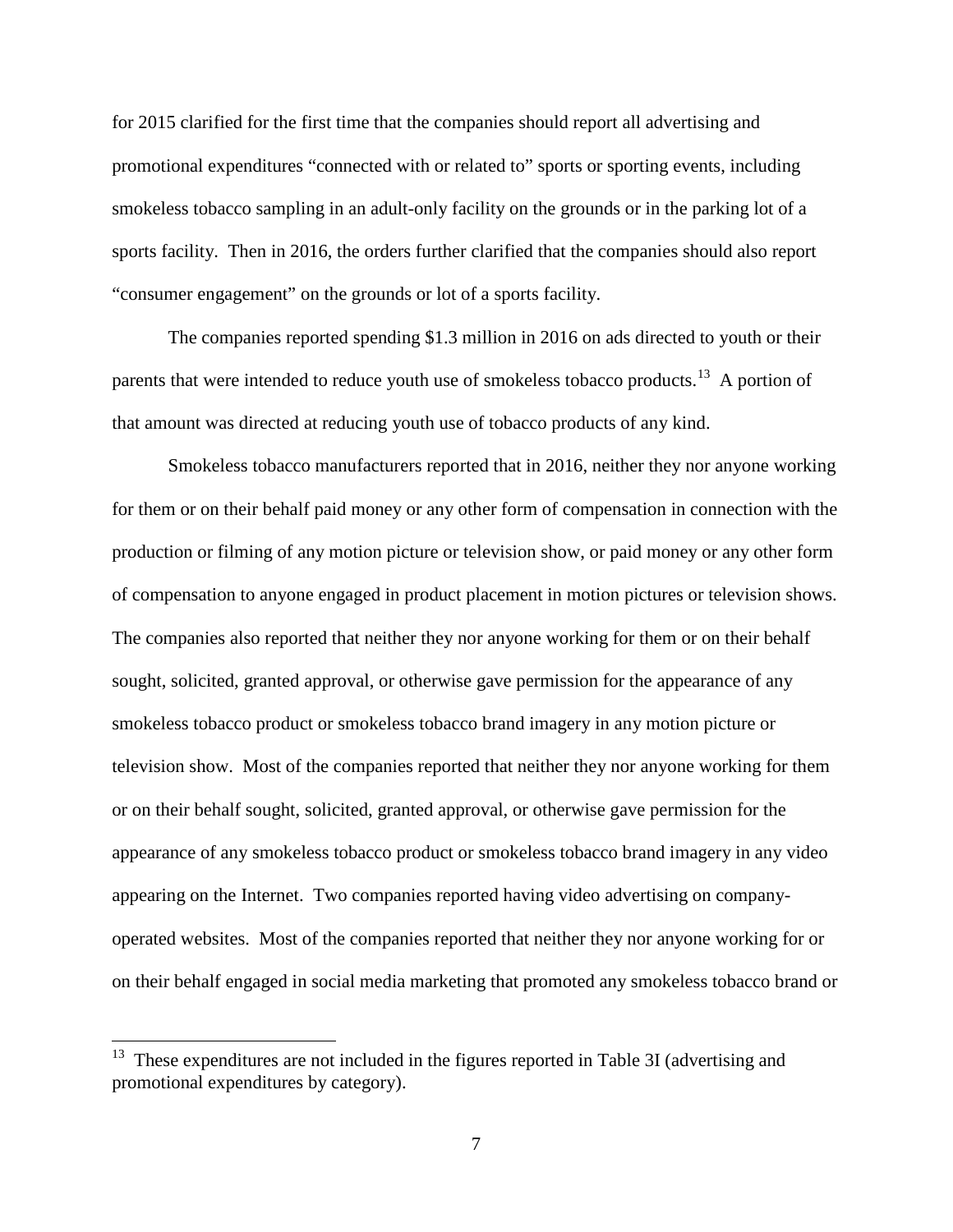variety or used smokeless tobacco brand imagery. One company reported having a Facebook page. Another company reported allowing the posting of user-generated content on companyoperated websites.

#### **IV. SMOKELESS TOBACCO SALES AND ADVERTISING AND PROMOTIONAL EXPENDITURES BY TOBACCO TYPE**

The Commission historically has reported sales and advertising expenditures for several different types of smokeless tobacco products, including dry snuff, moist snuff, plug/twist, and loose leaf chewing tobacco. Since 2008, the Commission also has required the companies to provide data for snus and dissolvable smokeless tobacco products. Tables 4A through 4F present details on sales and advertising and promotional expenditures by type of smokeless tobacco.

The number of pounds of loose leaf chewing tobacco, plug/twist chewing tobacco, and scotch/dry snuff sold all fell from 2015 to 2016, continuing the declines seen in recent years. Snus sales increased from 2015 to 2016. Moist snuff sales have risen every year since the Commission first issued its smokeless tobacco reports, and in 2016, the number of pounds of moist snuff sold again exceeded the combined sales of all other kinds of smokeless tobacco. The Commission is not reporting the sales of dissolvable smokeless tobacco products in 2016 because only one company reported selling such products.

Moist snuff also continued to generate more revenue than any other type of smokeless tobacco. In 2016, sales of moist stuff were \$3.545 billion, representing 89.0 percent of total smokeless tobacco sales.

Tables 4A through 4F also indicate that moist snuff continued to receive the greatest advertising and promotional support. In 2016, the companies spent \$678.7 million promoting

8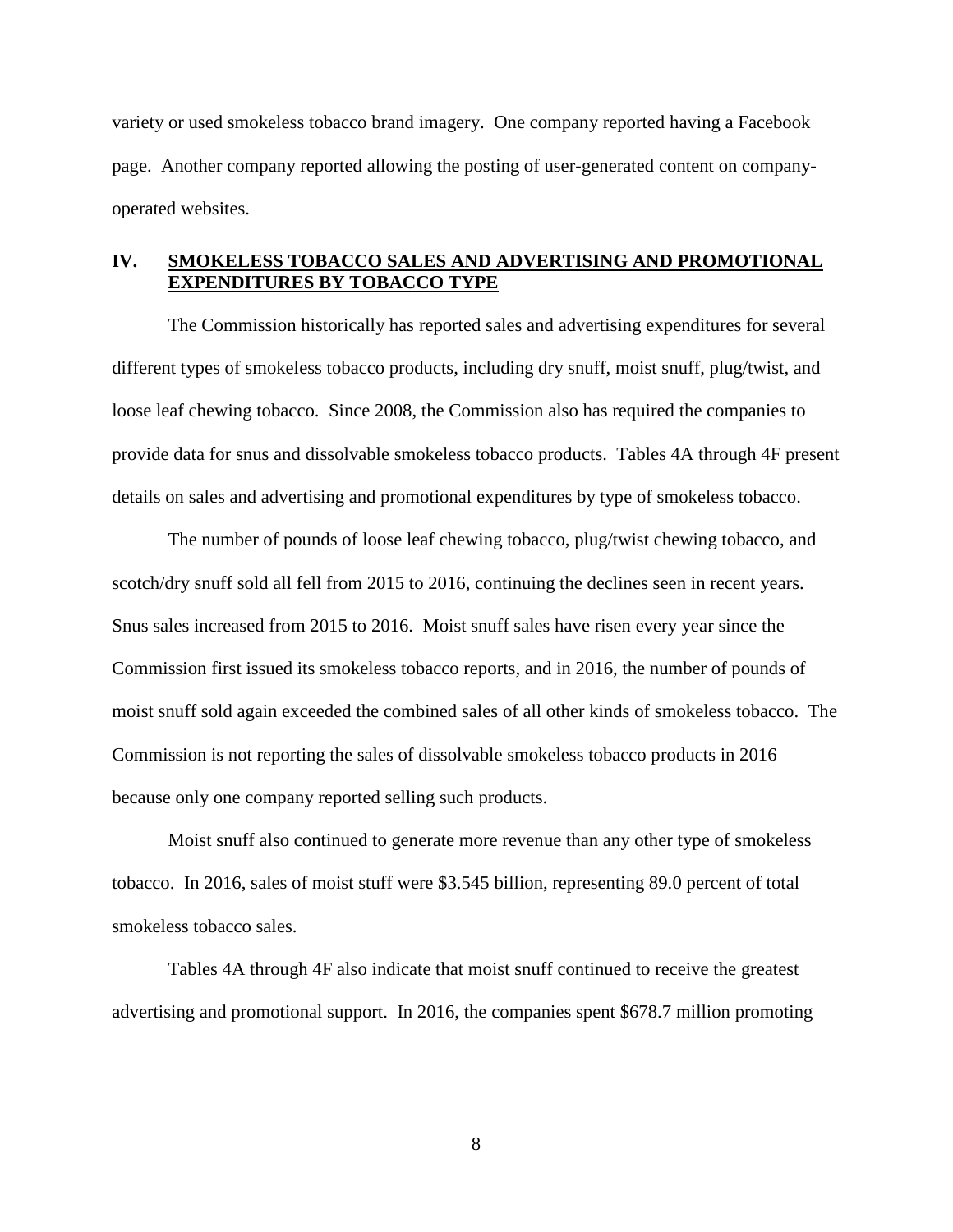moist snuff, compared to \$10.2 million for loose leaf chewing tobacco, \$190,000 for plug/twist chewing tobacco, \$249,000 for scotch/dry snuff, and \$39.5 million for snus.<sup>14</sup>

Tables 5A through 5F present details about the number of units sold in packages of various sizes for each type of smokeless tobacco product.For plug/twist chewing tobacco, scotch/dry snuff, and moist snuff, more packages weighing 1 ounce to less than 2 ounces were sold in 2016 than any other size.For loose leaf chewing tobacco, more packages weighing 2 ounces to less than 5 ounces were sold in 2016 than any other size.More packages of snus weighing less than 1 ounce were sold in 2016 than any other size.

<span id="page-9-0"></span><sup>&</sup>lt;sup>14</sup> The companies also spend money advertising and promoting smokeless tobacco brands that encompass more than one type of product (*e.g.*, moist snuff and snus) or on non-brand specific smokeless tobacco advertising. Such advertising and promotional expenditures are included in the totals set forth in Tables 1A and 1B, but might not be included in Tables 4A through 4F.

Beginning with the orders for 2015 data, the Commission's compulsory process orders have provided that advertising and promotional expenditures for brands having more than one product type but with a dominant product type representing 95% or more of brand sales should be reported under the brand's dominant product type. In prior years, some companies could have also reported some of their brands' advertising and promotional expenditures under those brands' dominant varieties.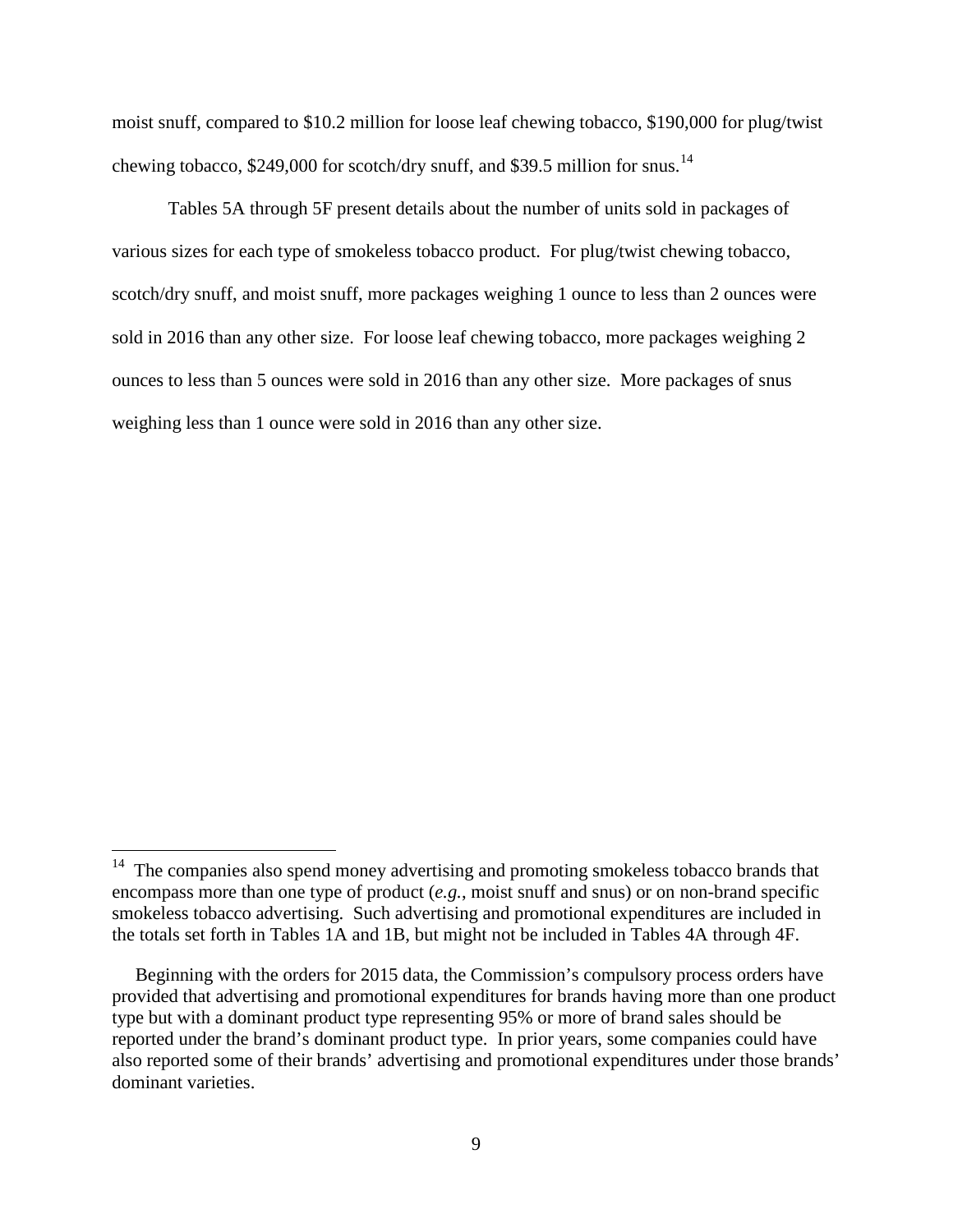# **TABLE 1A TOTAL SMOKELESS TOBACCO SALES AND ADVERTISING AND PROMOTIONAL EXPENDITURES FOR 1985 – 2008**

| Year | Sales in Pounds | Sales in Dollars | Advertising and Promotional<br>Expenditures |  |
|------|-----------------|------------------|---------------------------------------------|--|
| 1985 | 121,449,115     | \$730,618,970    | \$80,068,229                                |  |
| 1986 | 118,778,334     | \$797,777,885    | \$76,676,706                                |  |
| 1987 | 116,540,281     | \$852,717,347    | \$67,777,044                                |  |
| 1988 | 114,433,782     | \$901,654,382    | \$68,223,671                                |  |
| 1989 | 116,440,365     | \$981,637,304    | \$81,200,611                                |  |
| 1990 | 117,415,326     | \$1,091,170,201  | \$90,101,327                                |  |
| 1991 | 120,110,686     | \$1,237,961,670  | \$104,004,040                               |  |
| 1992 | 118,372,693     | \$1,361,360,729  | \$115,346,708                               |  |
| 1993 | 115,888,785     | \$1,475,460,518  | \$119,230,826                               |  |
| 1994 | 115,495,201     | \$1,612,098,989  | \$125,972,408                               |  |
| 1995 | 116,387,464     | \$1,735,840,489  | \$127,323,282                               |  |
| 1996 | 116,404,222     | \$1,790,406,160  | \$123,877,458                               |  |
| 1997 | 113,975,148     | \$1,817,508,055  | \$150,426,310                               |  |
| 1998 | 110,036,380     | \$1,886,328,217  | \$145,486,899                               |  |
| 1999 | 109,401,055     | \$1,940,736,017  | \$170,213,761                               |  |
| 2000 | 111,741,335     | \$1,988,875,535  | \$224,582,757                               |  |
| 2001 | 112,193,550     | \$2,127,520,387  | \$236,676,917                               |  |
| 2002 | 112,148,366     | \$2,362,166,931  | \$234,645,000                               |  |
| 2003 | 112,924,505     | \$2,489,501,857  | \$242,514,000                               |  |
| 2004 | 116,768,672     | \$2,617,388,686  | \$231,084,000                               |  |
| 2005 | 116,197,005     | \$2,611,292,547  | \$250,792,000                               |  |
| 2006 | 115,818,739     | \$2,593,436,592  | \$354,123,000                               |  |
| 2007 | 118,234,763     | \$2,695,462,138  | \$411,239,000†                              |  |
| 2008 | 119,915,125     | \$2,757,087,244  | \$547,873,000                               |  |

† This data has been updated based on additional information.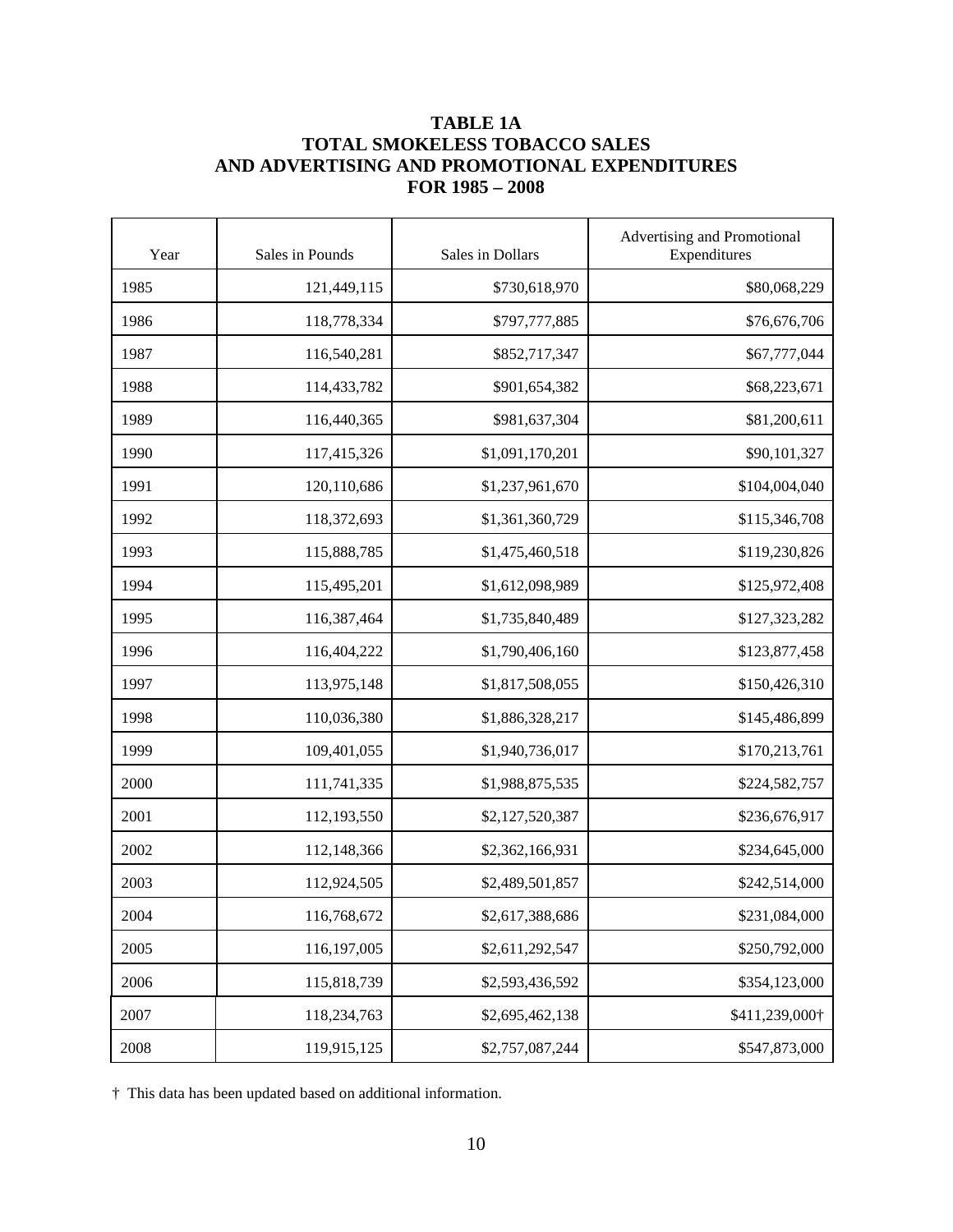# **TABLE 1B TOTAL SMOKELESS TOBACCO SALES AND ADVERTISING AND PROMOTIONAL EXPENDITURES FOR 2009 – 2015**

| Year | Sales in Pounds | Sales in Dollars | Advertising and Promotional<br>Expenditures |
|------|-----------------|------------------|---------------------------------------------|
| 2009 | 117,693,273     | \$2,611,908,686  | \$493,071,000                               |
| 2010 | 120,522,070     | \$2,780,437,133  | \$444,494,000                               |
| 2011 | 122,735,863     | \$2,936,852,337  | \$451,985,000                               |
| 2012 | 125,496,642     | \$3,077,403,248  | \$435,927,000                               |
| 2013 | 128,043,919     | \$3,263,105,347  | \$503,161,000                               |
| 2014 | 127,810,528     | \$3,415,702,358  | \$600,786,000                               |
| 2015 | 129,363,158     | \$3,680,195,446  | \$684,938,000                               |
| 2016 | 131,433,651     | \$3,981,902,822  | \$759,348,000                               |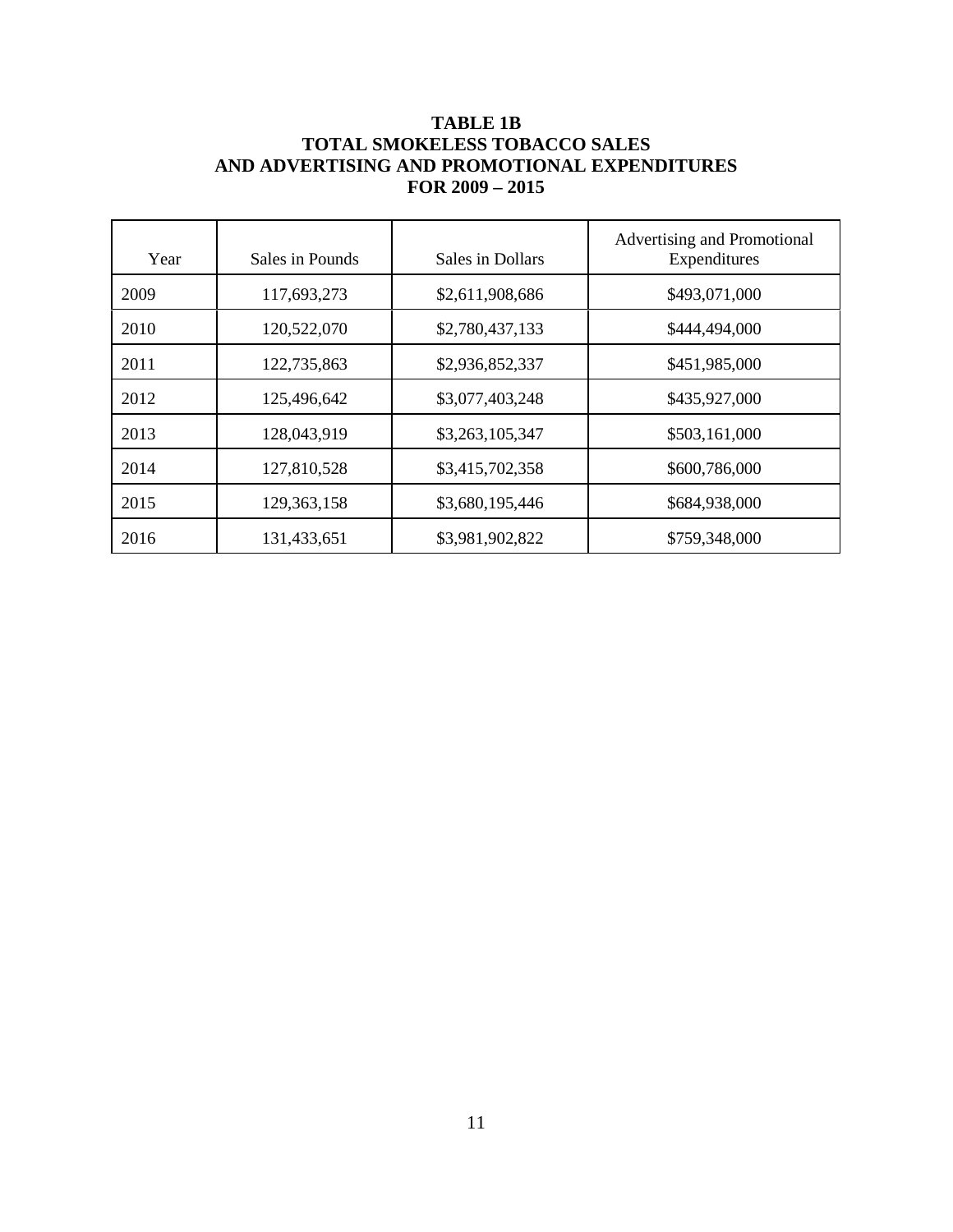# **TABLE 2A NUMBER OF UNITS SOLD AND GIVEN AWAY – BY PACKAGE SIZE FOR 2002 – 2012**

|      |            | Less than<br>$1 \text{ oz.}$ | 1 oz. to less<br>than 2 oz. | 2 oz. to less<br>than $5 \text{ oz}$ . | 5 oz. to less<br>than $10$ oz. | 10 oz. to less<br>than 15 oz. | 15 oz. or<br>more |
|------|------------|------------------------------|-----------------------------|----------------------------------------|--------------------------------|-------------------------------|-------------------|
| 2002 | sold       | 25,394,260                   | 887,095,347                 | 216,169,305                            | 6,628,408                      | 15,735                        | 36,200            |
|      | given away | 915,205                      | 22,123,561                  | 3,792,001                              | $\overline{0}$                 | $\theta$                      | $\mathbf{0}$      |
| 2003 | sold       | 37,883,014                   | 918,733,530                 | 203,567,697                            | 7,848,051                      | 15,936                        | 353,436           |
|      | given away | 2,663,753                    | 14,474,790                  | 2,352,034                              | $\overline{0}$                 | $\theta$                      | $\mathbf{0}$      |
| 2004 | sold       | 42,705,741                   | 959,223,302                 | 191,040,358                            | 8,645,329                      | 15,456                        | 2,118,017         |
|      | given away | 7,422,914                    | 15,859,744                  | 2,247,914                              | $\overline{0}$                 | $\mathbf{0}$                  | 24                |
| 2005 | sold       | 47,107,372                   | 980,089,404                 | 175,013,057                            | 7,902,121                      | 14,064                        | 2,275,388         |
|      | given away | 5,952,331                    | 17,059,852                  | 1,983,417                              | 48                             | $\theta$                      | $\boldsymbol{0}$  |
| 2006 | sold       | 49,584,382                   | 994,410,045                 | 161,133,012                            | 7,136,052                      | 14,575                        | 2,552,377         |
|      | given away | 4,699,963                    | 19,699,034                  | 9,632,177                              | $\overline{0}$                 | $\theta$                      | 2,280             |
| 2007 | sold       | 63,590,228                   | 1,056,392,109               | 158,097,486                            | 1,679,601                      | 6,350                         | 2,687,159         |
|      | given away | 6,746,905                    | 10,922,306                  | 9,489,740                              | 72                             | $\boldsymbol{0}$              | 5,616             |
| 2008 | sold       | 77,241,248                   | 1,072,780,163               | 138,515,458                            | 5,740,339                      | 53,012                        | 2,826,765         |
|      | given away | 6,580,518                    | 15,120,663                  | 9,962,337                              | 12                             | 750                           | 5,626             |
| 2009 | sold       | 121,886,357                  | 1,098,116,188               | 125,774,684                            | 4,696,041                      | 511,174                       | 2,917,282         |
|      | given away | 5,670,008                    | 12,050,068                  | 9,903,059                              | 252                            | 9,726                         | 1,012             |
| 2010 | sold       | 165, 174, 728                | 1,148,099,256               | 111,399,859                            | 4,791,115                      | 1,193,327                     | 3,087,246         |
|      | given away | 4,195,615                    | 5,991,661                   | 9,985,116                              | 144                            | 10,794                        | 246               |
| 2011 | sold       | 167,129,086                  | 1,188,545,083               | 101,448,909                            | 4,632,388                      | 1,618,546                     | 3,125,666         |
|      | given away | 1,007,789                    | 753,278                     | 9,243,150                              | 245                            | 1,560                         | 72                |
| 2012 | sold       | 198,158,371                  | 1,219,926,468               | 93,005,883                             | 4,115,671                      | 2,544,526                     | 3,383,934         |
|      | given away | 503,943                      | 214,357                     | 8,342,400                              | 48                             | 612                           | 48                |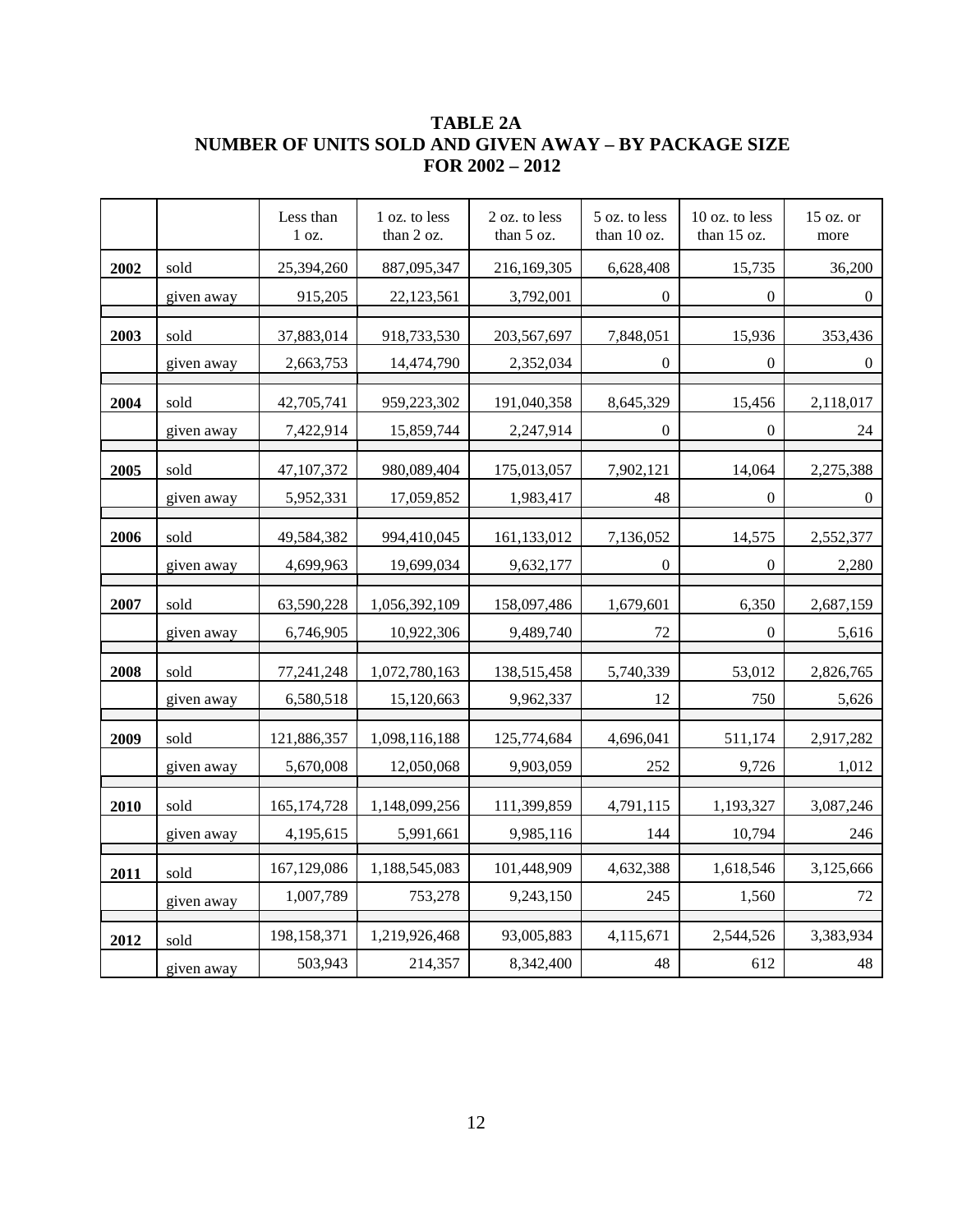|      |            | Less than<br>$1 \text{ oz.}$ | 1 oz. to less<br>than $2 \text{ oz}$ . | 2 oz. to less<br>than $5 \text{ oz}$ . | 5 oz. to less<br>than $10$ oz. | $10$ oz. to less<br>than $15 \text{ oz}$ . | $15$ oz. or<br>more |
|------|------------|------------------------------|----------------------------------------|----------------------------------------|--------------------------------|--------------------------------------------|---------------------|
| 2013 | sold       | 206,426,798                  | 1,239,286,872                          | 88,294,800                             | 4,090,247                      | 3,505,261                                  | 3,284,546           |
|      | given away | 418,302                      | 201,641                                | 7,977,717                              | 48                             | 576                                        | 158                 |
|      |            |                              |                                        |                                        |                                |                                            |                     |
| 2014 | sold       | 224, 364, 145                | 1,234,089,681                          | 81,688,529                             | 4,025,337                      | 4,077,255                                  | 3,304,393           |
|      | given away | 388,078                      | 192,211                                | 8,459,652                              | $\theta$                       | 864                                        | 77                  |
|      |            |                              |                                        |                                        |                                |                                            |                     |
| 2015 | sold       | 250,978,524                  | 1,248,306,671                          | 75,439,482                             | 3,896,359                      | 4,443,748                                  | 3,275,510           |
|      | given away | 317,437                      | 177,171                                | 8,319,437                              | 48                             | 852                                        | 147                 |
|      |            |                              |                                        |                                        |                                |                                            |                     |
| 2016 | sold       | 281,224,911                  | 1,266,087,487                          | 71,173,377                             | 3,439,501                      | 4,792,078                                  | 3,212,926           |
|      | given away | 441,634                      | 99,476                                 | 7,578,154                              | 264                            | 912                                        | 418                 |
|      |            |                              |                                        |                                        |                                |                                            |                     |

**TABLE 2B NUMBER OF UNITS SOLD AND GIVEN AWAY – BY PACKAGE SIZE FOR 2013 – 2015**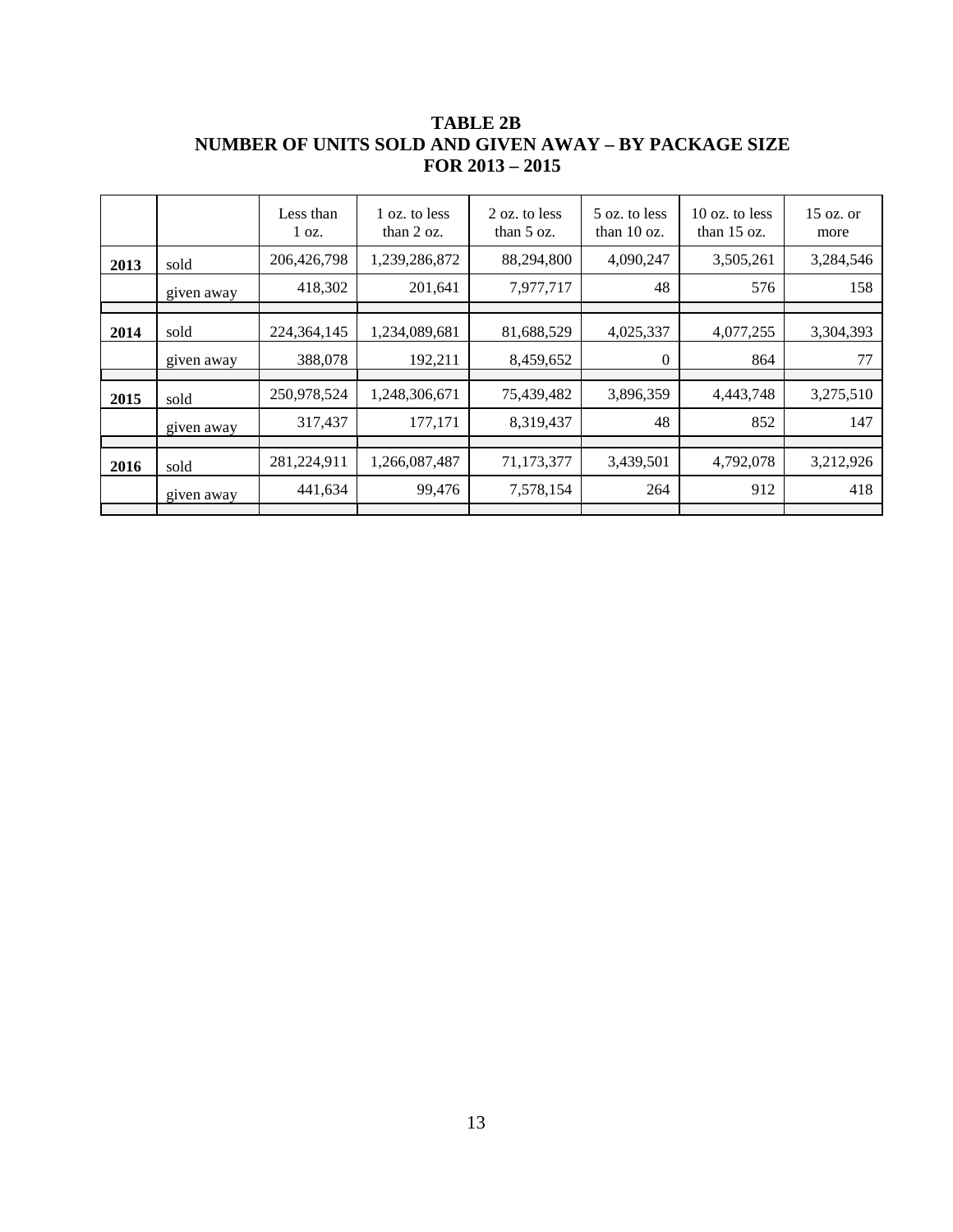# **TABLE 3A**

# **SMOKELESS TOBACCO ADVERTISING AND PROMOTIONAL EXPENDITURES BY CATEGORY FOR 1985**

| Television & Radio Advertising | \$26,584,731 |
|--------------------------------|--------------|
| <b>Total Print</b>             | \$8,719,379  |
| Other                          | \$44,764,119 |
| <b>Total</b>                   | \$80,068,229 |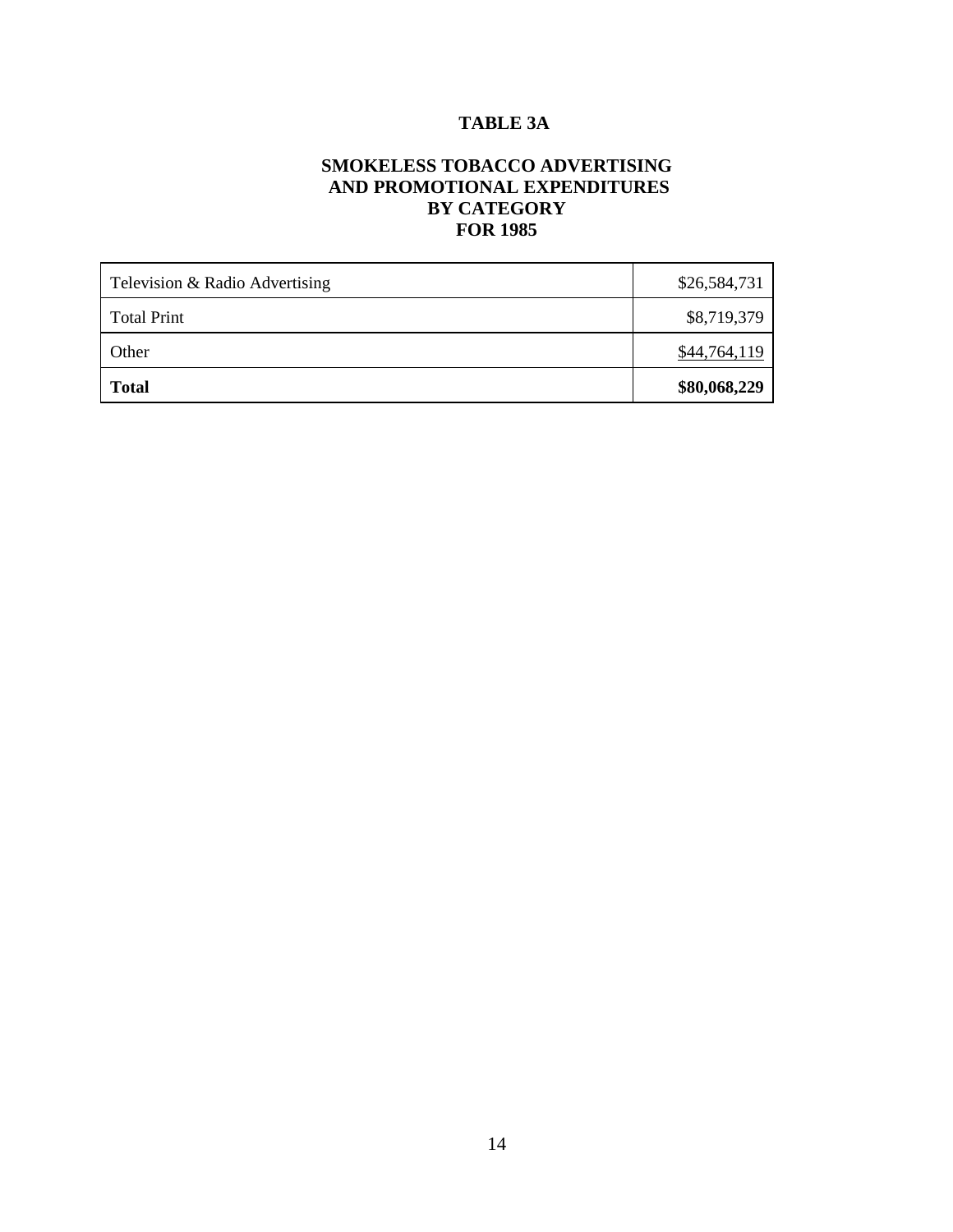#### **TABLE 3B**

## **SMOKELESS TOBACCO ADVERTISING AND PROMOTIONAL EXPENDITURES BY CATEGORY FOR 1986 AND 1987**

|                                   | 1986         | 1987         |
|-----------------------------------|--------------|--------------|
| Newspapers                        | \$626,979    | \$1,452,710  |
| Magazines                         | \$6,226,654  | \$9,237,988  |
| Outdoor                           | \$2,722,557  | \$8,321,315  |
| Transit                           | \$0          | \$0          |
| Television & Radio*               | \$16,067,211 | \$0          |
| Point-of-Sale                     | \$4,234,207  | \$5,789,436  |
| Direct Mail                       | \$20,844     | \$48,979     |
| <b>Promotional Allowances</b>     | \$8,231,580  | \$7,554,592  |
| Sampling                          | \$13,699,156 | \$13,877,923 |
| <b>Distribution Bearing Names</b> | \$2,353,816  | \$4,312,094  |
| <b>Public Entertainment</b>       | \$13,823,266 | \$14,844,425 |
| Endorsements                      | \$435,710    | \$245,105    |
| Audio, Visual                     | \$2,579,268  | \$0          |
| Other                             | \$5,655,458  | \$2,092,477  |
| <b>TOTAL</b>                      | \$76,676,706 | \$67,777,044 |

<span id="page-15-0"></span><sup>\*</sup> Expenditures allocated for television and radio advertising on electronic media subject to Federal Communications Commission ("FCC") regulations cover approximately six months of 1986 because the statutory broadcast ban became effective on August 28, 1986.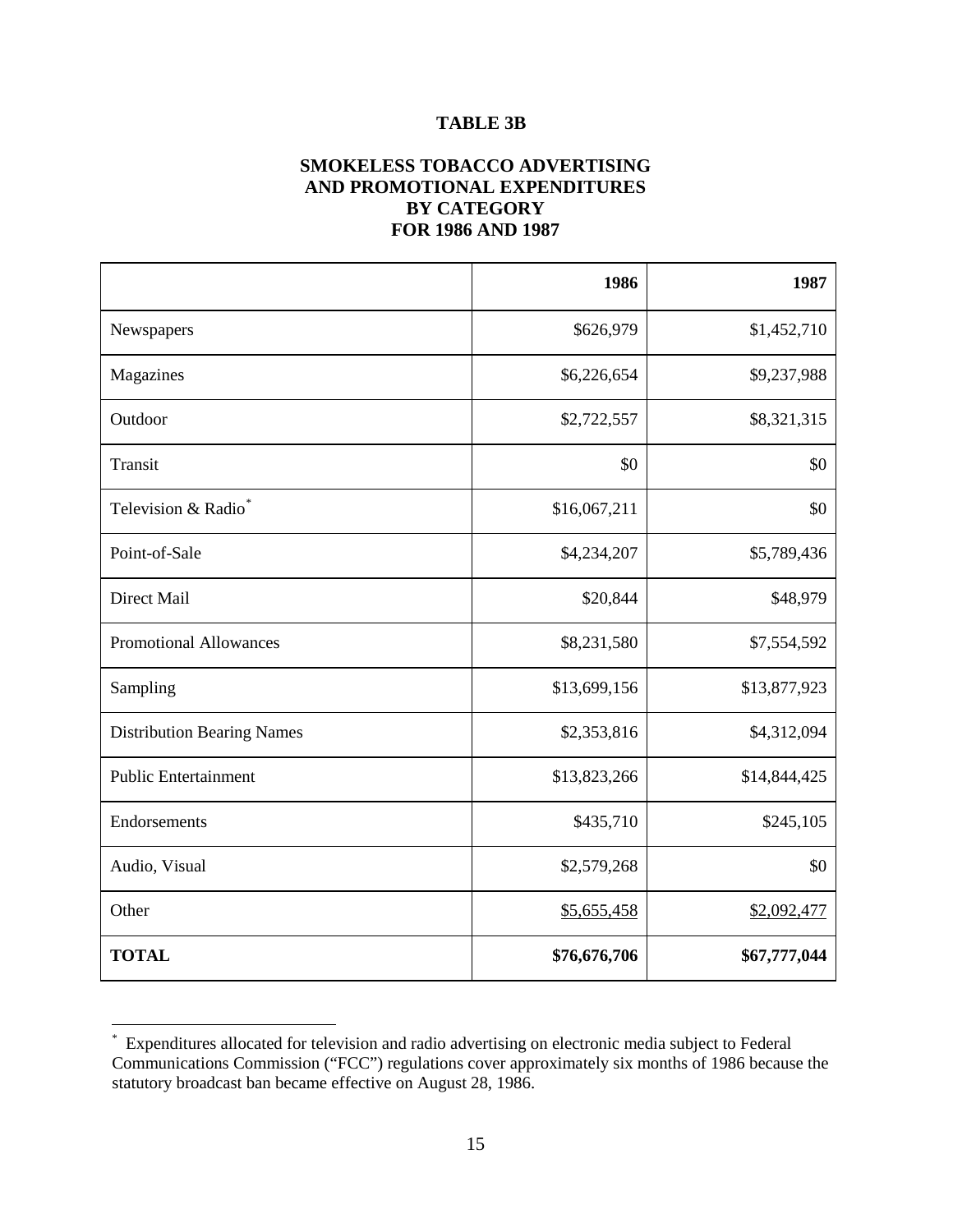#### **TABLE 3C**

## **SMOKELESS TOBACCO ADVERTISING AND PROMOTIONAL EXPENDITURES BY CATEGORY FOR 1988 - 1991**

|                                               | 1988         | 1989         | 1990         | 1991          |
|-----------------------------------------------|--------------|--------------|--------------|---------------|
| Newspapers                                    | \$940,256    | \$449,918    | \$880,629    | \$1,109,503   |
| Magazines                                     | \$5,778,582  | \$6,410,401  | \$10,214,280 | \$9,652,958   |
| Outdoor                                       | \$4,801,955  | \$2,913,074  | \$2,650,471  | \$1,644,287   |
| Transit                                       | \$0          | \$0          | \$0          | \$0           |
| Point-of-Sale                                 | \$7,436,270  | \$9,693,996  | \$10,320,657 | \$10,749,602  |
| Direct Mail                                   | \$623,731    | \$935,370    | \$78,000     | \$893,000     |
| <b>Promotional Allowances</b>                 | \$6,360,041  | \$8,327,225  | \$9,936,022  | \$14,771,597  |
| Sampling                                      | \$12,345,180 | \$15,019,174 | \$13,461,932 | \$13,959,101  |
| <b>Distribution Bearing</b><br>Names          | \$4,055,978† | \$4,611,457  | \$2,854,289  | \$3,866,263   |
| <b>Public Entertainment</b>                   | \$17,501,791 | \$19,638,397 | \$20,272,355 | \$21,116,095  |
| Endorsements                                  | \$260,539    | \$292,290    | \$264,484    | \$344,000     |
| Coupons & Retail-Value-<br>Added <sup>*</sup> | \$4,655,429  | \$9,689,049  | \$16,438,440 | \$23,306,499  |
| Audio, Visual                                 | \$0          | \$0          | \$0          | \$0           |
| Other                                         | \$3,463,919  | \$3,220,210  | \$2,729,768  | \$2,591,135   |
| <b>TOTAL</b>                                  | \$68,223,671 | \$81,200,611 | \$90,101,327 | \$104,004,040 |

<span id="page-16-0"></span><sup>\*</sup> One company reported no expenditures for this category because its accounting records were not maintained to allow calculation of these expenditures. Instead, these expenditures were reported to the Commission in the Point-of-Sale or Promotional Allowances categories.

<sup>†</sup> This data has been updated based on additional information.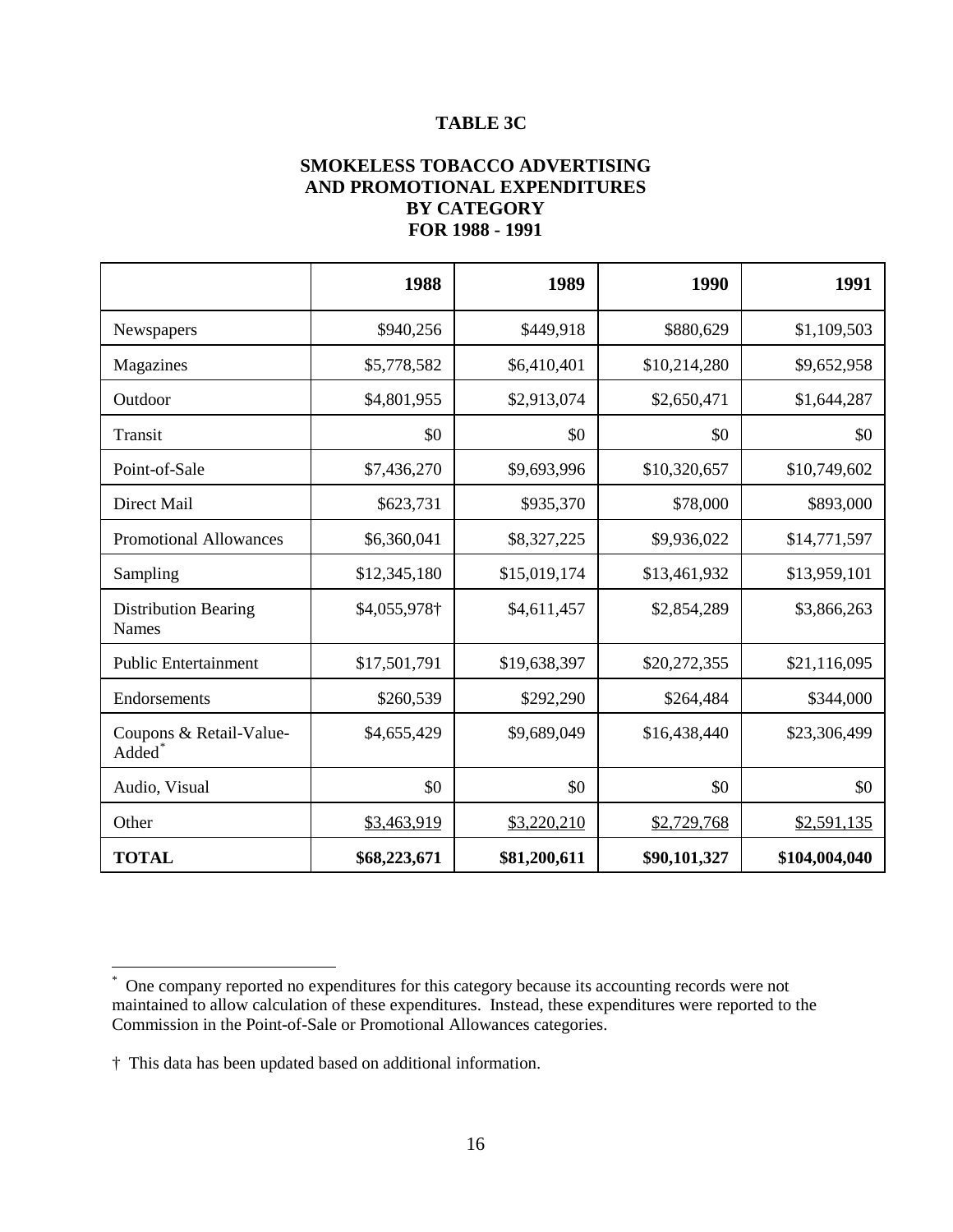## **TABLE 3D**

#### **SMOKELESS TOBACCO ADVERTISING AND PROMOTIONAL EXPENDITURES BY CATEGORY FOR 1992 - 1995**

|                                                                                 | 1992          | 1993          | 1994                   | 1995          |
|---------------------------------------------------------------------------------|---------------|---------------|------------------------|---------------|
| Newspapers                                                                      | \$269,032     | \$274,738     | \$128,849<br>\$142,562 |               |
| Magazines                                                                       | \$9,258,297   | \$8,040,702   | \$10,261,201           | \$11,533,093  |
| Outdoor                                                                         | \$694,388     | \$855,643     | \$1,112,524            | \$1,474,121   |
| Transit                                                                         | \$0           | \$0           | \$0                    | \$0           |
| Point-of-Sale                                                                   | \$12,133,489  | \$13,465,302  | \$13,555,569           | \$15,170,713  |
| Direct Mail                                                                     | \$1,289,000   | \$1,099,000   | \$103,000              | \$253,000     |
| <b>Promotional Allowances</b>                                                   | \$11,397,882  | \$13,073,381  | \$10,244,241           | \$8,304,066   |
| Sampling                                                                        | \$15,975,134  | \$15,794,391  | \$14,279,127           | \$15,748,393  |
| <b>Distribution Bearing</b><br><b>Names</b>                                     | \$2,609,348   | \$4,246,353   | \$10,368,596           | \$9,915,589   |
| <b>Public Entertainment</b>                                                     | \$21,511,594  | \$22,912,765  | \$25,397,969           | \$26,749,679  |
| Endorsements                                                                    | \$155,000     | \$215,000     | \$160,000              | \$160,000     |
| Coupons & Retail-Value-<br>$\overline{\mathbf{A}}$ dded $\overline{\mathbf{A}}$ | \$31,524,486  | \$32,297,431  | \$36,687,092           | \$33,701,379  |
| Audio, Visual                                                                   | \$0           | \$0           | \$0                    | \$0           |
| Other                                                                           | \$8,529,058   | \$6,956,120   | \$3,674,240            | \$4,170,687   |
| <b>TOTAL</b>                                                                    | \$115,346,708 | \$119,230,826 | \$125,972,408          | \$127,323,282 |
| Sports & Sporting Events                                                        | \$20,970,580  | \$22,742,986  | \$24,521,715           | \$25,863,187  |

<span id="page-17-0"></span><sup>\*</sup> One company reported no expenditures for this category because its accounting records were not maintained to allow calculation of these expenditures. Instead, these expenditures were reported to the Commission in the Point-of-Sale or Promotional Allowances categories.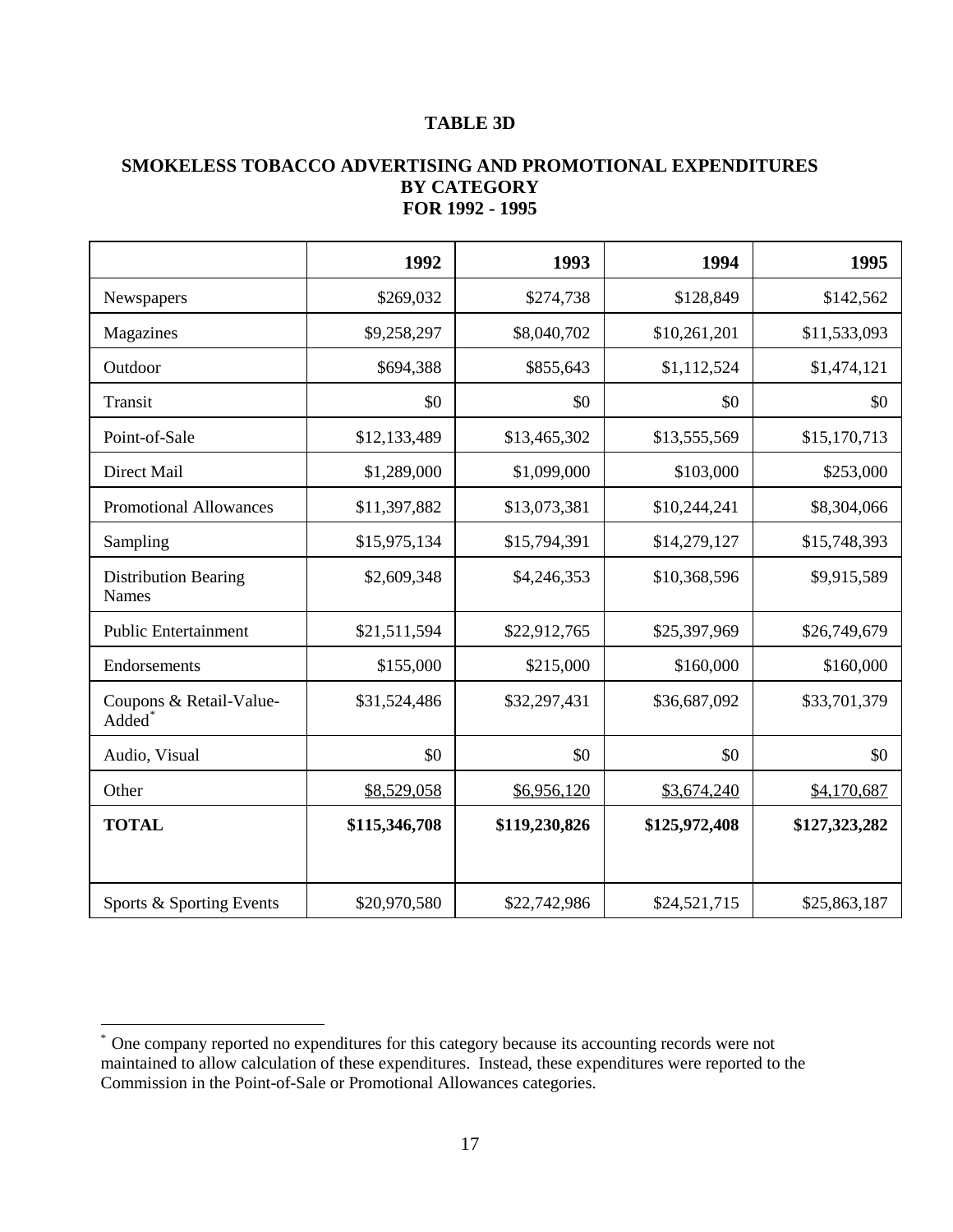#### **TABLE 3E**

| SMOKELESS TOBACCO ADVERTISING AND PROMOTIONAL EXPENDITURES |
|------------------------------------------------------------|
| <b>BY CATEGORY FOR 1996 - 2001</b>                         |

|                                      | 1996          | 1997          | 1998                       | 1999                       | 2000          | 2001          |
|--------------------------------------|---------------|---------------|----------------------------|----------------------------|---------------|---------------|
| Newspapers                           | \$236,765     | \$1,642,347   | \$2,807,281                | \$3,306,548                | \$2,413,104   | \$1,825,748   |
| Magazines                            | \$13,362,100  | \$11,874,395  | \$18,389,758               | \$18,436,630               | \$13,890,399  | \$21,963,961  |
| Outdoor                              | \$3,544,994   | \$4,991,256   | \$2,228,381                | \$7,258                    | \$6,987       | \$10,522      |
| Transit                              | \$0           | \$0           | \$0                        | \$0                        | \$0           | \$0           |
| Point-of-Sale                        | \$13,568,572  | \$14,712,560  | \$25,202,972               | \$26,092,942               | \$15,179,555  | \$17,412,893  |
| Direct Mail                          | \$314,599     | \$808,247     | \$6,948,300                | \$5,620,844                | \$17,015,856  | \$16,340,203  |
| Promotional<br><b>Allowances</b>     | \$12,722,615  | \$14,692,865  | \$14,959,694               | \$30,756,608               | \$45,393,210  | \$60,866,870  |
| Sampling                             | \$12,640,816  | \$11,155,411  | \$17,439,990               | \$17,884,888               | \$15,761,075  | \$17,888,963  |
| Distribution<br><b>Bearing Names</b> | \$11,728,976  | \$17,999,555  | \$3,768,161                | \$3,161,884                | \$347,124     | \$324,694     |
| Public<br>Entertainment              | \$22,736,345  | \$28,940,337  | \$25,426,519               | \$22,136,453               | \$11,223,945  | \$18,063,522  |
| Endorsements                         | \$162,500     | \$165,000     | \$165,000                  | \$130,000                  | \$230,000     | \$255,000     |
| Coupons                              | \$3,446,225*  | \$3,447,124*  | \$10,965,387               | \$24,221,899               | \$32,746,769  | \$31,526,860  |
| Retail-Value-<br>Added               | \$22,390,838  | \$34,938,115* | $$11,204,800$ <sup>*</sup> | $$11,135,604$ <sup>*</sup> | \$64,883,152  | \$43,235,466  |
| Internet                             | \$0           | \$0           | \$0                        | \$0                        | \$155,405     | \$262,296     |
| Audio, Visual                        | \$0           | \$0           | \$0                        | \$0                        | \$0           | \$0           |
| Other                                | \$4,397,683   | \$5,059,097   | \$5,980,656                | \$7,322,203                | \$5,336,176   | \$6,699,919   |
| <b>TOTAL</b>                         | \$123,877,458 | \$150,426,310 | \$145,486,899              | \$170,213,761              | \$224,582,757 | \$236,676,917 |
| Sports & Sporting<br>Events          | \$19,784,813  | \$25,751,503  | \$26,620,636               | \$23,401,714               | \$11,026,204  | \$17,866,620  |

<span id="page-18-0"></span> \* One company reported no expenditures for this category because its accounting records were not maintained to allow calculation of these expenditures. Instead, these expenditures were reported to the Commission in the Point-of-Sale or Promotional Allowances categories.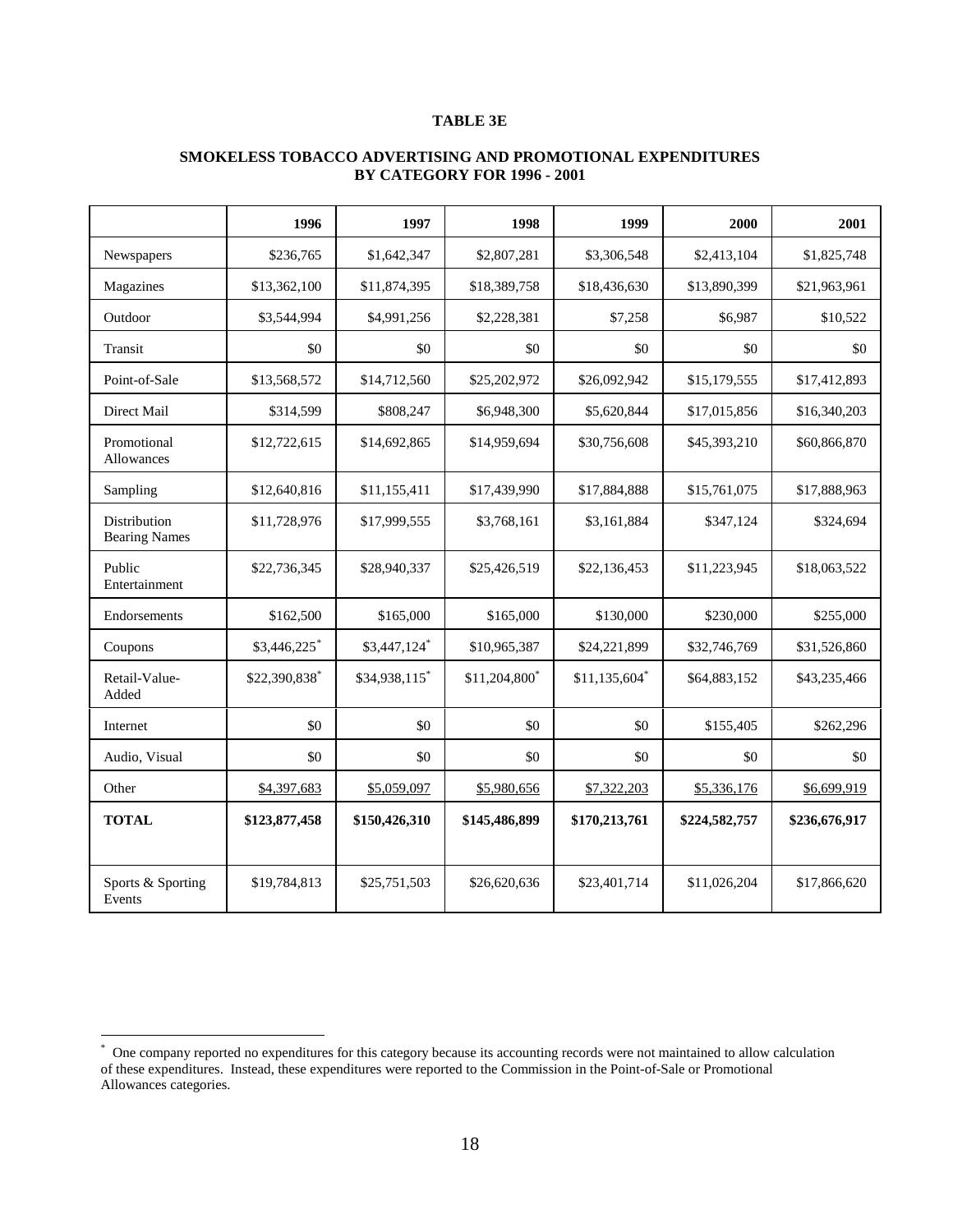#### **TABLE 3F**

#### **SMOKELESS TOBACCO ADVERTISING AND PROMOTIONAL EXPENDITURES BY CATEGORY FOR 2002 - 2005**

|                                                  | 2002          | 2003          | 2004          | 2005          |
|--------------------------------------------------|---------------|---------------|---------------|---------------|
| Newspapers                                       | \$722,000     | \$262,000     | \$285,000     | \$453,000     |
| Magazines                                        | \$23,142,000  | \$22,838,000  | \$25,002,000  | \$20,996,000  |
| Outdoor                                          | \$117,000     | \$101,000     | \$184,000     | \$207,000     |
| Transit                                          | \$0           | \$0           | \$0           | \$0           |
| Point-of-Sale                                    | \$16,894,000  | \$20,874,000  | \$23,120,000  | \$20,748,000  |
| Direct Mail                                      | \$7,073,000   | \$5,982,000   | \$5,670,000   | \$8,237,000   |
| Price Discounts                                  | \$99,000,000  | \$106,531,000 | \$86,977,000  | \$99,699,000  |
| Promotional Allowances – Retailers               | \$3,245,000   | \$5,103,000   | \$4,285,000   | \$3,406,000   |
| Promotional Allowances - Wholesalers             | \$16,755,000  | \$12,632,000  | \$11,222,000  | \$12,550,000  |
| Promotional Allowances – Other                   | \$41,000      | \$29,000      | \$9,000       | \$29,000      |
| Sampling                                         | \$25,754,000  | \$22,483,000  | \$25,156,000  | \$28,180,000  |
| Specialty Item Distribution - Branded            | \$419,000     | \$45,000      | \$22,000      | \$119,000     |
| Specialty Item Distribution - Non-Branded        | \$0           | \$0           | \$0           | \$36,000      |
| Public Entertainment - Adult-Only                | \$0           | \$0           | \$7,000       | \$73,000      |
| Public Entertainment - General-Audience          | \$1,453,000   | \$1,640,000   | \$1,349,000   | \$215,000     |
| Sponsorships                                     | \$8,864,000   | \$8,170,000   | \$9,018,000   | \$4,192,000   |
| Endorsements & Testimonials                      | \$130,000     | \$355,000     | \$355,000     | \$355,000     |
| Coupons                                          | \$12,156,000  | \$11,524,000  | \$10,686,000  | \$28,622,000  |
| Retail-Value-Added - Bonus Smokeless Tobacco     | \$13,686,000  | \$16,004,000  | \$14,950,000  | \$9,310,000   |
| Retail-Value-Added - Non-Smokeless Tobacco Bonus | \$466,000     | \$556,000     | \$2,650,000   | \$4,430,000   |
| Company Websites                                 | \$18,000      | \$15,000      | \$877,000     | \$272,000     |
| $Internet - Other$                               | \$54,000      | \$25,000      | \$16,000      | \$413,000     |
| Telephone                                        | \$169,000     | \$374,000     | \$231,000     | \$120,000     |
| Audio-Visual                                     | \$7,000       | \$139,000     | \$7,000       | \$119,000     |
| Other                                            | \$4,480,000   | \$6,832,000   | \$9,006,000   | \$8,011,000   |
| <b>TOTAL</b>                                     | \$234,645,000 | \$242,514,000 | \$231,084,000 | \$250,792,000 |
| Sports & Sporting Events                         | \$21,063,000  | \$16,942,000  | \$20,649,000  | \$15,749,000  |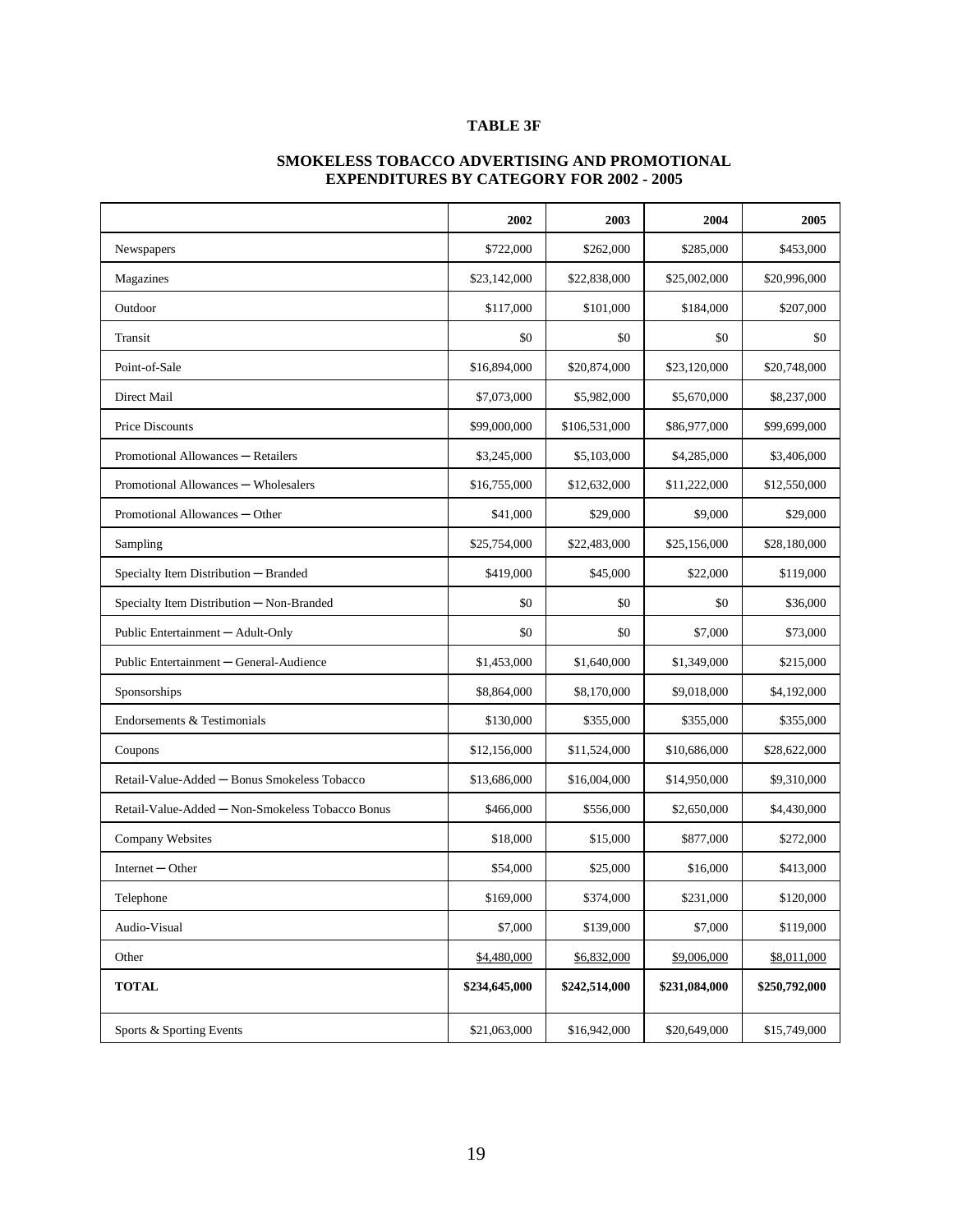#### **TABLE 3G**

| <b>SMOKELESS TOBACCO ADVERTISING AND PROMOTIONAL</b> |
|------------------------------------------------------|
| <b>EXPENDITURES BY CATEGORY FOR 2006-2009*</b>       |

|                                                  | 2006          | 2007          | 2008          | 2009          |
|--------------------------------------------------|---------------|---------------|---------------|---------------|
| Newspapers                                       | N/A           | N/A           | N/A           | N/A           |
| Magazines                                        | \$16,591,000  | \$13,913,000  | \$17,122,000  | \$7,866,000   |
| Outdoor                                          | \$166,000     | \$334,000     | \$219,000     | \$980,000     |
| Transit                                          | \$0           | \$0           | \$0           | \$0           |
| Point-of-Sale                                    | \$20,824,000  | \$29,318,000  | \$55,295,000  | \$55,123,000  |
| Direct Mail                                      | \$9,574,000   | \$12,205,000  | \$7,579,000   | \$9,607,000   |
| Price Discounts                                  | \$203,692,000 | \$249,510,000 | \$324,647,000 | \$160,256,000 |
| Promotional Allowances - Retailers               | \$3,731,000   | \$5,349,000   | \$6,416,000   | \$24,106,000  |
| Promotional Allowances - Wholesalers             | \$9,047,000   | \$12,383,000  | \$18,578,000  | \$40,548,000  |
| Promotional Allowances – Other                   | N/A           | N/A           | N/A           | N/A           |
| Sampling                                         | \$41,979,000  | \$35,113,000  | \$29,936,000  | \$40,687,000  |
| Specialty Item Distribution - Branded            | N/A           | N/A           | \$509,000     | N/A           |
| Specialty Item Distribution - Non-Branded        | \$34,000      | N/A           | \$3,079,000   | \$13,505,000  |
| Public Entertainment - Adult-Only                | \$0           | N/A           | \$14,300,000  | \$22,263,000  |
| Public Entertainment - General-Audience          | \$144,000     | N/A           | N/A           | N/A           |
| Sponsorships                                     | N/A           | \$10,462,000  | \$9,319,000   | \$10,505,000  |
| Endorsements & Testimonials                      | N/A           | N/A           | N/A           | N/A           |
| Coupons                                          | \$16,133,000  | \$15,452,000  | \$29,474,000  | \$31,222,000  |
| Retail-Value-Added - Bonus Smokeless Tobacco     | \$12,047,000  | \$8,497,000   | \$10,464,000  | \$28,734,000  |
| Retail-Value-Added - Non-Smokeless Tobacco Bonus | \$1,406,000   | \$626,000     | \$4,514,000   | \$2,504,000   |
| Company Websites                                 | \$891,000     | \$3,110,000   | \$2,085,000   | \$6,121,000   |
| $Internet - Other$                               | \$944,000     | \$2,050,000   | \$2,538,000   | \$2,290,000   |
| Telephone                                        | N/A           | N/A           | \$0           | \$0           |
| Audio-Visual                                     | N/A           | N/A           | \$0           | \$0           |
| Social Media                                     |               |               |               | \$0           |
| Other                                            | \$16,920,000  | \$12,917,000  | \$11,803,000  | \$36,752,000  |
| <b>TOTAL</b>                                     | \$354,123,000 | \$411,239,000 | \$547,873,000 | \$493,071,000 |
| Sports & Sporting Events                         | \$16,912,000  | \$17,903,000  | \$14,648,000  | \$15,191,000  |

\* Expenditures denoted "N/A" are included in the "Other" category to avoid potential disclosure of individual company data.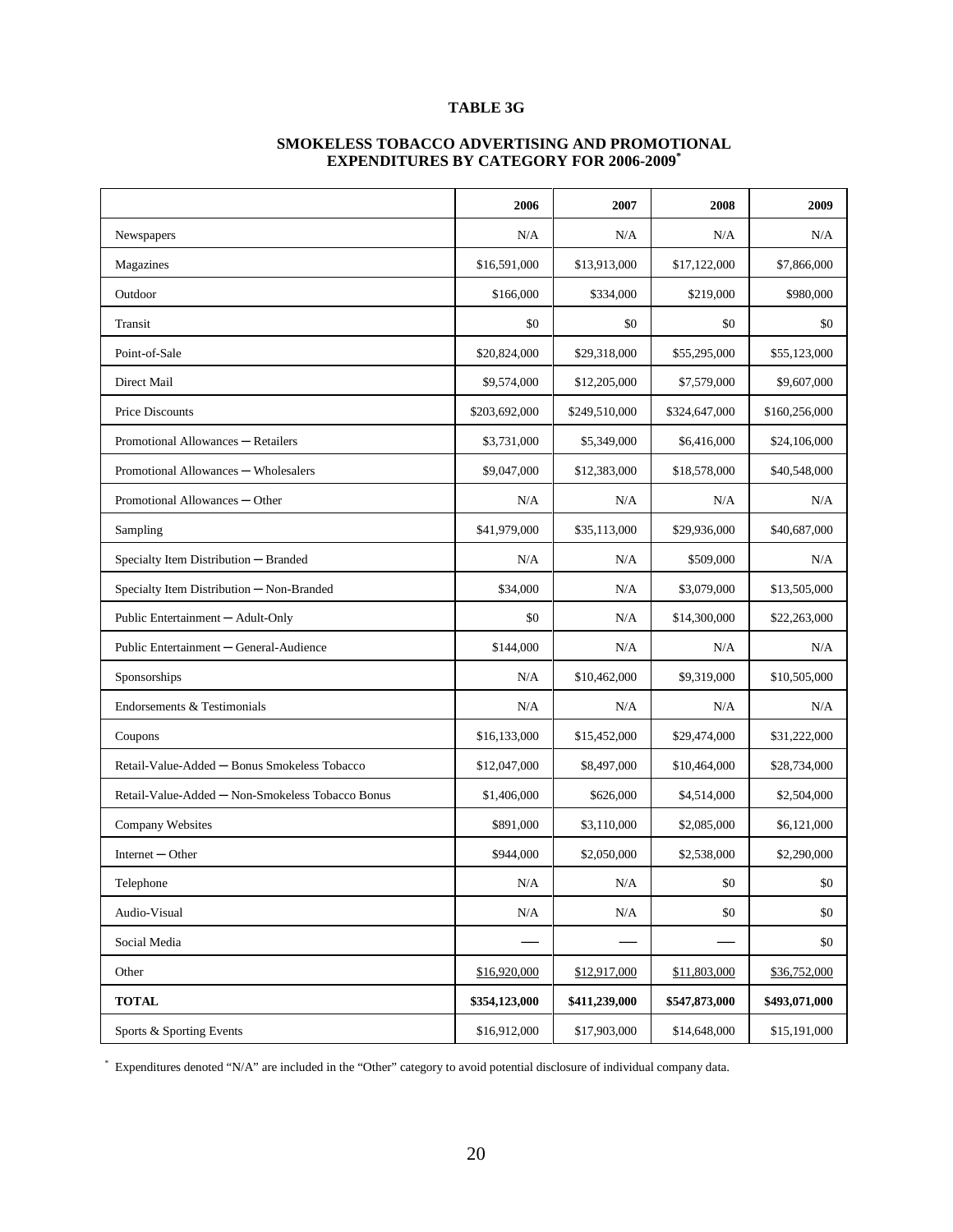#### **TABLE 3H SMOKELESS TOBACCO ADVERTISING AND PROMOTIONAL EXPENDITURES BY CATEGORY FOR 2010-2013\***

|                                                  | 2010          | 2011          | 2012          | 2013          |
|--------------------------------------------------|---------------|---------------|---------------|---------------|
| Newspapers                                       | N/A           | N/A           | \$229,000     | \$1,000,000   |
| Magazines                                        | \$11,110,000  | \$4,858,000   | \$11,533,000  | \$7,748,000   |
| Outdoor                                          | \$386,000     | \$545,000     | \$624,000     | \$590,000     |
| Transit                                          | \$0           | \$0           | \$0           | \$0           |
| Point-of-Sale                                    | \$45,548,000  | \$32,313,000  | \$31,711,000  | \$32,272,000  |
| Direct Mail                                      | \$8,892,000   | \$7,536,000†  | \$8,596,000   | \$9,114,000   |
| <b>Price Discounts</b>                           | \$94,994,000  | \$168,832,000 | \$212,058,000 | \$282,678,000 |
| Promotional Allowances - Retailers               | \$41,488,000  | \$33,229,000  | \$22,334,000  | \$29,852,000  |
| Promotional Allowances – Wholesalers             | \$51,252,000  | \$50,469,000  | \$41,493,000  | \$44,330,000  |
| Promotional Allowances – Other                   | \$55,000      | \$675,000     | \$69,000      | \$51,000      |
| Sampling                                         | \$21,288,000  | \$7,610,000   | \$9,553,000   | \$6,369,000   |
| Specialty Item Distribution - Branded            | N/A           | N/A           | \$0           | \$0           |
| Specialty Item Distribution - Non-Branded        | \$6,062,000   | \$25,796,000  | \$7,746,000   | \$11,981,000  |
| Public Entertainment - Adult-Only                | \$32,432,000  | \$38,242,000  | \$21,959,000  | \$13,447,000  |
| Public Entertainment - General-Audience          | N/A           | \$0           | \$0           | \$0           |
| Sponsorships                                     | N/A           | \$0           | \$0           | \$0           |
| Endorsements & Testimonials                      | \$0           | \$0           | \$0           | \$0           |
| Coupons                                          | \$34,491,000  | \$37,547,000  | \$36,969,000  | \$32,192,000  |
| Retail-Value-Added - Bonus Smokeless Tobacco     | \$44,144,000  | \$8,614,000   | \$7,645,000   | \$5,920,000   |
| Retail-Value-Added – Non-Smokeless Tobacco Bonus | \$4,116,000   | \$0†          | \$0           | \$0           |
| Company Websites                                 | \$8,524,000   | \$3,247,000   | \$3,320,000   | \$5,964,000   |
| $Internet - Other$                               | \$1,344,000   | \$2,415,000   | \$669,000     | \$1,761,000   |
| Telephone                                        | \$0           | \$0           | \$0           | $\$0$         |
| Audio-Visual                                     | \$0           | \$0           | \$0           | \$0           |
| Social Media                                     | \$0           | $\$0$         | N/A           | $\rm N/A$     |
| Other                                            | \$38,367,000  | \$30,058,000+ | \$19,420,000  | \$17,892,000  |
| <b>TOTAL</b>                                     | \$444,494,000 | \$451,985,000 | \$435,927,000 | \$503,161,000 |
| Sports & Sporting Events                         | \$9,030,000   | \$3,443,000   | \$1,829,000   | \$2,077,000   |

\* Expenditures denoted "N/A" are included in the "Other" category to avoid potential disclosure of individual company data.

† This data has been updated based on additional information.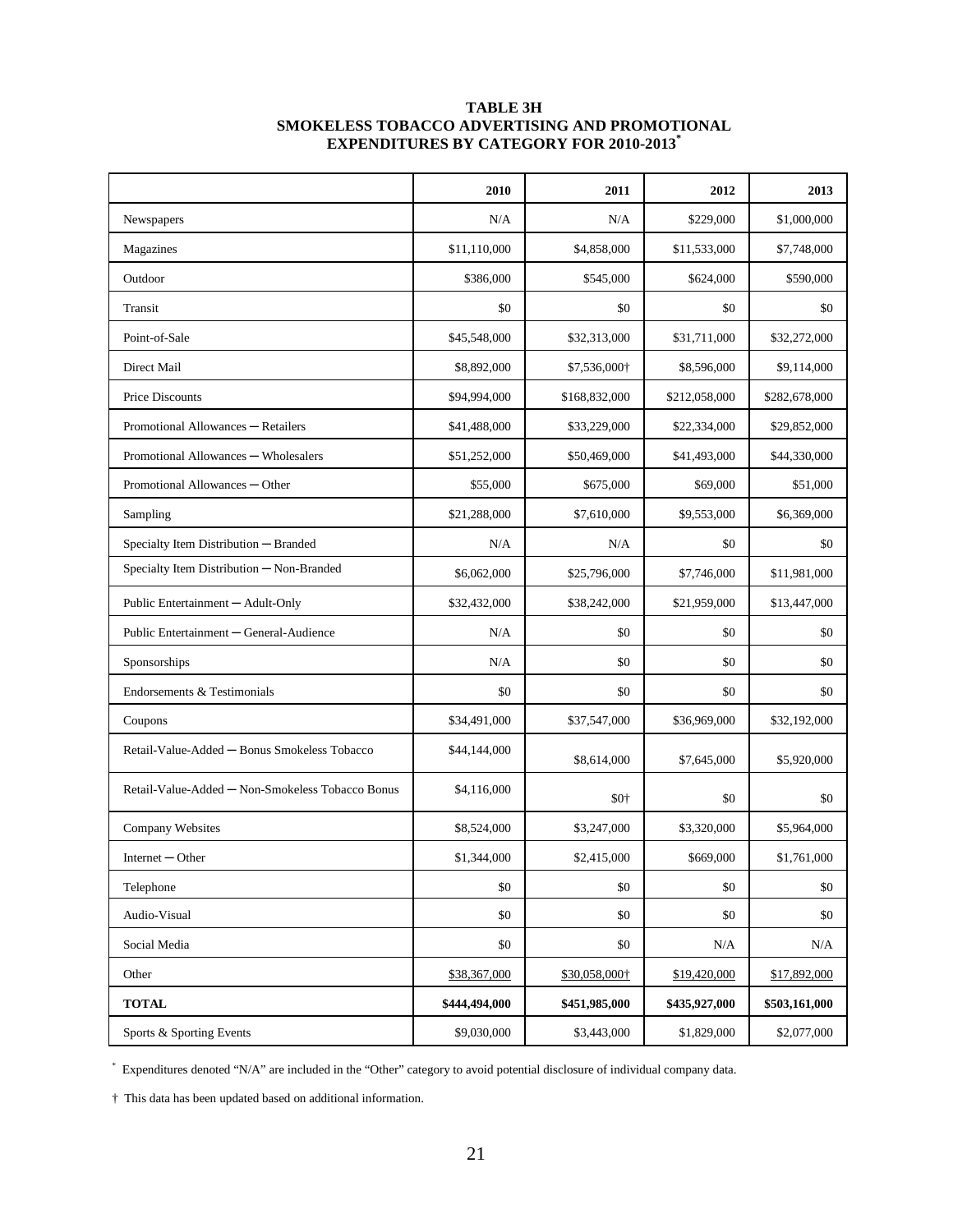#### **TABLE 3I SMOKELESS TOBACCO ADVERTISING AND PROMOTIONAL EXPENDITURES BY CATEGORY FOR 2014-16\***

|                                                  | 2014          | 2015          | 2016          |
|--------------------------------------------------|---------------|---------------|---------------|
| Newspapers                                       | N/A           | N/A           | N/A           |
| Magazines                                        | \$18,884,000  | \$23,116,000  | \$20,601,000  |
| Outdoor                                          | \$1,102,000   | \$641,000     | \$497,000     |
| Point-of-Sale                                    | \$32,963,000  | \$33,363,000  | \$24,777,000  |
| Direct Mail                                      | \$6,656,000   | \$7,259,000   | \$11,272,000  |
| Price Discounts - Retailers                      | \$257,338,000 | \$349,964,000 | \$382,336,000 |
| Price Discounts - Wholesalers                    | \$99,825,000  | \$78,872,000  | \$85,473,000  |
| Promotional Allowances - Retailers               | \$33,840,000  | \$26,272,000  | \$28,687,000  |
| Promotional Allowances - Wholesalers             | \$44,061,000  | \$46,486,000  | \$47,469,000  |
| Promotional Allowances – Other                   | \$27,000      | \$16,000      | \$6,000       |
| Sampling                                         | \$8,030,000   | \$8,228,000   | \$7,388,000   |
| Specialty Item Distribution - Branded            | \$0           | \$0           |               |
| Specialty Item Distribution - Non-Branded        | \$17,848,000  | \$25,962,000† | \$32,962,000  |
| Consumer Engagement - Retail                     |               |               | \$1,800,000   |
| Consumer Engagement - Adult-Only                 |               |               | \$15,657,000  |
| Public Entertainment - Adult-Only                | \$8,481,000   | \$6,872,000   | N/A           |
| Public Entertainment - General Audience          | \$0           | \$0           | \$0           |
| Sponsorships                                     | \$0           | \$0           | \$0           |
| Endorsements & Testimonials                      | \$0           | \$0           | \$0           |
| Coupons                                          | \$40,737,000  | \$41,528,000  | \$56,245,000  |
| Retail-Value-Added - Bonus Smokeless Tobacco     | N/A           | N/A           | \$6,451,000   |
| Retail-Value-Added - Non-Smokeless Tobacco Bonus | \$0           | $$0+$         | \$168,000     |
| Company Websites                                 | \$6,408,000   | \$8,444,000   | \$10,440,000  |
| $Internet - Other$                               | \$259,000     | \$1,265,000   | \$931,000     |
| Telephone                                        | \$0           | \$0           | \$0           |
| Audio-Visual                                     | \$0           | \$0           | \$0           |
| Social Media                                     | $\rm N/A$     | $\rm N/A$     | N/A           |
| Other                                            | \$24,327,000  | \$26,628,000+ | \$26,190,000  |
| <b>TOTAL</b>                                     | \$600,786,000 | \$684,938,000 | \$759,348,000 |
| Sports & Sporting Events                         | \$1,182,000   | \$3,496,000   | \$4,646,000   |

\* Expenditures denoted "N/A" are included in the "Other" category to avoid potential disclosure of individual company data.

† This data has been updated based on additional information.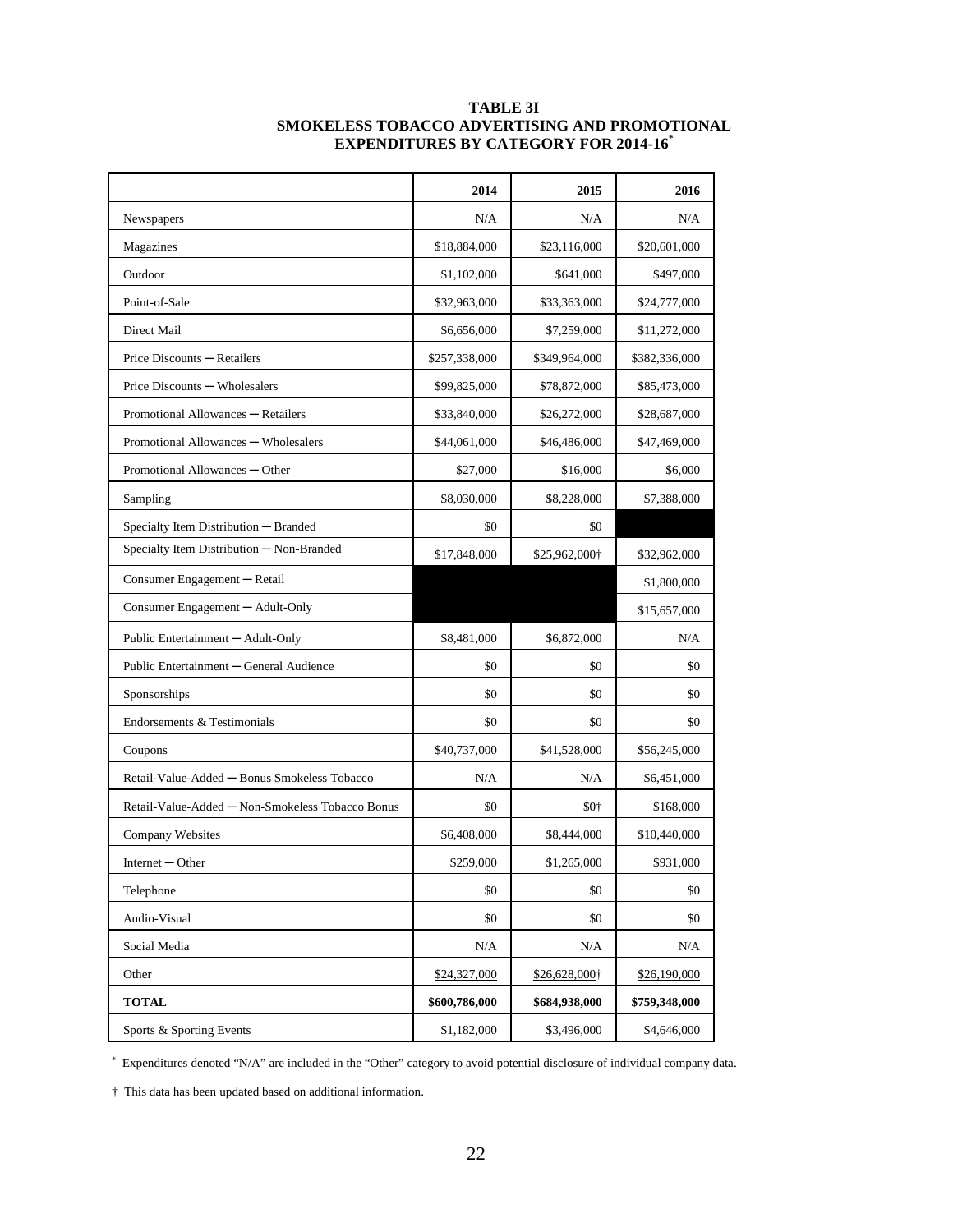# **TABLE 4A SMOKELESS TOBACCO SALES AND ADVERTISING AND PROMOTIONAL EXPENDITURES BY TOBACCO TYPE FOR 1986-2016**

| Year | Pounds Sold | <b>Dollar Sales</b> | Advertising and<br><b>Promotional Expenditures</b> |
|------|-------------|---------------------|----------------------------------------------------|
| 1986 | 65,697,634  | \$255,668,419       | \$32,249,750                                       |
| 1987 | 64,634,524  | \$267,766,776       | \$28,403,536                                       |
| 1988 | 60,648,126  | \$264,298,268       | \$26,198,078                                       |
| 1989 | 61,869,625  | \$281,701,402       | \$34,057,050                                       |
| 1990 | 60,896,991  | \$295,462,446       | \$35,194,561                                       |
| 1991 | 62,177,203  | \$321,458,416       | \$38,190,095                                       |
| 1992 | 58,850,933  | \$320,085,975       | \$42,820,544                                       |
| 1993 | 55,912,562  | \$319,672,867       | \$46,032,905                                       |
| 1994 | 54,242,322  | \$316,888,405       | \$44,807,716                                       |
| 1995 | 54,605,149  | \$323,156,639       | \$43,842,237                                       |
| 1996 | 54,204,655  | \$325,533,391       | \$36,387,774                                       |
| 1997 | 51,831,834  | \$330,903,053       | \$45,573,616                                       |
| 1998 | 46,887,918  | \$317,087,609       | \$26,780,236                                       |
| 1999 | 44,531,612  | \$278,670,311       | \$21,219,600                                       |
| 2000 | 44,077,019  | \$275,356,571       | \$15,592,978                                       |
| 2001 | 42,396,301  | \$278,982,298       | \$16,659,755                                       |
| 2002 | 40,703,148  | \$288,895,090       | \$17,211,000                                       |
| 2003 | 39,105,547  | \$294,705,352       | \$17,476,000                                       |
| 2004 | 39,183,779  | \$310,329,793       | \$18,218,000                                       |
| 2005 | 36,410,287  | \$307,026,071       | \$16,746,000                                       |
| 2006 | 34,692,990  | \$310,525,106       | \$18,910,000                                       |
| 2007 | 32,600,747  | \$310,662,579       | \$21,009,000                                       |
| 2008 | 30,128,176  | \$298,082,506       | \$24,024,000                                       |
| 2009 | 26,951,575  | \$298,444,031       | \$22,529,000                                       |
| 2010 | 24,700,060  | \$285,192,598       | \$21,425,000                                       |
| 2011 | 22,938,455  | \$278,921,115       | \$15,387,000                                       |
| 2012 | 21,545,211  | \$270,922,520       | \$13,115,000                                       |
| 2013 | 20,570,760  | \$271,491,004       | \$11,758,000                                       |
| 2014 | 19,273,865  | \$265,783,828       | \$11,315,000                                       |
| 2015 | 18,081,707  | \$261,476,302       | \$10,509,000                                       |
| 2016 | 17,069,432  | \$253,905,080       | \$10,216,000                                       |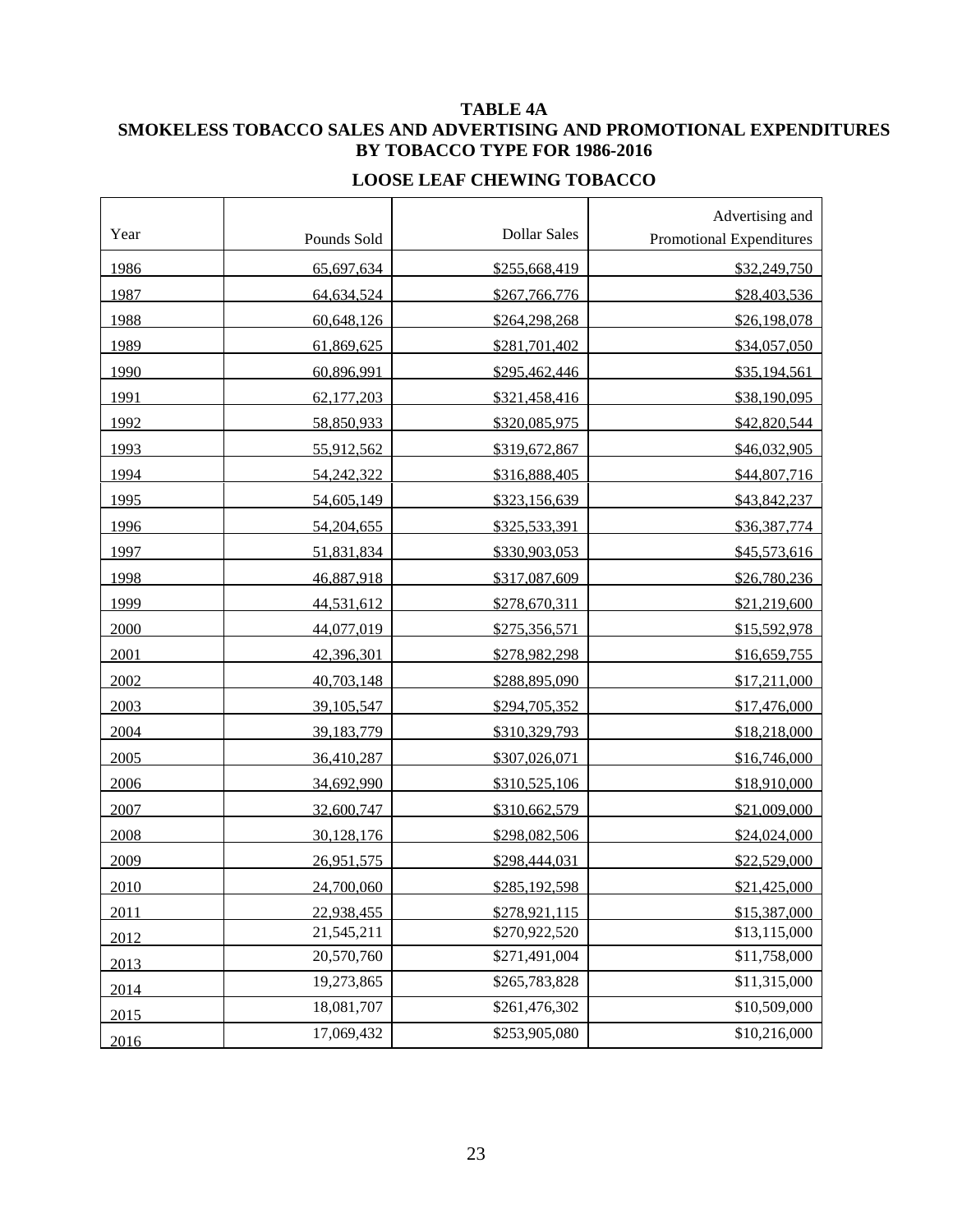#### **TABLE 4B SMOKELESS TOBACCO SALES AND ADVERTISING AND PROMOTIONAL EXPENDITURES BY TOBACCO TYPE FOR 1986-2016**

# **PLUG/TWIST CHEWING TOBACCO**

|      | Pounds Sold | <b>Dollar Sales</b> | Advertising and<br>Promotional Expenditures |
|------|-------------|---------------------|---------------------------------------------|
| 1986 | 8,835,200   | \$44,870,900        | \$896,821                                   |
| 1987 | 8,351,803   | \$44,267,561        | \$559,597                                   |
| 1988 | 7,282,206   | \$40,429,972        | \$868,954                                   |
| 1989 | 6,308,415   | \$35,132,105        | \$1,787,775                                 |
| 1990 | 6,557,216   | \$41,316,133        | \$1,655,886                                 |
| 1991 | 5,913,172   | \$42,379,173        | \$1,326,216                                 |
| 1992 | 5,389,336   | \$42,625,799        | \$1,722,361                                 |
| 1993 | 4,778,107   | \$40,702,849        | \$1,367,877                                 |
| 1994 | 4,410,333   | \$39,102,541        | \$936,993                                   |
| 1995 | 4,156,158   | \$37,996,428        | \$1,032,856                                 |
| 1996 | 3,096,708   | \$29,469,575        | \$653,511                                   |
| 1997 | 2,800,859   | \$27,434,794        | \$682,887                                   |
| 1998 | 3,180,093   | \$33,610,369        | \$1,216,474                                 |
| 1999 | 2,824,198   | \$30,733,775        | \$1,583,271                                 |
| 2000 | 2,718,653   | \$26,905,139        | \$1,164,235                                 |
| 2001 | 2,543,800   | \$26,775,821        | \$1,284,627                                 |
| 2002 | 2,191,910   | \$28,178,852        | \$1,159,000                                 |
| 2003 | 2,023,068   | \$27,044,811        | \$179,000                                   |
| 2004 | 1,876,461   | \$27,059,654        | \$121,000                                   |
| 2005 | 1,712,921   | \$25,970,711        | \$72,000                                    |
| 2006 | 1,488,380   | \$24,830,985        | \$4,000                                     |
| 2007 | 1,371,114   | \$24,352,589        | \$8,000                                     |
| 2008 | 1,322,324   | \$24,122,598        | \$2,000                                     |
| 2009 | 1,037,946   | \$22,435,650        | \$516,000                                   |
| 2010 | 912,443     | \$20,978,572        | \$501,000                                   |
| 2011 | 821,222     | \$20,082,358        | \$474,000                                   |
| 2012 | 725,112     | \$18,846,534        | \$292,000                                   |
| 2013 | 659,542     | \$18,434,750        | \$234,000                                   |
| 2014 | 579,205     | \$17,476,141        | \$219,000                                   |
| 2015 | 512,930     | \$16,633,660        | \$195,000                                   |
| 2016 | 470,319     | \$16,159,907        | \$190,000                                   |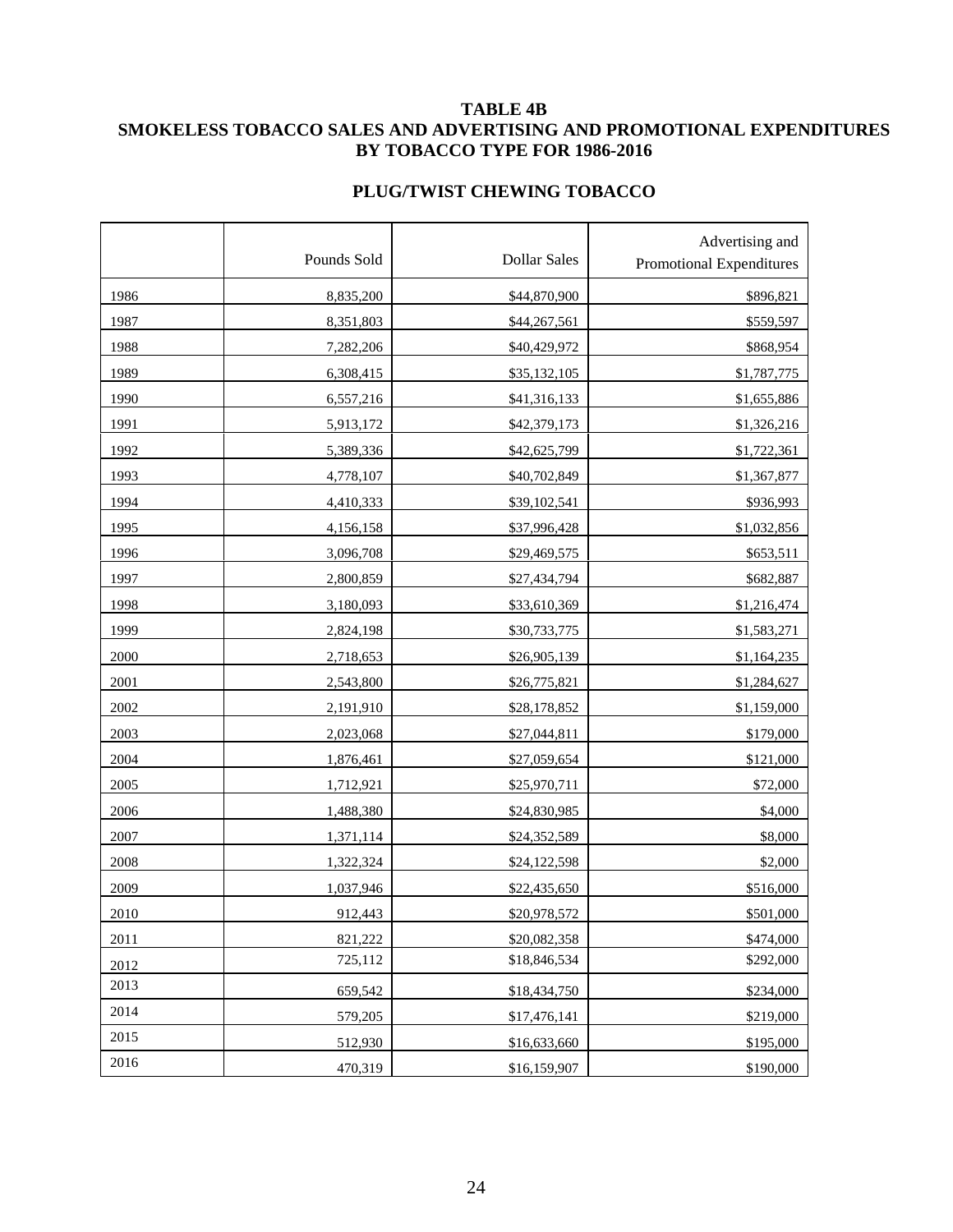#### **TABLE 4C SMOKELESS TOBACCO SALES AND ADVERTISING AND PROMOTIONAL EXPENDITURES BY TOBACCO TYPE FOR 1986-2016**

#### **SCOTCH/DRY SNUFF**

|      | Pounds Sold | <b>Dollar Sales</b> | Advertising and<br><b>Promotional Expenditures</b> |
|------|-------------|---------------------|----------------------------------------------------|
| 1986 | 8,110,168   | \$58,951,001        | \$181,977                                          |
| 1987 | 7,255,296   | \$56,709,742        | \$263,482                                          |
| 1988 | 7,069,754   | \$57,221,662        | \$501,543                                          |
| 1989 | 7,244,911   | \$62,155,826        | \$654,591                                          |
| 1990 | 6,185,410   | \$56,601,390        | \$472,404                                          |
| 1991 | 5,833,210   | \$56,881,288        | \$517,145                                          |
| 1992 | 5,623,404   | \$57,657,911        | \$354,774                                          |
| 1993 | 4,996,957   | \$54,302,829        | \$313,659                                          |
| 1994 | 4,814,130   | \$55,574,320        | \$272,038                                          |
| 1995 | 4,490,094   | \$53,885,040        | \$486,280                                          |
| 1996 | 4,218,705   | \$53,858,106        | \$437,339                                          |
| 1997 | 4,063,630   | \$54,725,929        | \$522,260                                          |
| 1998 | 3,781,891   | \$53,292,750        | \$155,484                                          |
| 1999 | 3,572,339   | \$53,229,345        | \$61,516                                           |
| 2000 | 3,463,705   | \$54,205,273        | \$54,878                                           |
| 2001 | 3,364,601   | \$56,339,020        | \$68,552                                           |
| 2002 | 3,077,100   | \$56,344,777        | \$79,000                                           |
| 2003 | 2,853,516   | \$56,087,685        | \$69,000                                           |
| 2004 | 2,656,336   | \$54,672,024        | \$125,000                                          |
| 2005 | 2,402,904   | \$52,986,545        | \$103,000                                          |
| 2006 | 2,170,341   | \$51,895,254        | \$191,000                                          |
| 2007 | 2,003,974   | \$50,423,814        | \$174,000                                          |
| 2008 | 4,280,152   | \$48,712,026        | \$179,000                                          |
| 2009 | 1,635,448   | \$48,481,932        | \$977,000                                          |
| 2010 | 1.498.125   | \$47,588,846        | \$1,000,000                                        |
| 2011 | 1,367,000   | \$46,480,123        | \$954,000                                          |
| 2012 | 1,222,041   | \$43,624,856        | \$610,000                                          |
| 2013 | 1,137,567   | \$43,807,928        | \$485,000                                          |
| 2014 | 1,045,169   | \$43,349,669        | \$492,000                                          |
| 2015 | 949,469     | \$42,353,993        | \$216,000                                          |
| 2016 | 868,874     | \$42,165,065        | \$249,000                                          |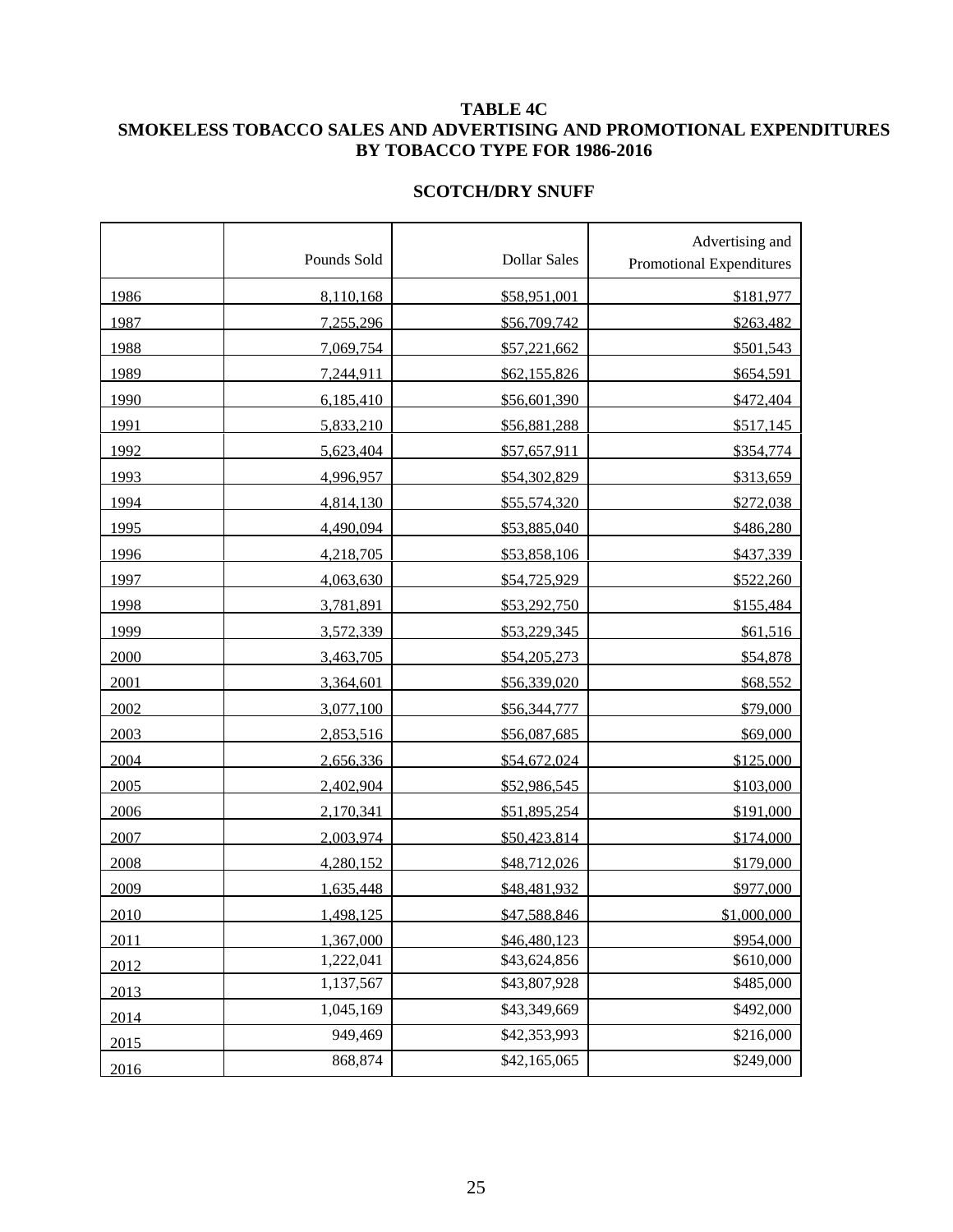#### **TABLE 4D SMOKELESS TOBACCO SALES AND ADVERTISING AND PROMOTIONAL EXPENDITURES BY TOBACCO TYPE FOR 1986 – 2016**

#### **MOIST SNUFF**

|      | Pounds Sold | <b>Dollar Sales</b> | Advertising and<br><b>Promotional Expenditures</b> |
|------|-------------|---------------------|----------------------------------------------------|
| 1986 | 36,135,332  | \$438,287,565       | \$43,348,158                                       |
| 1987 | 36,298,658  | \$483,973,268       | \$38,550,429                                       |
| 1988 | 39,433,696  | \$539,704,480       | \$40,655,096                                       |
| 1989 | 41,017,414  | \$602,647,971       | \$44,701,195                                       |
| 1990 | 43,775,709  | \$697,790,232       | \$52,778,476                                       |
| 1991 | 46,187,101  | \$817,242,793       | \$63,970,584                                       |
| 1992 | 48,509,020  | \$940,991,044       | \$70,449,029                                       |
| 1993 | 50,201,159  | \$1,060,781,973     | \$71,516,385                                       |
| 1994 | 52,028,416  | \$1,200,533,723     | \$79,955,661                                       |
| 1995 | 53,136,063  | \$1,320,802,382     | \$81,961,909                                       |
| 1996 | 54,884,154  | \$1,381,544,888     | \$86,398,835                                       |
| 1997 | 55,278,825  | \$1,404,444,279     | \$103,647,547                                      |
| 1998 | 56,186,478  | \$1,482,337,489     | \$117,334,705                                      |
| 1999 | 58,472,906  | \$1,578,102,586     | \$147,349,374                                      |
| 2000 | 61,481,958  | \$1,632,408,551     | \$207,770,666                                      |
| 2001 | 63,888,848  | \$1,765,423,249     | \$218,663,983                                      |
| 2002 | 66,176,208  | \$1,988,748,212     | \$209,278,000                                      |
| 2003 | 68,942,374  | \$2,111,664,009     | \$211,070,000                                      |
| 2004 | 73,052,096  | \$2,225,327,215     | \$194,396,000                                      |
| 2005 | 75,670,894  | \$2,225,309,220     | \$210,430,000                                      |
| 2006 | 77,437,057  | \$2,206,085,179     | \$308,456,000                                      |
| 2007 | 82,236,628  | \$2,306,606,093     | \$350,621,000                                      |
| 2008 | 84,014,810  | \$2,377,001,759     | \$287,315,000                                      |
| 2009 | 87,582,722  | \$2,192,418,669     | \$313,711,000                                      |
| 2010 | 92,591,210  | \$2,344,536,640     | \$257,872,000                                      |
| 2011 | 96,555,072  | \$2,513,178,807     | \$305,791,000                                      |
| 2012 | 100,711,669 | \$2,644,719,348     | \$345,420,000                                      |
| 2013 | 104,483,081 | \$2,844,764,226     | \$410,895,000                                      |
| 2014 | 105,681,317 | \$2,996,051,491     | \$497,143,000                                      |
| 2015 | 108,443,334 | \$3,252,841,636     | \$605,886,000                                      |
| 2016 | 111,504,328 | \$3,545,006,638     | \$678,662,000                                      |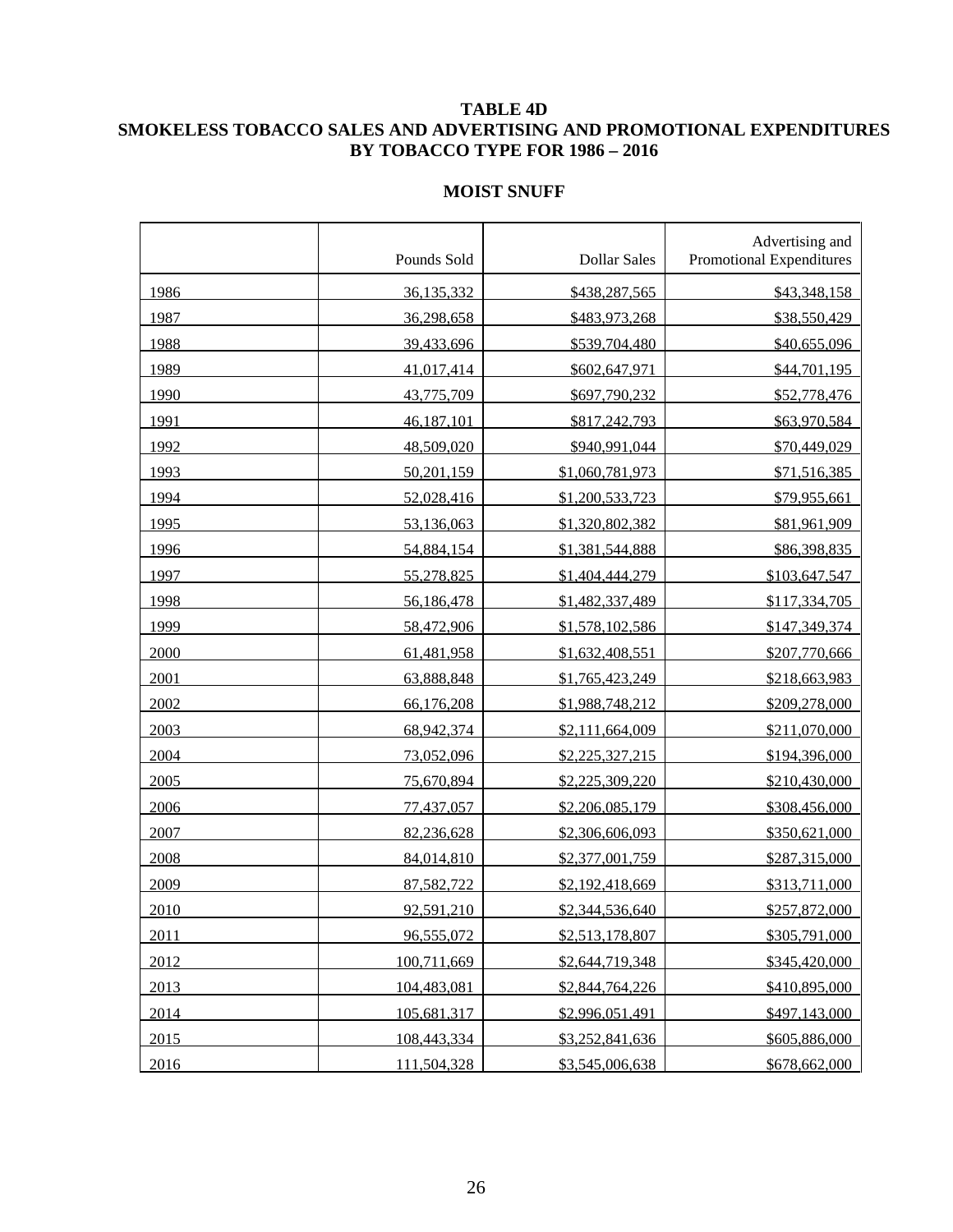#### **TABLE 4E SMOKELESS TOBACCO SALES AND ADVERTISING AND PROMOTIONAL EXPENDITURES BY TOBACCO TYPE FOR 2008-2016**

|      | Pounds Sold | <b>Dollar Sales</b> | Advertising and<br><b>Promotional Expenditures</b> |
|------|-------------|---------------------|----------------------------------------------------|
| 2008 | 170,527     | \$9,148,659         | \$58,763,000                                       |
| 2009 | 482,909     | \$49,807,528        | \$106,415,000                                      |
| 2010 | 818,913     | \$81,786,519        | \$57,394,000                                       |
| 2011 | 1,052,675   | \$77,999,446        | \$13,703,000                                       |
| 2012 | 1,291,182   | \$99,104,325        | \$55,593,000                                       |
| 2013 | 1,192,881   | \$84,594,698        | \$51,163,000                                       |
| 2014 | 1,230,967   | \$93,040,562        | \$47,392,000                                       |
| 2015 | 1,375,678   | \$106,883,288       | \$40,812,000                                       |
| 2016 | 1,520,576   | \$124,657,085       | \$39,530,000                                       |

### **SNUS**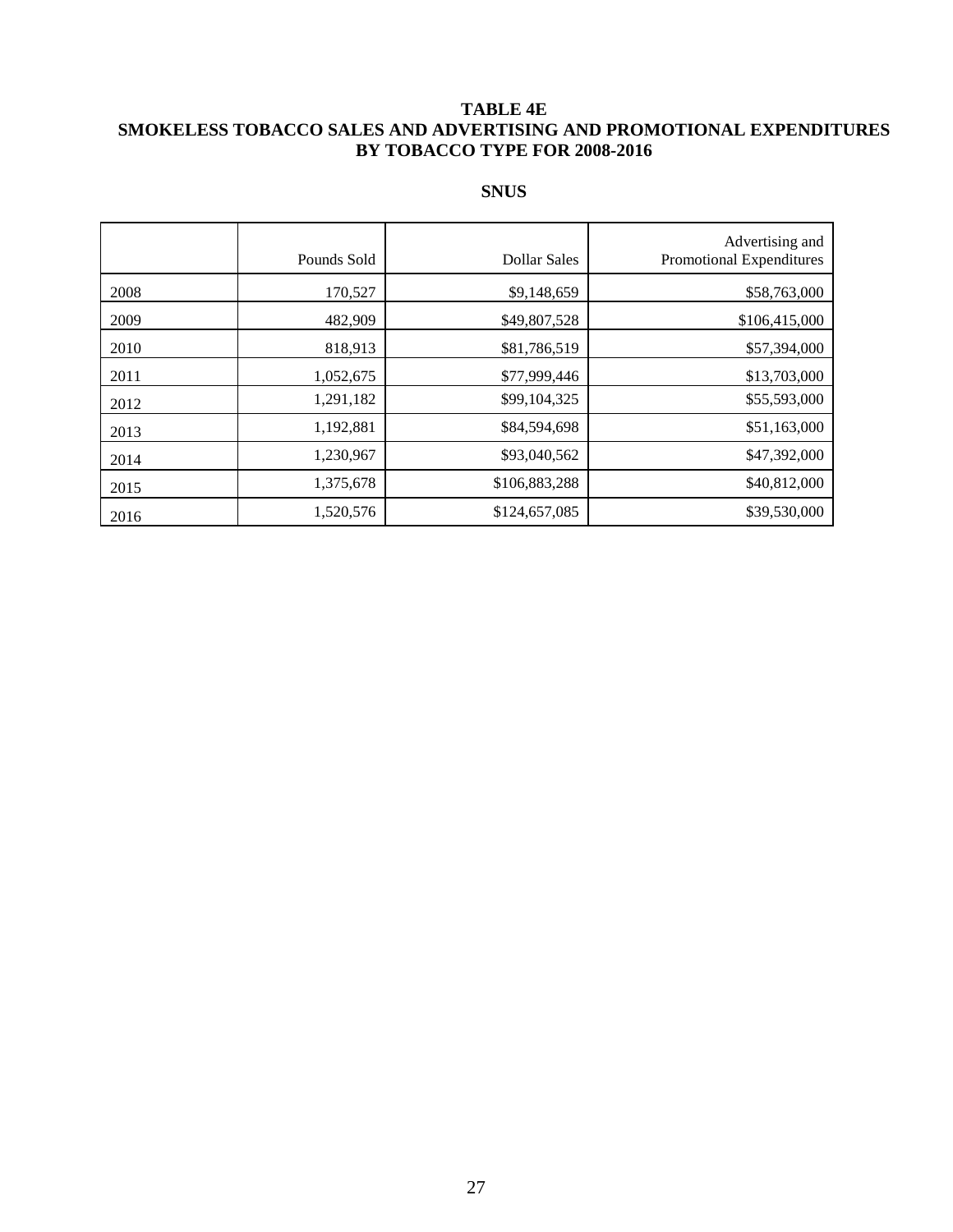#### **TABLE 4F SMOKELESS TOBACCO SALES AND ADVERTISING AND PROMOTIONAL EXPENDITURES BY TOBACCO TYPE FOR 2011-2016**

#### **DISSOLVABLE**

|      | Pounds Sold | Dollar Sales | Advertising and<br>Promotional Expenditures <sup>®</sup> |
|------|-------------|--------------|----------------------------------------------------------|
| 2011 | 1,439       | \$190,489    | \$0                                                      |
| 2012 | 1,427       | \$185,665    | \$0                                                      |
| 2013 | 89          | \$12,741     | \$0                                                      |
| 2014 | N/A         | N/A          | N/A                                                      |
| 2015 | N/A         | N/A          | N/A                                                      |
| 2016 | N/A         | N/A          | \$0                                                      |

<sup>\*</sup> All dissolvable smokeless tobacco brand styles were part of brands with multiple tobacco types.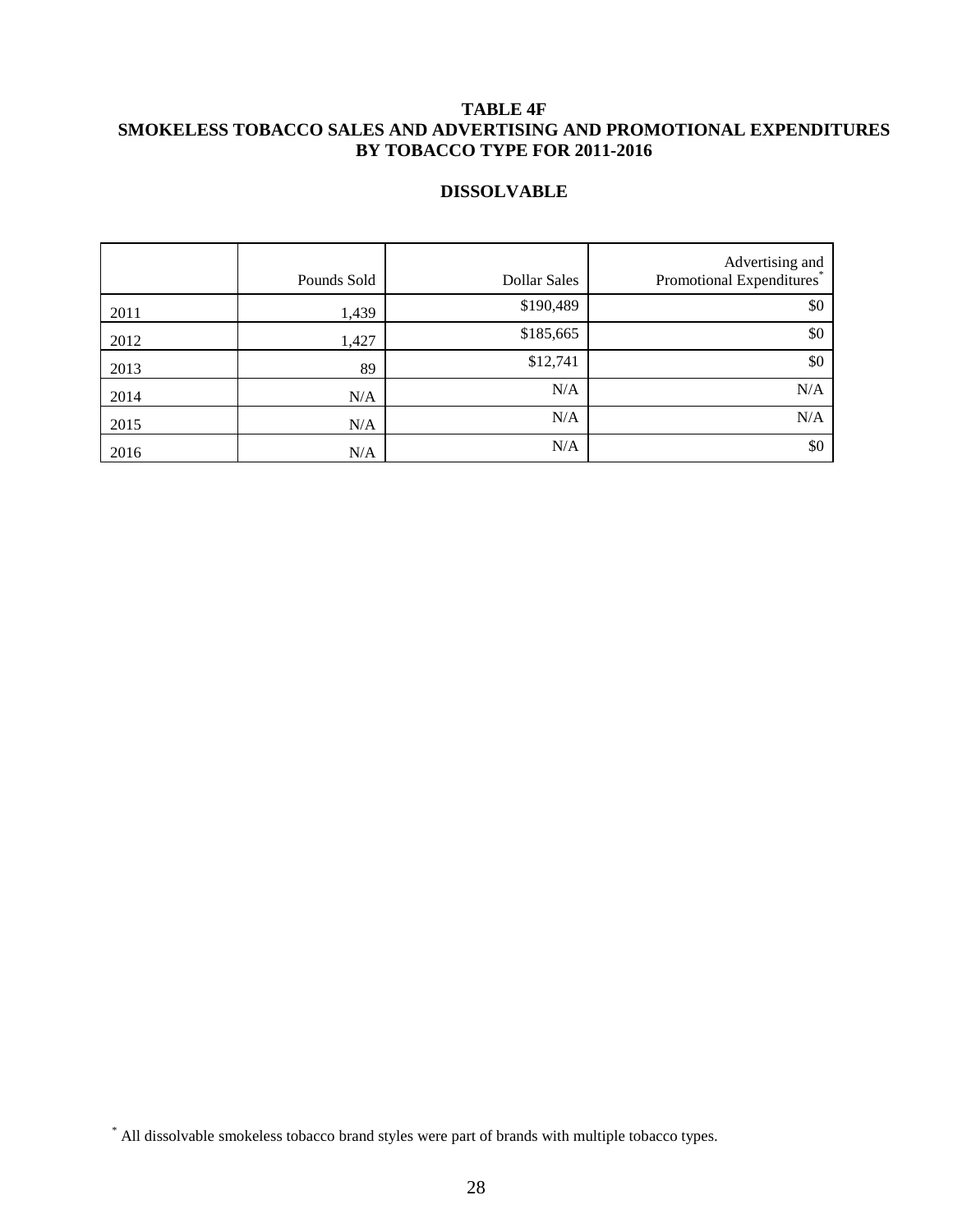# **TABLE 5A**

## **NUMBER OF UNITS SOLD ─ BY PACKAGE SIZE FOR 2002-2016**

|      | Less than<br>1 oz. | 1 oz. to less<br>than 2 oz. | 2 oz. to less<br>than 5 oz. | 5 oz. to less<br>than 10 oz. | 10 oz. to less<br>than 15 oz. | 15 oz. or more |
|------|--------------------|-----------------------------|-----------------------------|------------------------------|-------------------------------|----------------|
| 2002 | $\Omega$           | 699,115                     | 203,476,178                 | 5,426,568                    | $\Omega$                      | 2,800          |
| 2003 | $\Omega$           | 658,495                     | 191,761,704                 | 6,750,937                    | $\theta$                      | 286,274        |
| 2004 | $\mathbf{0}$       | 542,335                     | 180,401,587                 | 7,586,542                    | $\boldsymbol{0}$              | 2,002,084      |
| 2005 | $\overline{0}$     | 448,644                     | 165,667,992                 | 6,859,556                    | $\mathbf{0}$                  | 2,157,700      |
| 2006 | $\mathbf{0}$       | 376,297                     | 156,832,421                 | 6,163,226                    | 684                           | 2,507,750      |
| 2007 | 365,706            | 317,120                     | 150,399,964                 | 5,039,908                    | 164                           | 2,615,539      |
| 2008 | 265,853            | 259,488                     | 134,883,519                 | 4,896,761                    | (1,440)                       | 2,783,493      |
| 2009 | $\theta$           | 237,408                     | 119,369,974                 | 3,967,490                    | $\theta$                      | 2,884,625      |
| 2010 | $\mathbf{0}$       | 229,811                     | 105,990,232                 | 4,161,772                    | $\Omega$                      | 3,073,317      |
| 2011 | $\boldsymbol{0}$   | 206,628                     | 96,674,759                  | 4,073,250                    | $\mathbf{0}$                  | 3,125,682      |
| 2012 | $\mathbf{0}$       | 171,483                     | 88,422,555                  | 3,868,324                    | $\Omega$                      | 3,383,938      |
| 2013 | $\theta$           | 160,992                     | 84,014,098                  | 3,612,208                    | $\Omega$                      | 3,284,546      |
| 2014 | $\boldsymbol{0}$   | 147,600                     | 77,905,391                  | 3,382,547                    | $\Omega$                      | 3,304,393      |
| 2015 | 360                | 131,436                     | 72,272,672                  | 3,029,598                    | $\Omega$                      | 3,275,510      |
| 2016 | $\mathbf{0}$       | 118,368                     | 75,525,669                  | 2,759,408                    | $\Omega$                      | 3,207,272      |

# **LOOSE LEAF CHEWING TOBACCO**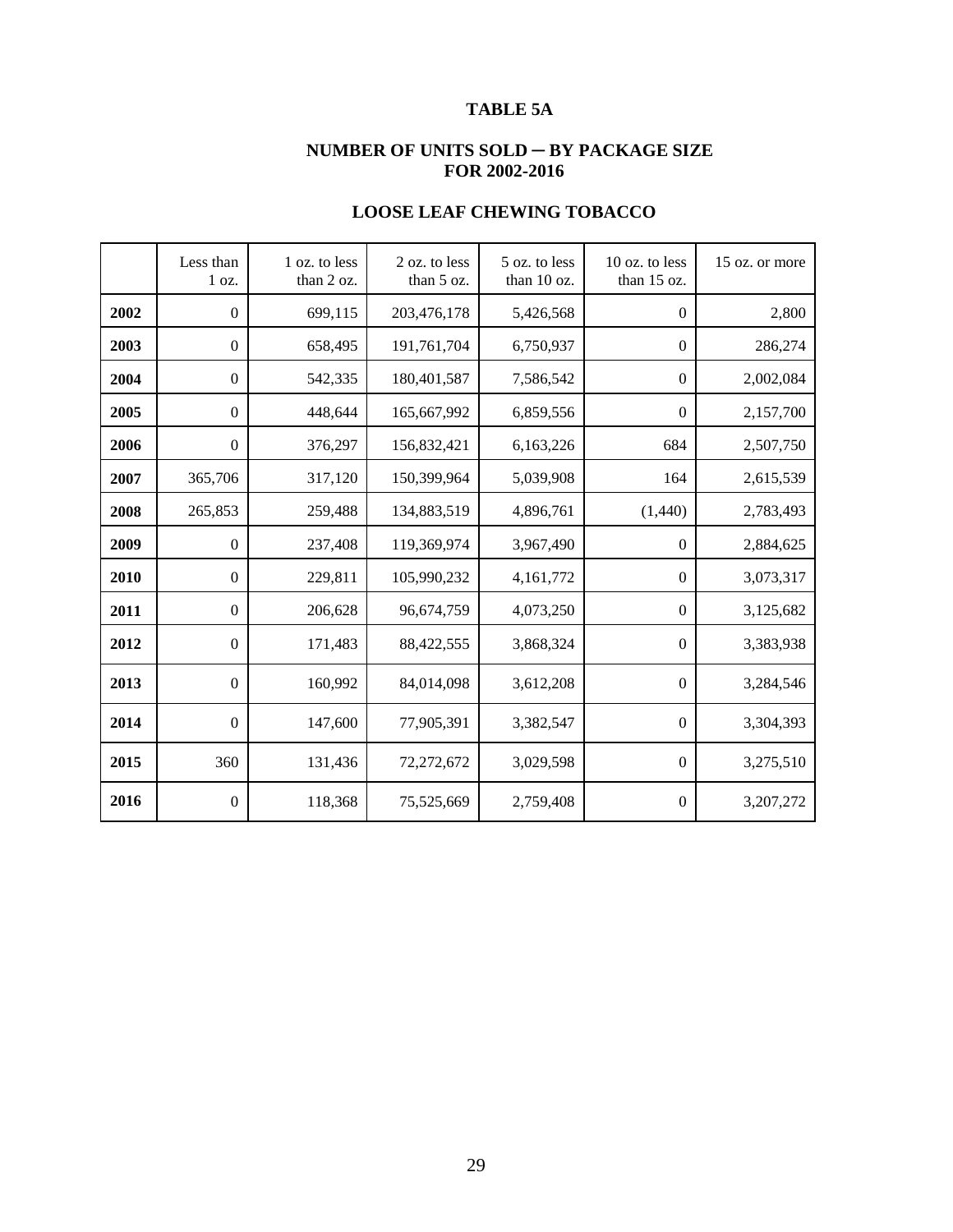# **TABLE 5B**

## **NUMBER OF UNITS SOLD ─ BY PACKAGE SIZE FOR 2002-2016**

|      | Less than 1<br>OZ. | 1 oz. to less<br>than 2 oz. | 2 oz. to less<br>than 5 oz. | 5 oz. to less<br>than 10 oz. | 10 oz. to less<br>than 15 oz. | 15 oz.<br>or more |
|------|--------------------|-----------------------------|-----------------------------|------------------------------|-------------------------------|-------------------|
| 2002 | $\boldsymbol{0}$   | 9,789,738                   | 8,013,482                   | $\mathbf{0}$                 | $\boldsymbol{0}$              | $\overline{0}$    |
| 2003 | 3,960              | 9,057,230                   | 7,417,331                   | $\mathbf{0}$                 | $\mathbf{0}$                  | 1,184             |
| 2004 | 172,596            | 8,121,211                   | 6,825,354                   | $\boldsymbol{0}$             | $\boldsymbol{0}$              | 7,591             |
| 2005 | 229,638            | 7,388,766                   | 6,041,214                   | $\boldsymbol{0}$             | $\mathbf{0}$                  | 7,848             |
| 2006 | 219,732            | 6,382,398                   | 1,275,303                   | $\mathbf{0}$                 | $\mathbf{0}$                  | 1,518             |
| 2007 | $\boldsymbol{0}$   | 6,113,798                   | 1,107,983                   | $\boldsymbol{0}$             | $\boldsymbol{0}$              | 3,991             |
| 2008 | (2,976)            | 5,723,997                   | 1,093,135                   | $\boldsymbol{0}$             | $\mathbf{0}$                  | 3,353             |
| 2009 | 170,808            | 4,623,964                   | 3,599,939                   | $\boldsymbol{0}$             | $\boldsymbol{0}$              | 2,001             |
| 2010 | 37,932             | 4,080,855                   | 3,150,940                   | $\boldsymbol{0}$             | $\theta$                      | 616               |
| 2011 | $\mathbf{0}$       | 3,652,275                   | 2,847,632                   | $\boldsymbol{0}$             | $\mathbf{0}$                  | $\overline{0}$    |
| 2012 | $\boldsymbol{0}$   | 3,303,543                   | 2,461,582                   | $\mathbf{0}$                 | $\boldsymbol{0}$              | $\boldsymbol{0}$  |
| 2013 | $\mathbf{0}$       | 3,042,595                   | 2,226,817                   | $\mathbf{0}$                 | $\boldsymbol{0}$              | $\mathbf{0}$      |
| 2014 | $\boldsymbol{0}$   | 2,637,007                   | 1,954,549                   | $\boldsymbol{0}$             | $\overline{0}$                | $\overline{0}$    |
| 2015 | $\mathbf{0}$       | 2,482,787                   | 1,609,244                   | $\boldsymbol{0}$             | $\mathbf{0}$                  | $\overline{0}$    |
| 2016 | $\boldsymbol{0}$   | 2,140,596                   | 1,590,848                   | $\boldsymbol{0}$             | $\boldsymbol{0}$              | $\boldsymbol{0}$  |

## **PLUG/TWIST CHEWING TOBACCO**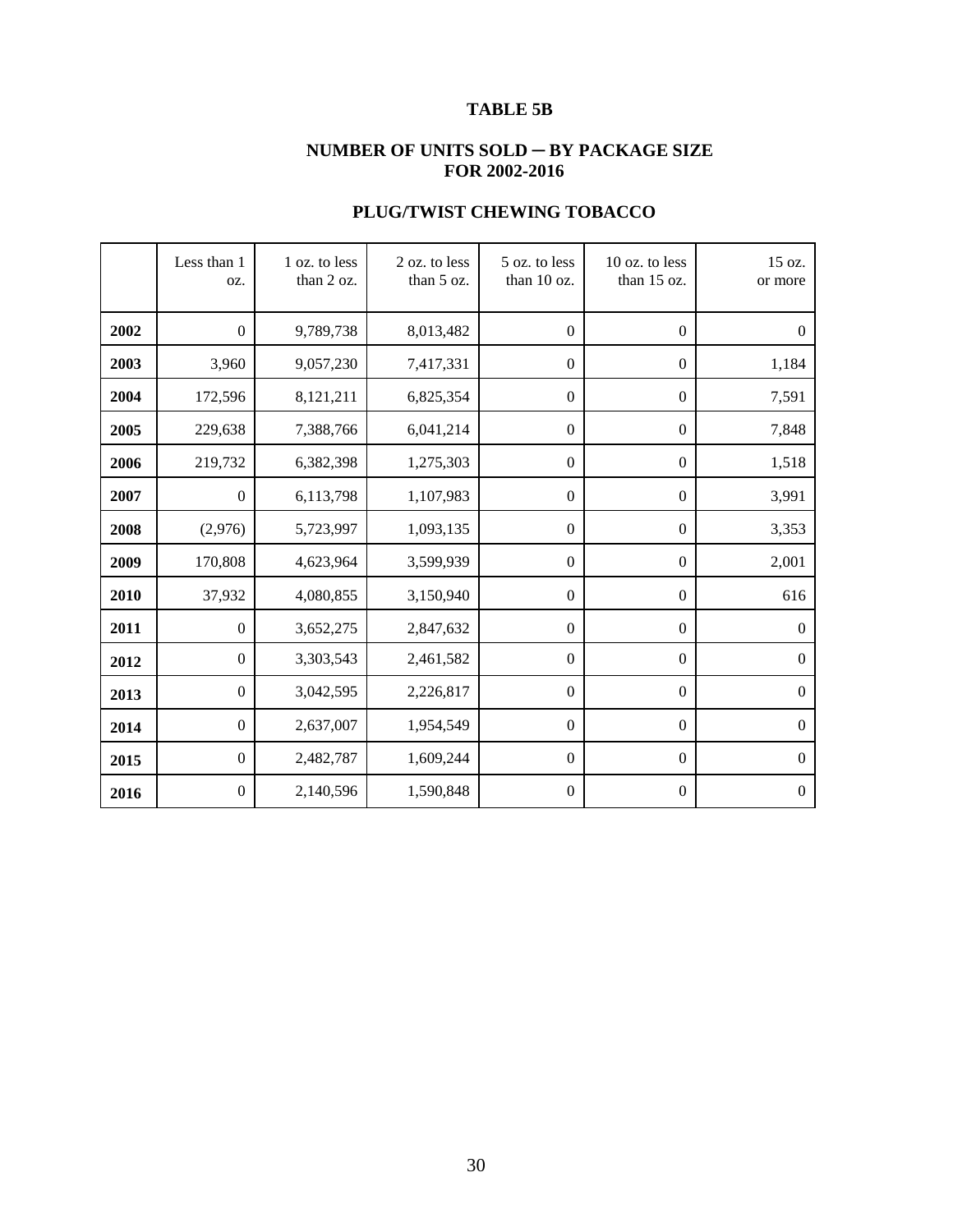# **TABLE 5C**

## **NUMBER OF UNITS SOLD ─ BY PACKAGE SIZE FOR 2002-2016**

|      | Less than 1<br>OZ. | 1 oz. to less<br>than 2 oz. | 2 oz. to less<br>than 5 oz. | 5 oz. to less<br>than 10 oz. | $10$ oz. to less<br>than 15 oz. | 15 oz.<br>or more |
|------|--------------------|-----------------------------|-----------------------------|------------------------------|---------------------------------|-------------------|
| 2002 | 833,184            | 17,320,899                  | 4,679,645                   | 1,201,840                    | 15,735                          | 33,400            |
| 2003 | 800,640            | 16,092,214                  | 4,388,662                   | 1,097,114                    | 15,936                          | 34,994            |
| 2004 | 764,064            | 15,023,756                  | 3,813,417                   | 1,058,787                    | 15,456                          | 49,512            |
| 2005 | 734,976            | 13,637,790                  | 3,303,851                   | 1,042,565                    | 14,064                          | 47,134            |
| 2006 | 655,712            | 12,376,413                  | 3,025,288                   | 972,826                      | 13,891                          | 16,356            |
| 2007 | 1,676,174          | 10,804,273                  | 2,531,367                   | 697,253                      | $\mathbf{0}$                    | 23,213            |
| 2008 | 598,464            | 10,557,468                  | 2,538,033                   | 844,505                      | $\boldsymbol{0}$                | 21,147            |
| 2009 | 535,212            | 9,470,599                   | 2,254,555                   | 728,551                      | (1)                             | 18,411            |
| 2010 | 245,548            | 8,927,259                   | 2,116,879                   | 629,343                      | $\mathbf{0}$                    | 9,955             |
| 2011 | (799)              | 8,400,578                   | 1,964,342                   | 559,138                      | $\mathbf{0}$                    | (16)              |
| 2012 | $\mathbf{0}$       | 7,919,271                   | 1,958,110                   | 247,347                      | $\mathbf{0}$                    | (4)               |
| 2013 | $\Omega$           | 7,438,306                   | 1,899,643                   | 152,538                      | $\mathbf{0}$                    | $\mathbf{0}$      |
| 2014 | $\mathbf{0}$       | 6,922,729                   | 1,721,405                   | 141,020                      | $\boldsymbol{0}$                | $\overline{0}$    |
| 2015 | $\boldsymbol{0}$   | 6,355,018                   | 1,548,028                   | 127,868                      | $\boldsymbol{0}$                | $\mathbf{0}$      |
| 2016 | $\mathbf{0}$       | 5,861,197                   | 1,408,764                   | 114,298                      | $\boldsymbol{0}$                | $\boldsymbol{0}$  |

## **SCOTCH/DRY SNUFF**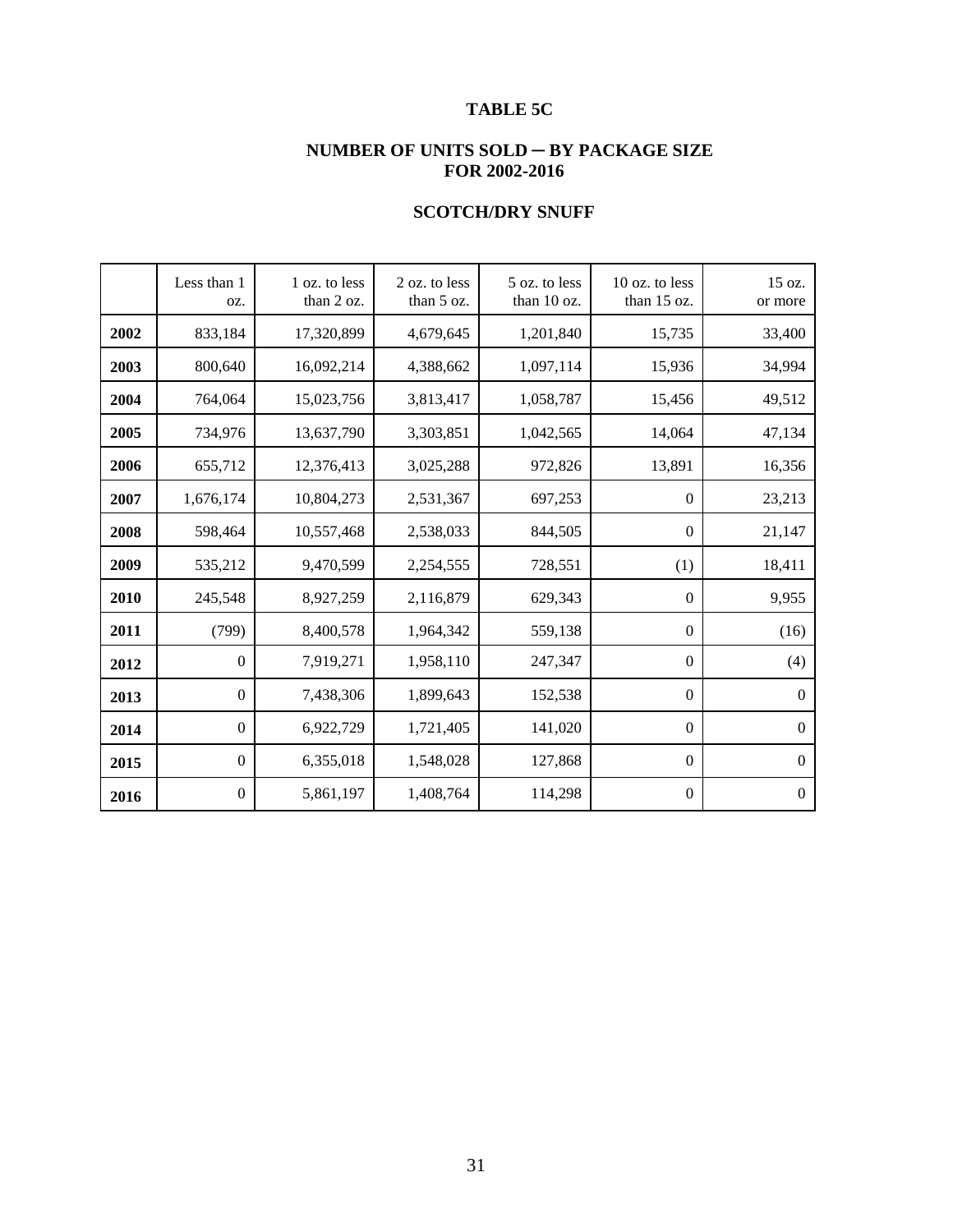# **TABLE 5D**

#### **NUMBER OF UNITS SOLD ─ BY PACKAGE SIZE FOR 2002-2016**

# **MOIST SNUFF**

|      | Less than 1<br>OZ. | 1 oz. to less<br>than 2 oz. | 2 oz. to less<br>than 5 oz. | 5 oz. to less<br>than 10 oz. | 10 oz. to less<br>than 15 oz. | 15 oz. or more |
|------|--------------------|-----------------------------|-----------------------------|------------------------------|-------------------------------|----------------|
| 2002 | 24,561,076         | 859,285,595                 | $\theta$                    | $\mathbf{0}$                 | $\mathbf{0}$                  | $\overline{0}$ |
| 2003 | 37,078,414         | 892,925,591                 | $\boldsymbol{0}$            | $\mathbf{0}$                 | $\mathbf{0}$                  | 30,984         |
| 2004 | 41,769,081         | 935,536,000                 | $\boldsymbol{0}$            | $\boldsymbol{0}$             | $\overline{0}$                | 58,830         |
| 2005 | 46,142,758         | 958,614,204                 | $\boldsymbol{0}$            | $\mathbf{0}$                 | $\theta$                      | 62,706         |
| 2006 | 48,576,464         | 975,274,937                 | $\boldsymbol{0}$            | $\mathbf{0}$                 | $\overline{0}$                | 26,753         |
| 2007 | 60,274,128         | 1,039,156,919               | 612                         | $\mathbf{0}$                 | 6,186                         | 44,416         |
| 2008 | 71,986,220         | 1,056,217,422               | 771                         | $\overline{0}$               | 54,452                        | 18,772         |
| 2009 | 89,001,023         | 1,083,725,965               | 550,216                     | $\Omega$                     | 511,175                       | 12,245         |
| 2010 | 103,531,063        | 1,134,785,681               | 141,808                     | $\overline{0}$               | 1,193,327                     | 3,358          |
| 2011 | 121,589,821        | 1,176,205,839               | (37, 824)                   | $\theta$                     | 1,618,546                     | $\Omega$       |
| 2012 | 140,723,199        | 1,208,434,824               | 163,636                     | $\overline{0}$               | 2,544,526                     | $\Omega$       |
| 2013 | 162,500,285        | 1,228,602,023               | 154,242                     | 325,501                      | 3,505,261                     | $\overline{0}$ |
| 2014 | 181,561,165        | 1,224,327,539               | 107,184                     | 501,770                      | 4,077,255                     | $\overline{0}$ |
| 2015 | 204,008,337        | 1,239,287,768               | 9,538                       | 738,893                      | 4,443,748                     | $\mathbf{0}$   |
| 2016 | 230, 557, 286      | 1,258,020,977               | 226,250                     | 566,059                      | 4,792,990                     | 6,072          |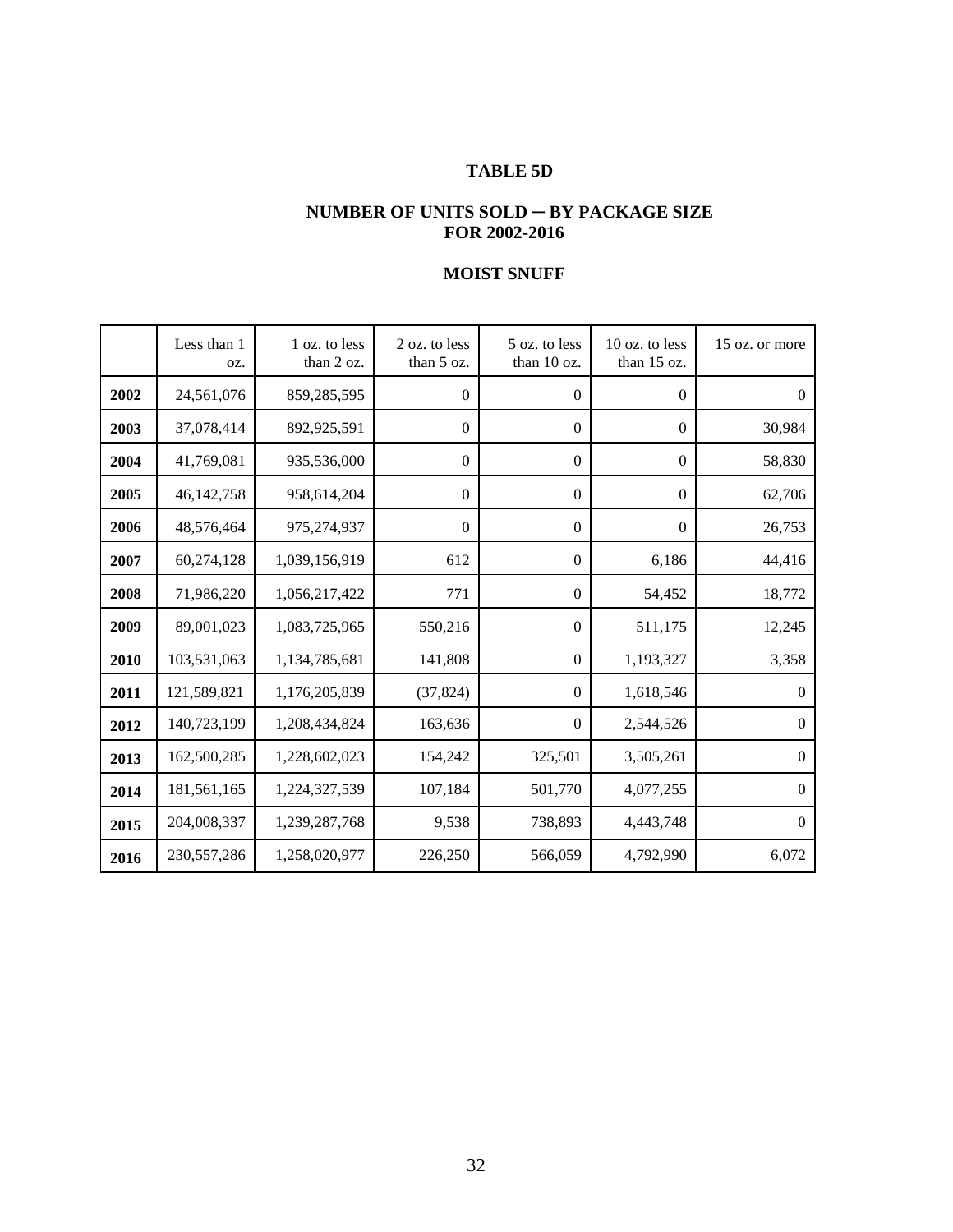# **TABLE 5E**

## **NUMBER OF UNITS SOLD ─ BY PACKAGE SIZE FOR 2008-2015**

# **SNUS**

|      | Less than 1<br>OZ. | 1 oz. to less than<br>$2 \text{ oz.}$ | 2 oz. to less<br>than $5$ oz. | 5 oz. to less<br>than $10$ oz. | $10$ oz. to less<br>than $15$ oz. | 15 oz. or more |
|------|--------------------|---------------------------------------|-------------------------------|--------------------------------|-----------------------------------|----------------|
| 2008 | 4,385,317          | 21,788                                | $\boldsymbol{0}$              | 0                              | $\theta$                          | $\Omega$       |
| 2009 | 31,838,153         | 58,252                                | $\boldsymbol{0}$              | $\boldsymbol{0}$               | $\theta$                          | $\Omega$       |
| 2010 | 61,204,305         | 75,650                                | 0                             | 0                              | $\theta$                          | 0              |
| 2011 | 45,384,110         | 79,763                                | $\boldsymbol{0}$              | $\overline{0}$                 | $\theta$                          | $\Omega$       |
| 2012 | 57,288,162         | 97,347                                | $\boldsymbol{0}$              | $\boldsymbol{0}$               | $\theta$                          | $\Omega$       |
| 2013 | 43,916,293         | 42,956                                | $\boldsymbol{0}$              | 0                              | $\theta$                          | $\Omega$       |
| 2014 | 42,802,484         | 54,806                                | $\boldsymbol{0}$              | $\theta$                       | $\overline{0}$                    | $\Omega$       |
| 2015 | 46,965,737         | 49,662                                | $\boldsymbol{0}$              | 0                              | $\boldsymbol{0}$                  | $\Omega$       |
| 2016 | 51,105,870         | 45,826                                | 0                             | $\boldsymbol{0}$               | $\boldsymbol{0}$                  | $\Omega$       |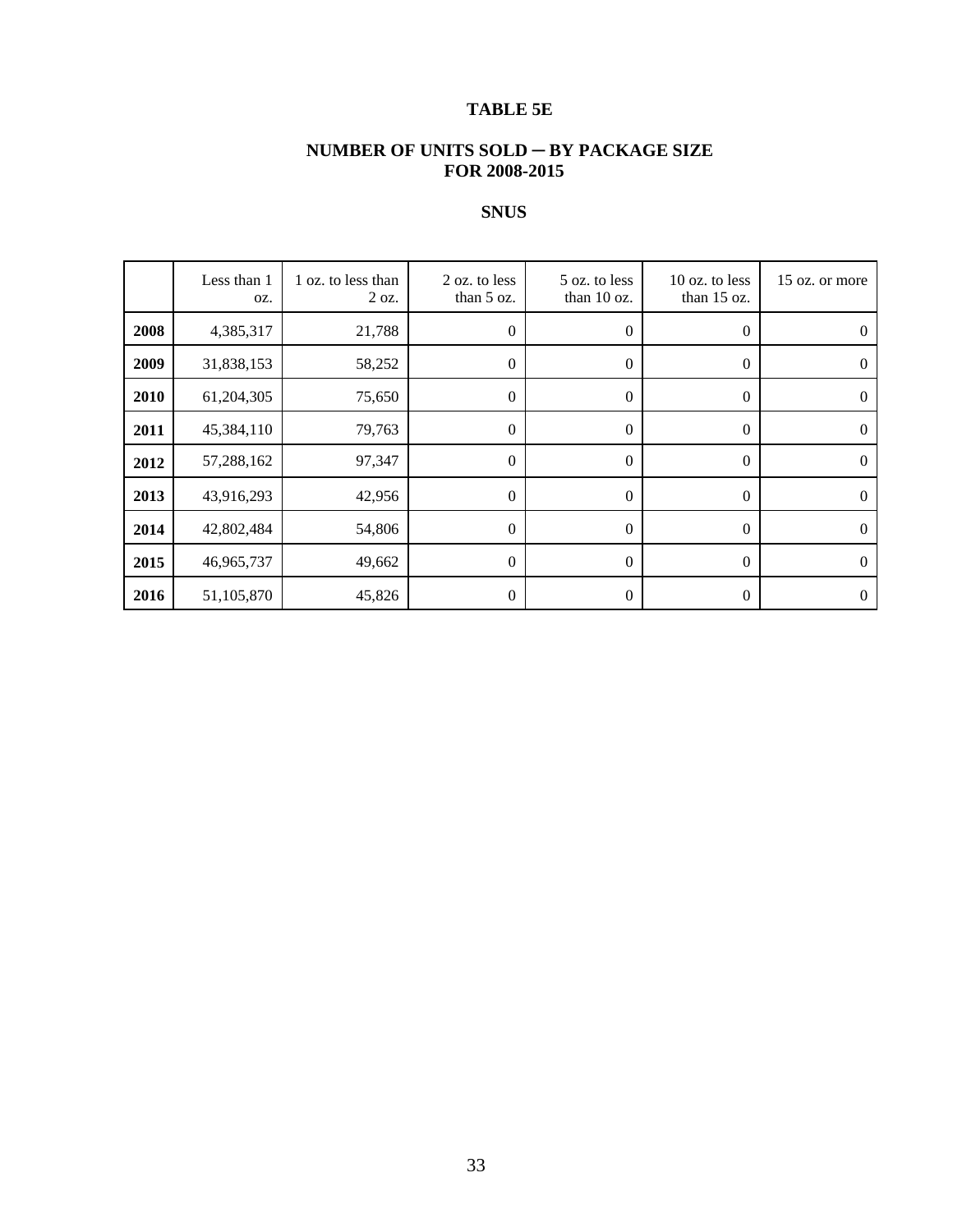# **TABLE 5F**

## **NUMBER OF UNITS SOLD ─ BY PACKAGE SIZE FOR 2011-2015**

# **DISSOLVABLE**

|      | Less than 1<br>OZ. | 1 oz. to less than<br>$2 \text{ oz.}$ | 2 oz. to less<br>than $5 \text{ oz}$ . | 5 oz. to less<br>than $10$ oz. | $10$ oz. to less<br>than $15$ oz. | 15 oz. or more |
|------|--------------------|---------------------------------------|----------------------------------------|--------------------------------|-----------------------------------|----------------|
| 2011 | 155,964            | $\theta$                              | $\boldsymbol{0}$                       | $\boldsymbol{0}$               | $\boldsymbol{0}$                  | $\theta$       |
| 2012 | 143,224            | 0                                     | $\theta$                               | $\mathbf{0}$                   | $\theta$                          | $\Omega$       |
| 2013 | 10,220             | $\theta$                              | $\theta$                               | $\mathbf{0}$                   | $\theta$                          | $\Omega$       |
| 2014 | N/A                | N/A                                   | N/A                                    | N/A                            | N/A                               | N/A            |
| 2015 | N/A                | N/A                                   | N/A                                    | N/A                            | N/A                               | N/A            |
| 2016 | N/A                | N/A                                   | N/A                                    | N/A                            | N/A                               | N/A            |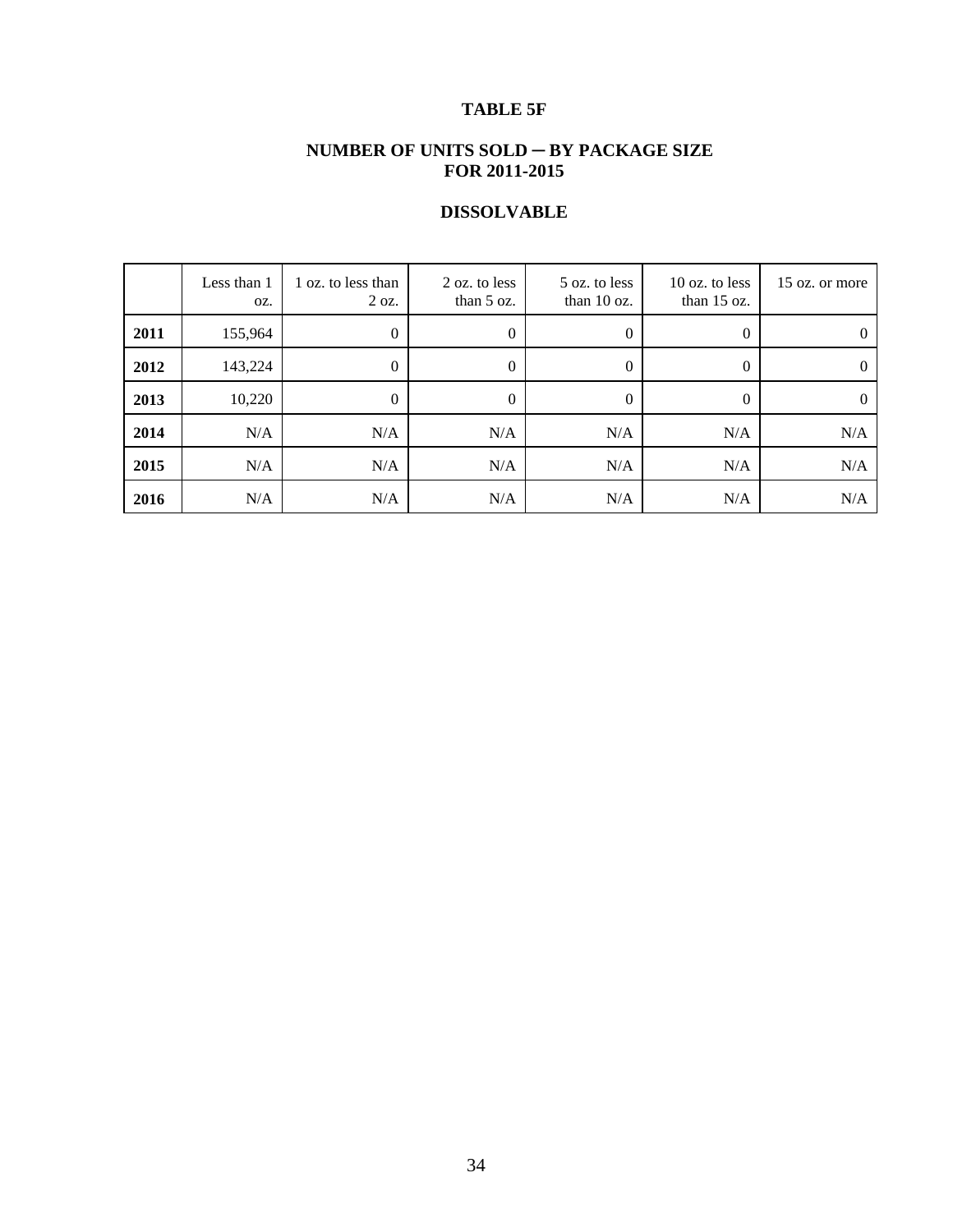#### **APPENDIX**

#### 2016 Advertising and Promotional Expenditure Categories

**Newspapers**: Newspaper advertising; but excluding expenditures in connection with sampling, consumer engagement, specialty item distribution, public entertainment, endorsements, sponsorships, coupons, and retail-value-added.

**Magazines**: Magazine advertising; but excluding expenditures in connection with sampling, consumer engagement, specialty item distribution, public entertainment, endorsements, sponsorships, coupons, and retail-value-added.

**Outdoor**: Billboards; signs and placards in arenas, stadiums, and shopping malls, whether they are open air or enclosed; and any other advertisements placed outdoors, regardless of their size, including those on smokeless tobacco retailer property; but excluding expenditures in connection with sampling, consumer engagement, specialty item distribution, public entertainment, endorsements, sponsorships, coupons, and retail-value-added.

**Point-of-Sale**: Point-of-sale advertisements, that is materials displayed or distributed at a retail location; but excluding expenditures in connection with outdoor advertising, sampling, consumer engagement, specialty item distribution, public entertainment, endorsements, sponsorships, coupons, and retail-valueadded.

**Direct Mail**: Direct mail advertising; but excluding expenditures in connection with sampling, consumer engagement, specialty item distribution, public entertainment, endorsements, sponsorships, coupons, retail-value-added, and Internet advertising not on the company website.

**Price Discounts – Retail**: Price discounts paid to smokeless tobacco retailers in order to reduce the price of smokeless tobacco to consumers, including off-invoice discounts, buy-downs, voluntary price reductions, and trade programs; but excluding retail-value-added expenditures for promotions involving free smokeless tobacco and expenditures involving coupons.

**Price Discounts – Wholesale**: Price discounts paid to smokeless tobacco wholesalers in order to reduce the price of smokeless tobacco to consumers, including off-invoice discounts, buy-downs, voluntary price reductions, and trade programs; but excluding retail-value-added expenditures for promotions involving free smokeless tobacco and expenditures involving coupons.

**Promotional Allowances – Retail**: Promotional allowances paid to smokeless tobacco retailers in order to facilitate the sale or placement of any smokeless tobacco product, including payments for stocking, shelving, displaying and merchandising brands, volume rebates, incentive payments, and the cost of smokeless tobacco product given for free to retailers for subsequent sale to consumers; but excluding expenditures in connection with newspapers, magazines, outdoor, audio-visual, direct mail, point-of-sale, and price discounts.

**Promotional Allowances – Wholesale**: Promotional allowances paid to smokeless tobacco wholesalers in order to facilitate the sale or placement of any smokeless tobacco product, including payments for volume rebates, incentive payments, value added services, promotional execution and satisfaction of reporting requirements; but excluding expenditures in connection with newspapers, magazines, outdoor, audio-visual, direct mail, point-of-sale, and price discounts.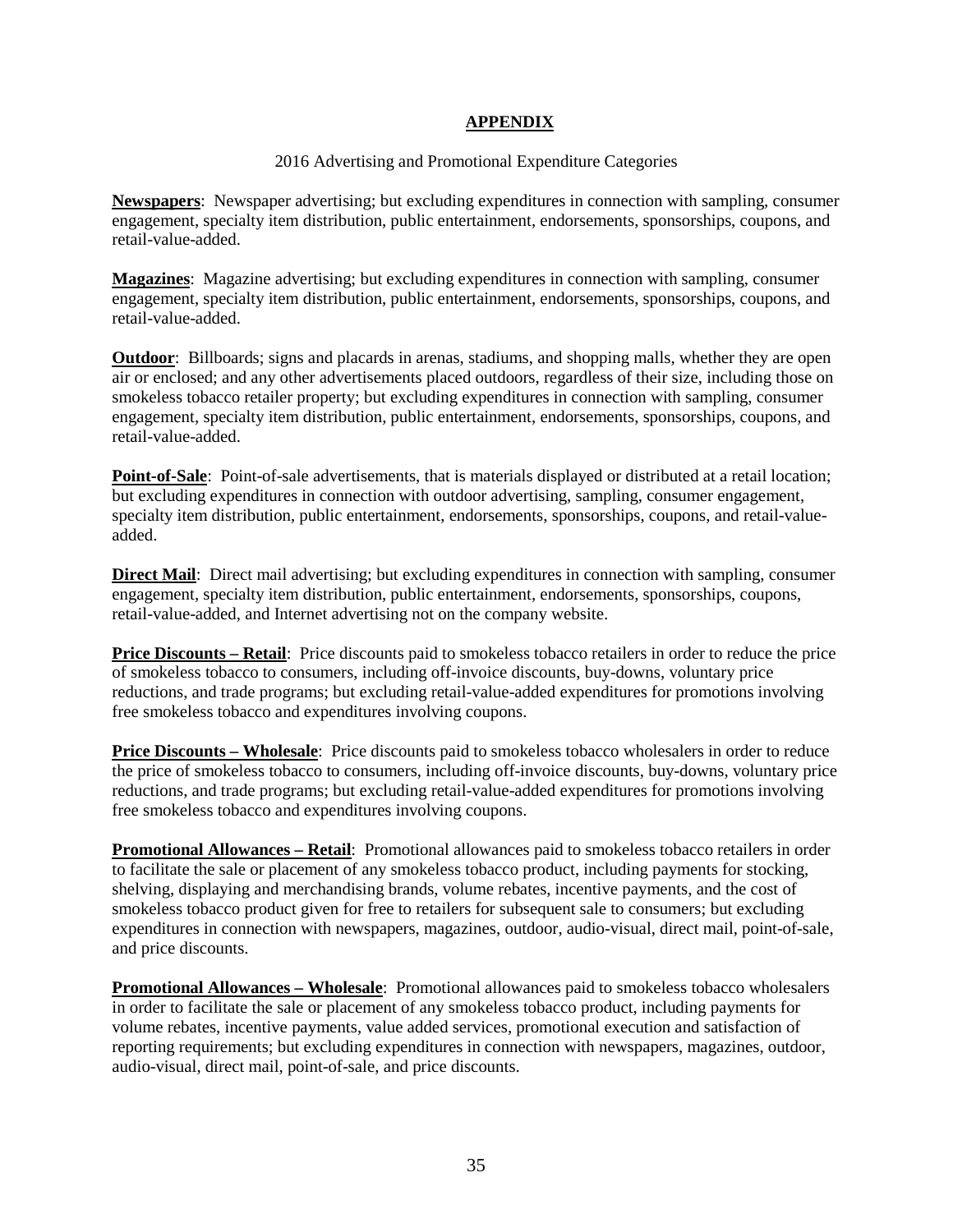**Promotional Allowances – Other**: Promotional allowances paid to any persons other than retailers, wholesalers, and full-time company employees who are involved in the smokeless tobacco distribution and sales process in order to facilitate the sale or placement of any smokeless tobacco product; but excluding expenditures in connection with newspapers, magazines, outdoor, audio-visual, direct mail, point-of-sale, and price discounts.

**Sampling**: Sampling of smokeless tobacco products, including the cost of the smokeless tobacco, all associated excise taxes, and the costs of organizing, promoting, and conducting sampling. Sampling includes the distribution of smokeless tobacco products for consumer testing or evaluation when consumers are able to use the smokeless tobacco outside of a facility owned or operated by the Company, but not the cost of actual clinical testing or market research associated with such smokeless tobacco distributions. Sampling also includes the distribution of coupons for free smokeless tobacco, when no purchase or payment is required to obtain the coupons or the smokeless tobacco product.

**Specialty Item Distribution – Non-Branded**: All costs of distributing any items (other than smokeless tobacco products, items the sole function of which is to advertise or promote smokeless tobacco products, or written or electronic publications), whether distributed by sale, redemption of coupons, or otherwise, that do not bear the name, logo, or an image of any portion of the package of any brand or variety of smokeless tobacco product, including the cost of the items distributed but subtracting any payments received for the item. The costs associated with distributing non-smokeless tobacco items in connection with sampling or retail-value-added programs are reported in those categories, not as specialty item distribution.

**Consumer Engagement – Retail**: All costs of consumer engagement at smokeless tobacco product retail locations open to underage individuals, including any third-party agency fees, but excluding the cost of coupons distributed in the course of consumer engagement activities.

**Consumer Engagement – Adult-Only**: All costs of consumer engagement of smokers in adult-only facilities, including any third-party agency fees, but excluding the cost of coupons distributed in the course of consumer engagement activities.

**Public Entertainment – Adult-Only**: Public entertainment events bearing or otherwise displaying the name or logo or an image of any portion of the package of any of the Company's smokeless tobacco products or otherwise referring or relating to smokeless tobacco, which take place in an adult-only facility, including all expenditures made by the Company in promoting and/or sponsoring such events; but excluding expenditures in connection with adult-only consumer engagement. Such events must include entertainment, as opposed to simply consumer engagement.

**Public Entertainment – General-Audience**: Public entertainment events bearing or otherwise displaying the name or logo or an image of any portion of the package of any of the Company's smokeless tobacco products or otherwise referring or relating to smokeless tobacco, which do not take place in an adult-only facility, including all expenditures made by the Company in promoting and/or sponsoring such events. Such events must include entertainment, as opposed to simply consumer engagement.

**Sponsorships**: Sponsorships of sports teams or individual athletes, but excluding endorsements.

**Endorsements & Testimonials**: Endorsements, testimonials, and product placement.

**Coupons**: All costs associated with coupons for the reduction of the retail cost of smokeless tobacco products, whether redeemed at the point of sale or by mail, including all costs associated with advertising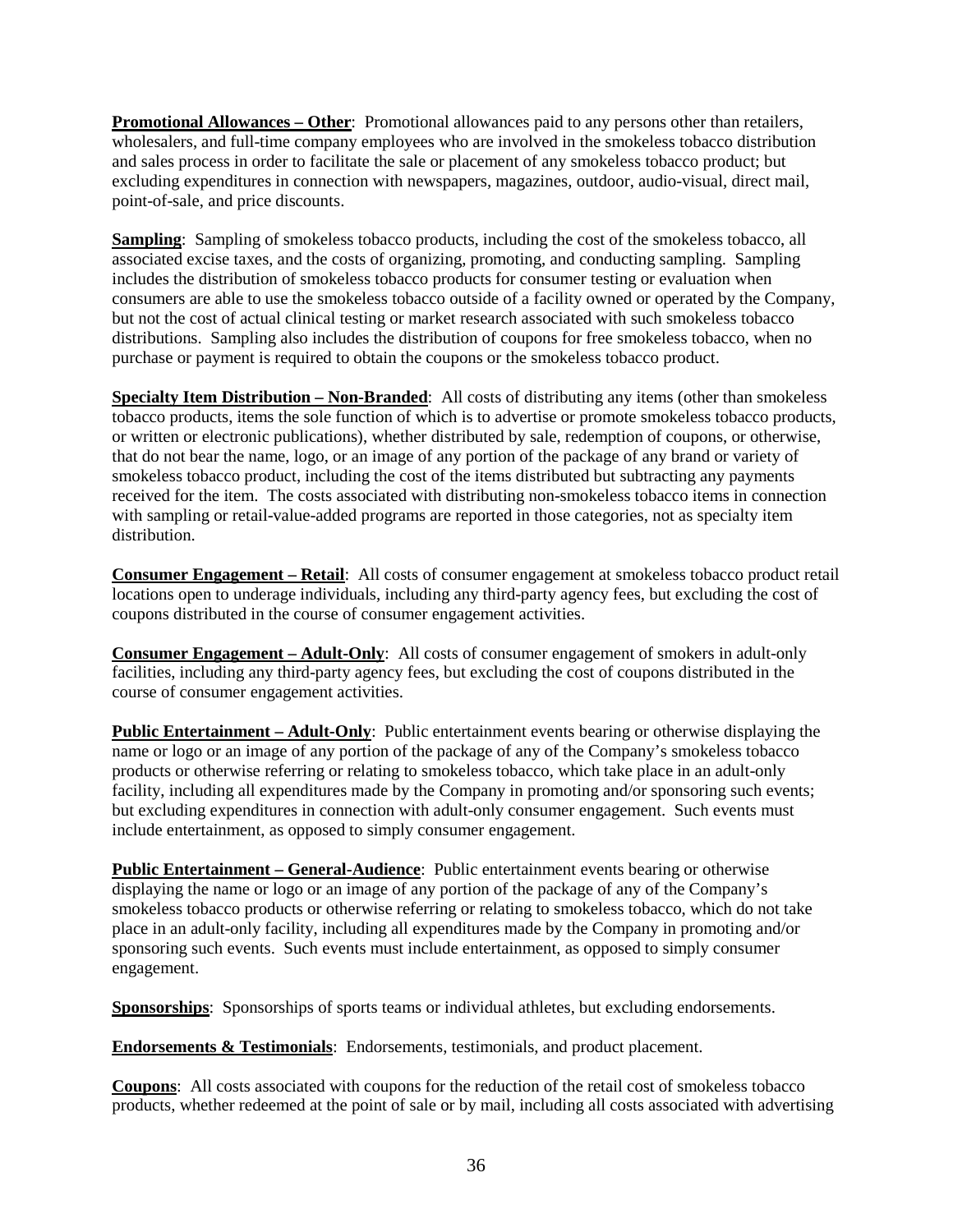or promotion, design, printing, distribution, and redemption. However, when coupons are distributed for free smokeless tobacco and no purchase or payment is required to obtain the coupons or the smokeless tobacco, these activities are considered to be sampling and not couponing.

**Retail-value-added – Bonus Smokeless Tobacco**: Retail-value-added expenditures for promotions involving free smokeless tobacco products (*e.g.,* buy two, get one free), whether or not the free smokeless tobacco products are physically bundled together with the purchased smokeless tobacco products, including all expenditures and costs associated with the value added to the purchase of smokeless tobacco products (*e.g.*, excise taxes paid for the free smokeless tobacco product).

**Retail-value-added – Non-Smokeless Tobacco Bonus**: Retail-value-added expenditures for promotions involving free or discounted non-smokeless tobacco product (*e.g.,* buy two packs, get free key chain or buy two, save 20 cents per gallon of gasoline), including all expenditures and costs associated with the value added to the purchase of smokeless tobacco products.

**Company Website**: All expenditures associated with advertising on any company Internet website that can be accessed by computers located in the United States.

**Internet – Other**: Internet advertising other than on the Company's own Internet website, including on the World Wide Web, on commercial on-line services, and through electronic mail messages; but excluding social media marketing.

**Telephone**: Telephone advertising, including costs associated with the placement of telemarketing calls or the operation of incoming telephone lines that allow consumers to participate in any promotion or hear pre-recorded product messages; but excluding costs associated with having customer service representatives available for responding to consumer complaints or questions.

**Social Media Marketing**: All expenditures for social media marketing on websites or other online services or communities, including but not limited to social networking sites, microblogging sites, content-sharing sites, and blogs.

**Audio-visual**: Audio-visual or video advertising on any medium of electronic communication not subject to the Federal Communications Commission's jurisdiction, including screens at motion picture theaters, video cassettes or DVDs, and monitors in stores; but excluding expenditures in connection with Internet advertising.

**Other**: Advertising and promotional expenditures not covered by another category. To the extent that third-party agency fees relating to smokeless tobacco advertising, merchandising, or promotion cannot be divided based on the materials to which they relate, they should be reported in this category.

**Sports and Sporting Events**: All advertising and promotional expenditures connected with or related to sports or sporting events, including, but not limited to: (i) the sponsoring, advertising, or promotion of sports or sporting events, support of an individual, group, or sports team, and purchase of or support for sports equipment, uniforms, sports facilities and or training facilities; (ii) all expenditures for advertising in the name of the Company or any of its smokeless tobacco product brands in a sports facility, on a scoreboard or in conjunction with the reporting of sports results; (iii) all expenditures connected with functional promotional items (*e.g.*, hats or posters) provided at or in connection with a sporting event; and (iv) all expenditures associated with smokeless tobacco product sampling or consumer engagement in connection with a sporting event, including sampling or consumer engagement in an adult-only facility in the grounds or parking lot of a sports facility. "Sports and sporting events" includes, but is not limited to, football, basketball, baseball, hockey, tennis, wrestling, karate, judo, weight lifting, volleyball, skiing,